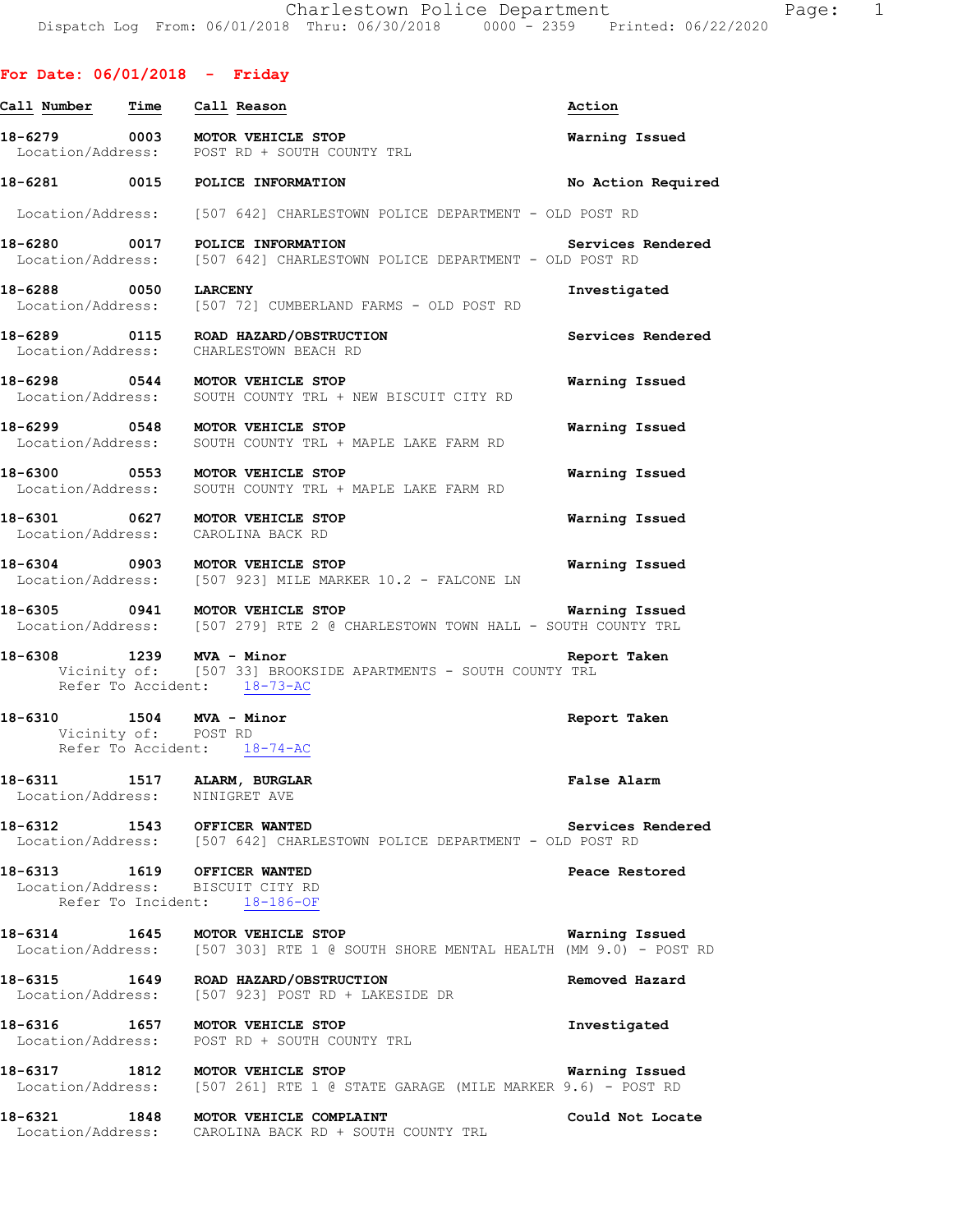**18-6324 1947 MOTOR VEHICLE STOP Warning Issued**  Location/Address: [507 270] RTE 1 @ BURLINGAME (MILE MARKER 6.0) - POST RD

**18-6326 2007 TRAFFIC CONTROL No Action Required** 

Location/Address: [507 260] RTE 1 @ GENERAL STANTON - POST RD

**18-6327 2018 MOTOR VEHICLE STOP Warning Issued**  Location/Address: POST RD + TAMANACO DR

**18-6329 2024 OFFICER WANTED Unfounded**  Location/Address: SHEILA DR

18-6330 2100 ASSIST OTHER TOWN DEPT **18-6330** Services Rendered Location/Address: [507 31] BLUE SHUTTERS BEACH - EAST BEACH RD

**18-6331 2107 MOTOR VEHICLE STOP Warning Issued**  Location/Address: [507 276] RTE 2 @ RICHMOND LINE - SOUTH COUNTY TRL

18-6332 2133 ASSIST OTHER TOWN DEPT **18-81 Services Rendered** Location/Address: [507 327] CHARLESTOWN BEACH TOWN PARKING LOT - CHARLESTOWN BEACH RD

**18-6333 2242 ROAD HAZARD/OBSTRUCTION Removed Hazard**  Vicinity of: [507 29] ARROWHEAD DENTAL - SOUTH COUNTY TRL

**18-6334 2357 MOTOR VEHICLE STOP Warning Issued**  Location/Address: POST RD + NARROW LN

### **For Date: 06/02/2018 - Saturday**

|                                                            | 18-6348 1124 ASSIST OTHER AGENCY<br>Location/Address: [507 376] SAINT JAMES CHURCH - MATUNUCK SCHOOLHOUSE RD              | Services Rendered       |
|------------------------------------------------------------|---------------------------------------------------------------------------------------------------------------------------|-------------------------|
| 18-6349 1225 ASSIST CITIZEN<br>Location/Address: NARROW LN |                                                                                                                           | Services Rendered       |
|                                                            | 18-6351 1305 ALARM, BURGLAR<br>Location/Address: [507 678] SANDPIPER LN                                                   | <b>False Alarm</b>      |
| 18-6353 1329 ASSIST CITIZEN                                | Vicinity of: [507 258] RTE 1 @ SOUTH KINGSTOWN LINE (MM 11.4) - POST RD                                                   | Services Rendered       |
|                                                            | <b>18-6355 1510 MOTOR VEHICLE STOP WARELL STOP</b> WA<br>Location/Address: [507 283] RTE 2 @ GIFT BARN - SOUTH COUNTY TRL | Warning Issued          |
|                                                            | 18-6356 1518 MOTOR VEHICLE STOP<br>Location/Address: POST RD + WEST BEACH RD                                              | Warning Issued          |
|                                                            | 18-6357 1530 FOLLOW-UP INVESTIGATION                                                                                      | No Action Required      |
|                                                            | Location/Address: BISCUIT CITY RD                                                                                         |                         |
|                                                            | 18-6358 1600 MOTOR VEHICLE STOP<br>Location/Address: [507 266] RTE 1 @ WILLOWS - POST RD                                  | Citation Issued         |
|                                                            | 18-6359 1606 PSYCHOLOGICAL EMERGENCY                                                                                      | Transported to Hospital |
|                                                            | Location/Address: SOUTH COUNTY TRL<br>Refer To Incident: 18-187-OF                                                        |                         |
| Location/Address: LAURI DR                                 | 18-6360 1634 MOTOR VEHICLE STOP                                                                                           | Citation Issued         |
|                                                            | 18-6362 1657 MOTOR VEHICLE STOP<br>Location/Address: SOUTH COUNTY TRL + OLD MILL RD                                       | Warning Issued          |
|                                                            | 18-6363 1717 POLICE INFORMATION<br>Location/Address: TAUTOG LN<br>Refer To Arrest: 18-106-AR                              | Arrest(s) Made          |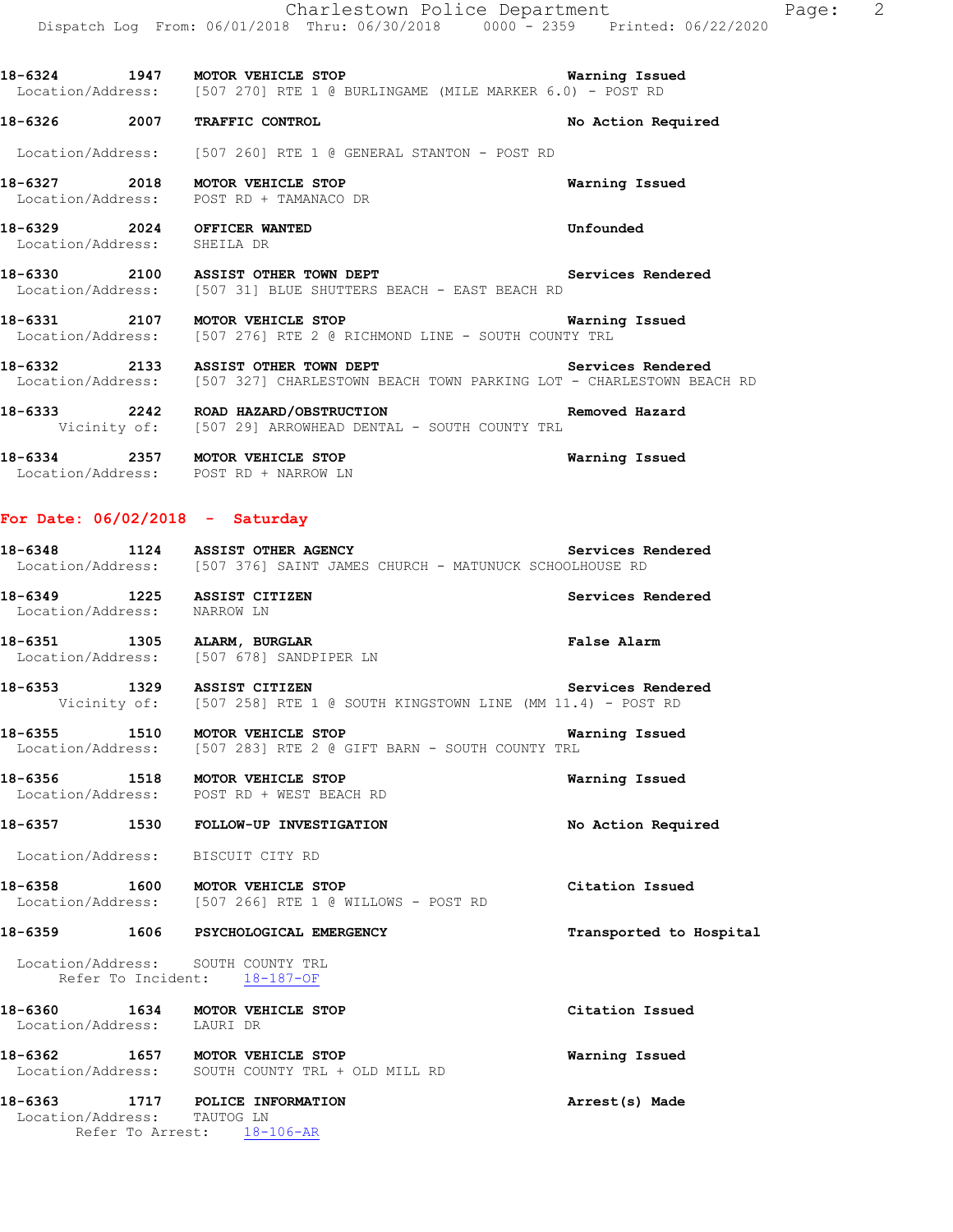|                               | Charlestown Police Department                                                                   |                   | 3<br>Page: |
|-------------------------------|-------------------------------------------------------------------------------------------------|-------------------|------------|
|                               | Dispatch Log From: 06/01/2018 Thru: 06/30/2018 0000 - 2359 Printed: 06/22/2020                  |                   |            |
| Age: 25                       | Arrest: QUIMBY, MASON<br>Address: 10 TAUTOG LN CHARLESTOWN, RI                                  |                   |            |
|                               | Charges: WARRANT OF ARREST ON AFFIDAVIT                                                         |                   |            |
| 18-6364 1805 POLICE TRANSPORT | Location/Address: [507 642] CHARLESTOWN POLICE DEPARTMENT - OLD POST RD                         | Services Rendered |            |
| 18-6365 1830                  | MOTOR VEHICLE STOP<br>Location/Address: [507 298] RTE 1A @ WILLOWS RESORT - OLD POST RD         | Warning Issued    |            |
| 18-6366 1838                  | MOTOR VEHICLE STOP<br>Location/Address: [507 208] HITCHING POST - POST RD                       | Warning Issued    |            |
| 18-6370<br>2020 DISABLED MV   | Vicinity of: ONION BARN - KING'S FACTORY RD                                                     | Services Rendered |            |
| 18-6372 2108                  | <b>ASSIST OTHER TOWN DEPT</b><br>Location/Address: [507 31] BLUE SHUTTERS BEACH - EAST BEACH RD | Services Rendered |            |
| 18-6373<br>2127               | ASSIST OTHER TOWN DEPT                                                                          | Citation Issued   |            |

Location/Address: [507 327] CHARLESTOWN BEACH TOWN PARKING LOT - CHARLESTOWN BEACH RD

# **For Date: 06/03/2018 - Sunday**

|                            | 18-6375 0037 ALARM, BURGLAR                                                                                                                                       | Building Checked/Secured |
|----------------------------|-------------------------------------------------------------------------------------------------------------------------------------------------------------------|--------------------------|
|                            | Location/Address: [507 561] SHANNOCK RD                                                                                                                           |                          |
|                            | 18-6376 0102 DOMESTIC/Assault/Diso/Other https://www.arrest(s) Made<br>Location/Address: LAND HARBOR DR<br>Refer To Arrest: 18-107-AR<br>Arrest: HATCH, STEPHEN M |                          |
|                            | Address: 126 LAND HARBOR DR Apt. #A CHARLESTOWN, RI<br>Age: 43<br>Charges: DOMESTIC-SIMPLE ASSAULT/BATTERY                                                        |                          |
|                            | 18-6378 0138 OFFICER WANTED<br>Location/Address: WEST BEACH RD                                                                                                    | Investigated             |
|                            | 18-6380 0152 DIS CONDUCT / FIGHT<br>Location/Address: NUTMEG LN + CHARLESTOWN BEACH RD                                                                            | Investigated             |
|                            | 18-6383 0813 POLICE TRANSPORT<br>Location/Address: [507 642] CHARLESTOWN POLICE DEPARTMENT - OLD POST RD                                                          | Services Rendered        |
|                            | 18-6385 0947 MOTOR VEHICLE STOP<br>Location/Address: [507 276] RTE 2 @ RICHMOND LINE - SOUTH COUNTY TRL                                                           | <b>Warning Issued</b>    |
|                            | 18-6387 1022 MOTOR VEHICLE STOP 18-6387 Warning Issued<br>Location/Address: [507 288] RTE 112 @ CAROLINA RAILROAD BRIDGE - CAROLINA BACK RD                       |                          |
| Location/Address: CEDAR RD | 18-6389 1134 VANDALISM<br>Refer To Incident: 18-188-OF                                                                                                            | Services Rendered        |
|                            | 18-6391 1304 TRAFFIC CONTROL                                                                                                                                      | No Action Required       |
|                            | Location/Address: WEST BEACH RD + SEA BREEZE AVE                                                                                                                  |                          |
|                            | 18-6393 1318 MVA - Minor<br>Location/Address: [507 80] FANTASTIC UMBRELLA FACTORY - OLD POST RD                                                                   | Services Rendered        |
|                            | 18-6394 1323 COMPLAINT<br>Location/Address: HONEY LOCUST DR                                                                                                       | Investigated             |
| Location/Address: POND ST  | 18-6395 1351 911 CALLS/False/Hang-Ups/Open                                                                                                                        | Investigated             |
|                            | 18-6397 1617 MOTOR VEHICLE STOP                                                                                                                                   | Warning Issued           |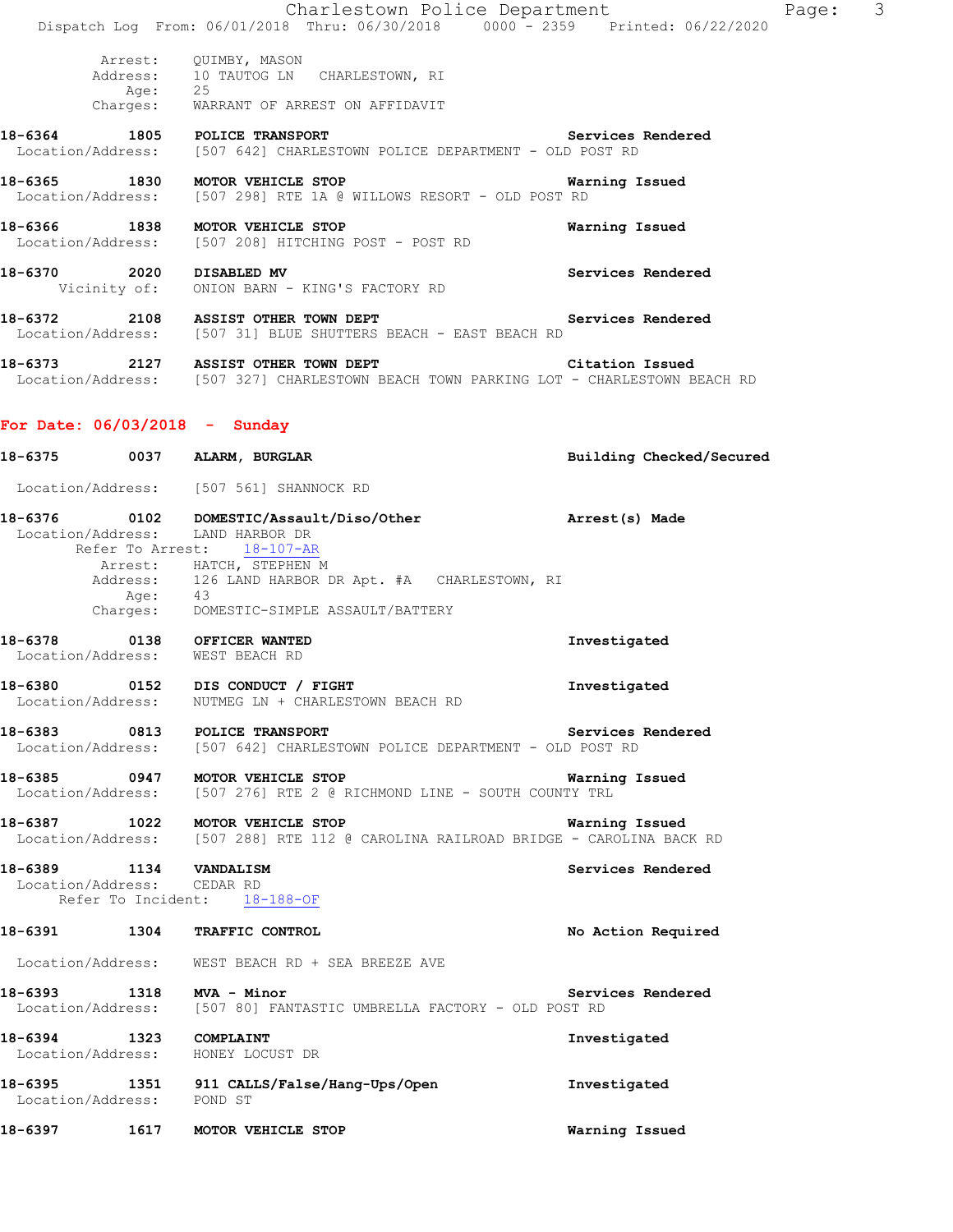|         |                                                                                                                                 | Dispatch Log From: 06/01/2018 Thru: 06/30/2018 0000 - 2359 Printed: 06/22/2020 |                    |
|---------|---------------------------------------------------------------------------------------------------------------------------------|--------------------------------------------------------------------------------|--------------------|
|         |                                                                                                                                 | Location/Address: [507 276] RTE 2 @ RICHMOND LINE - SOUTH COUNTY TRL           |                    |
|         | 18-6399 1630 MOTOR VEHICLE STOP<br>Location/Address: NEW BISCUIT CITY RD + SOUTH COUNTY TRL                                     |                                                                                | Warning Issued     |
|         | 18-6400 1712 SUSPICIOUS ACTIVITY/VEHICLE                                                                                        |                                                                                | No Action Required |
|         |                                                                                                                                 | Location/Address: [507 657] COUNTRY FOOD MART, LLC - SOUTH COUNTY TRL          |                    |
|         | 18-6402 1738 POLICE INFORMATION<br>Location/Address: CHARLESTOWN BEACH RD                                                       |                                                                                | Investigated       |
|         | 18-6403 1739 MOTOR VEHICLE STOP<br>Location/Address: POST RD + EAST BEACH RD                                                    |                                                                                | Citation Issued    |
|         | 18-6404 1926 MOTOR VEHICLE STOP<br>Location/Address: SOUTH COUNTY TRL + OLD MILL RD                                             |                                                                                | Warning Issued     |
|         | 18-6406 1948 MOTOR VEHICLE STOP<br>Location/Address: SOUTH COUNTY TRL<br>Refer To Summons: 18-108-AR<br>Summons: O'LEARY, CALEB |                                                                                | Arrest(s) Made     |
|         | Address: 3 MEADOWLARK TER RICHMOND, RI<br>Age: 19<br>Charges: WARRANT OF ARREST ON AFFIDAVIT                                    |                                                                                |                    |
| 18-6409 | 2135 MOTOR VEHICLE STOP                                                                                                         |                                                                                | Warning Issued     |

Location/Address: [507 258] RTE 1 @ SOUTH KINGSTOWN LINE (MM 11.4) - POST RD

#### **For Date: 06/04/2018 - Monday**

| 18-6422           | 0847 | ALARM, BURGLAR |                                                |  | <b>False Alarm</b> |  |
|-------------------|------|----------------|------------------------------------------------|--|--------------------|--|
| Location/Address: |      |                | [507 64] RATHSKELLER RESTAURANT - OLD COACH RD |  |                    |  |

| 18-6425 | 1221 | MOTOR VEHICLE STOP | No Action Required |
|---------|------|--------------------|--------------------|

Location/Address: [507 642] CHARLESTOWN POLICE DEPARTMENT - OLD POST RD

- **18-6426 1253 MOTOR VEHICLE COMPLAINT Unfounded**  Location/Address: SOUTH COUNTY TRL
- **18-6427 1306 COMPLAINT Investigated**  Location/Address: ROSS HILL RD

#### **18-6428 1314 EMBEZZELMENT/FRAUD/FORGERY Services Rendered**  Location/Address: SUNSET DR Refer To Incident: 18-189-OF

### **18-6429 1500 EMBEZZELMENT/FRAUD/FORGERY Report Taken**  Location/Address: [507 736] OLD POST RD Refer To Incident: 18-190-OF

**18-6432 1540 TRAFFIC CONTROL Services Rendered**  Location/Address: [507 19] CHARLESTOWN ELEMENTARY SCHOOL - CAROLINA BACK RD

### **18-6431 1543 MOTOR VEHICLE STOP Warning Issued**  Location/Address: POST RD + SOUTH COUNTY TRL

### **18-6433 1629 MOTOR VEHICLE STOP Warning Issued**  Location/Address: [507 276] RTE 2 @ RICHMOND LINE - SOUTH COUNTY TRL

**18-6434 1632 MOTOR VEHICLE STOP Warning Issued**  Vicinity of: [507 256] D&L LOBSTER EXPRESS - ROSS HILL RD

**18-6435 1633 MOTOR VEHICLE STOP Citation Issued**  Location/Address: MATUNUCK SCHOOLHOUSE RD + RAM ISLAND RD

**18-6436 1638 MOTOR VEHICLE STOP Warning Issued**  Vicinity of: [507 256] D&L LOBSTER EXPRESS - ROSS HILL RD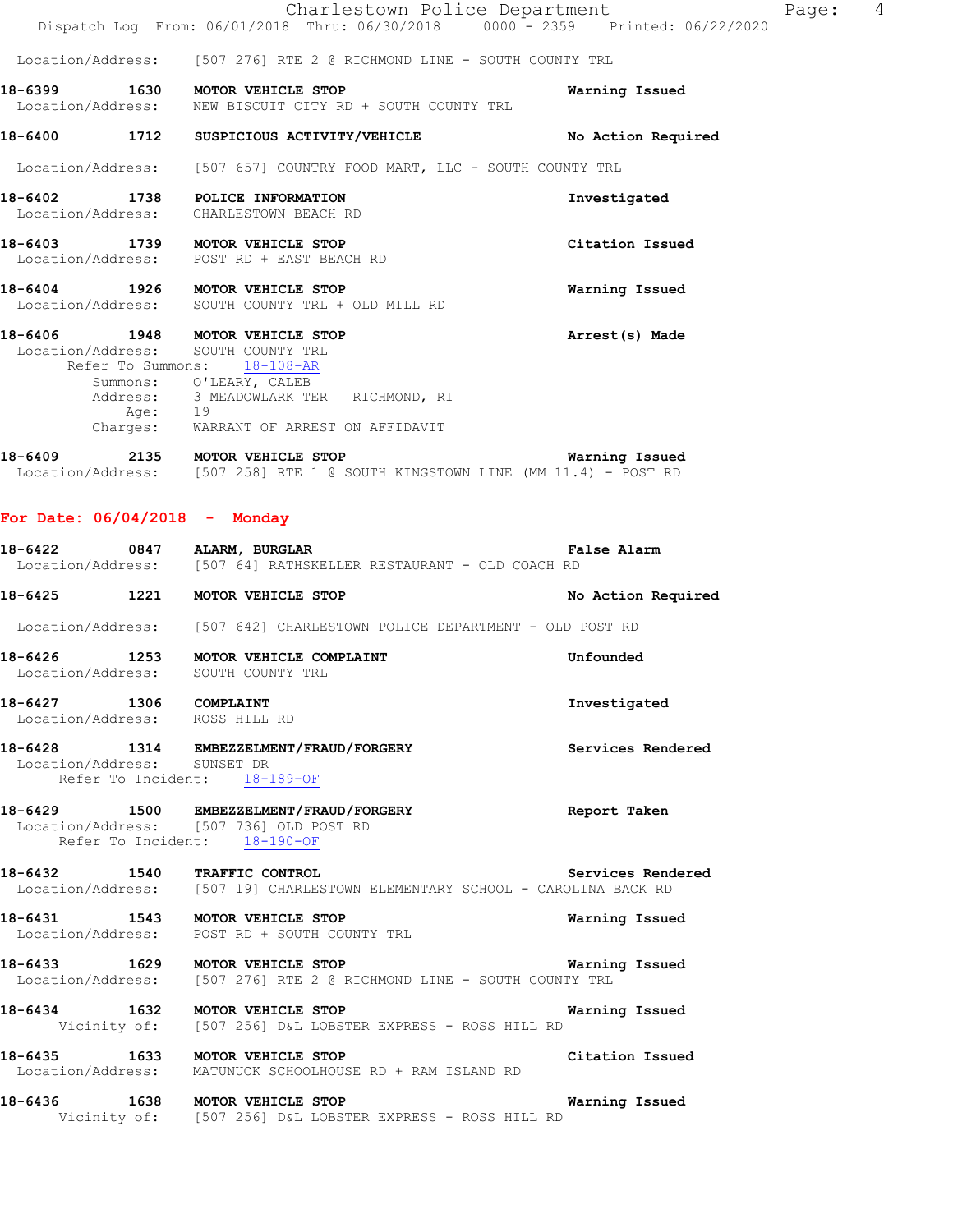|                                                                   | Charlestown Police Department<br>Dispatch Log From: 06/01/2018 Thru: 06/30/2018 0000 - 2359 Printed: 06/22/2020                |                       |
|-------------------------------------------------------------------|--------------------------------------------------------------------------------------------------------------------------------|-----------------------|
|                                                                   | 18-6437 1649 MOTOR VEHICLE STOP 1999 1890 Warning Issued<br>Location/Address: [507 36] CHARLESTOWN MINI-SUPER - OLD POST RD    |                       |
|                                                                   | 18-6438 1707 MOTOR VEHICLE STOP<br>Location/Address: KING'S FACTORY RD + NARRAGANSETT TRL                                      | Warning Issued        |
|                                                                   | 18-6439 1711 MOTOR VEHICLE STOP WART - SOUTH COUNTY TRL Location/Address: [507 360] COUNTRY FOOD MART - SOUTH COUNTY TRL       | <b>Warning Issued</b> |
|                                                                   | 18-6440 1716 MOTOR VEHICLE STOP<br>Location/Address: SOUTH COUNTY TRL + BOTKA DR                                               | Warning Issued        |
|                                                                   | 18-6442 1722 EMBEZZELMENT/FRAUD/FORGERY<br>Location/Address: LADY SLIPPER DR<br>Refer To Incident: 18-191-OF                   | Investigated          |
| 18-6443 1724 MOTOR VEHICLE STOP<br>Vicinity of: KING'S FACTORY RD |                                                                                                                                | Warning Issued        |
|                                                                   | 18-6445 1731 Boating - Assistance                                                                                              | No Action Required    |
|                                                                   | Location: QUONNIE POND, MOORING FIELD 2, SUNSET DRIVE                                                                          |                       |
|                                                                   | 18-6444 1733 MOTOR VEHICLE STOP<br>Location/Address: KING'S FACTORY RD + PROSSER TRL                                           | <b>Warning Issued</b> |
|                                                                   | 18-6446 1754 MOTOR VEHICLE STOP Citation Issue<br>Location/Address: [507 261] RTE 1 @ STATE GARAGE (MILE MARKER 9.6) - POST RD | Citation Issued       |
|                                                                   | 18-6447 1808 MOTOR VEHICLE STOP<br>Location/Address: POST RD + CROSS MILLS RD                                                  | Warning Issued        |
|                                                                   | 18-6448 1837 MOTOR VEHICLE STOP<br>Location/Address: EAST BEACH RD + PARADISE LN                                               | Warning Issued        |
|                                                                   | 18-6449 1858 MOTOR VEHICLE STOP<br>Location/Address: POST RD + SCHOOLHOUSE POND RD                                             | Warning Issued        |
| 18-6450 1926 MOTOR VEHICLE STOP                                   | Location/Address: [507 286] RTE 112 @ RICHMOND LINE - CAROLINA BACK RD                                                         | Investigated          |
| 18-6452 2030 MOTOR VEHICLE STOP<br>Location/Address:              | POST RD + SOUTH COUNTY TRL                                                                                                     | Warning Issued        |
| 18-6453 2157 MOTOR VEHICLE STOP                                   | Location/Address: [507 303] RTE 1 @ SOUTH SHORE MENTAL HEALTH (MM 9.0) - POST RD                                               | Warning Issued        |
| 18-6454 2207 MOTOR VEHICLE STOP                                   | Location/Address: [507 100] RTE 1 @ FIORES (MILE MARKER 8.0) - POST RD                                                         | Warning Issued        |
| 18-6458 2214 MOTOR VEHICLE STOP                                   | Location/Address: EAST BURDICK ST + CHARLESTOWN BEACH RD                                                                       | Warning Issued        |
| 18-6460 2230 MOTOR VEHICLE STOP                                   | Location/Address: POST RD + CROSS MILLS RD                                                                                     | Warning Issued        |
|                                                                   | 18-6461 2238 MOTOR VEHICLE STOP<br>Location/Address: POST RD + KING'S FACTORY RD                                               | Warning Issued        |
| For Date: $06/05/2018$ - Tuesday                                  |                                                                                                                                |                       |
| Location/Address: WILDFLOWER RD                                   | 18-6473 0212 SUSPICIOUS ACTIVITY/VEHICLE                                                                                       | Unfounded             |
| 18-6475 0825 MOTOR VEHICLE STOP                                   |                                                                                                                                | Citation Issued       |

**18-6477 0921 ALARM, FIRE False Alarm**  Location/Address: PROSSER TRL

Location/Address: POST RD + KING'S FACTORY RD

Page: 5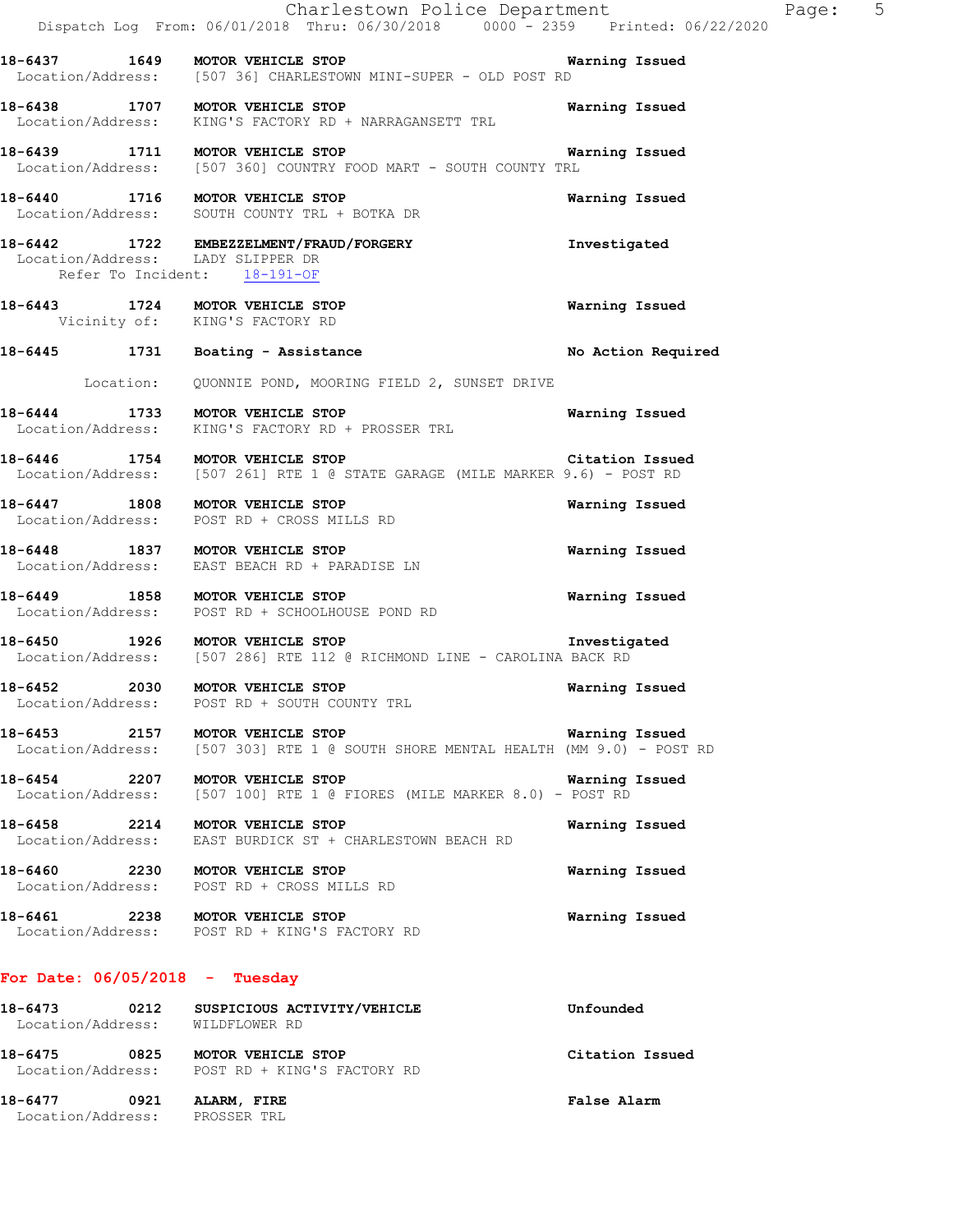|                                                            |      | Charlestown Police Department<br>Dispatch Log From: 06/01/2018 Thru: 06/30/2018 0000 - 2359 Printed: 06/22/2020                        |                               | Page: 6 |  |
|------------------------------------------------------------|------|----------------------------------------------------------------------------------------------------------------------------------------|-------------------------------|---------|--|
|                                                            |      | 18-6479 		 0949 		 MOTOR VEHICLE STOP 		 The State of Marning Issued<br>Location/Address: OLD POST RD + KING TOM DR                    |                               |         |  |
|                                                            |      | 18-6485 1234 MOTOR VEHICLE STOP 128 18 Warning Issued<br>Vicinity of: [507 545] CHERISH ME - HOME CHILD CARE - SOUTH COUNTY TRL        |                               |         |  |
|                                                            |      | 18-6486 1245 MOTOR VEHICLE STOP 18-10 Marning Issued<br>Location/Address: [507 261] RTE 1 @ STATE GARAGE (MILE MARKER 9.6) - POST RD   |                               |         |  |
|                                                            |      | 18-6487 1247 ASSIST CITIZEN<br>Location/Address: [507 642] CHARLESTOWN POLICE DEPARTMENT - OLD POST RD<br>Refer To Incident: 18-192-OF | Services Rendered             |         |  |
|                                                            |      | 18-6488 1251 MOTOR VEHICLE STOP Warning Issued<br>Vicinity of: [507 545] CHERISH ME - HOME CHILD CARE - SOUTH COUNTY TRL               |                               |         |  |
| Location/Address: QUAIL LN                                 |      | 18-6490 1320 ALARM, BURGLAR                                                                                                            | <b>False Alarm</b>            |         |  |
|                                                            |      | 18-6491 1411 SUSPICIOUS ACTIVITY/VEHICLE Threstigated<br>Vicinity of: CROSSPATCH RD                                                    |                               |         |  |
|                                                            |      | -<br>18-6494 1617 MOTOR VEHICLE STOP 1990 1991 Warning Issued<br>Location/Address: [507 276] RTE 2 @ RICHMOND LINE - SOUTH COUNTY TRL  |                               |         |  |
|                                                            |      | 18-6495 1622 MOTOR VEHICLE STOP 18 19 18 Warning Issued<br>Location/Address: [507 276] RTE 2 @ RICHMOND LINE - SOUTH COUNTY TRL        |                               |         |  |
| 18-6496   1643   DISABLED MV                               |      | Location/Address: SHANNOCK RD + COLUMBIA HEIGHTS RD                                                                                    | Services Rendered             |         |  |
|                                                            |      | 18-6497 1652 MOTOR VEHICLE STOP<br>Location/Address: [507 261] RTE 1 @ STATE GARAGE (MILE MARKER 9.6) - POST RD                        | Citation Issued               |         |  |
| Location/Address: KLONDIKE RD                              |      | 18-6500 1828 MOTOR VEHICLE STOP                                                                                                        | Warning Issued                |         |  |
|                                                            |      | 18-6501 1913 SUSPICIOUS ACTIVITY/VEHICLE Threstigated<br>Location/Address: [507 416] MOHEGAN RD                                        |                               |         |  |
|                                                            |      | 18-6502 1933 SUSPICIOUS ACTIVITY/VEHICLE Threstigated Iocation/Address: [507 46] WASHINGTON TRUST COMPANY - OLD POST RD                |                               |         |  |
|                                                            |      | 18-6504 2021 MOTOR VEHICLE STOP<br>Location/Address: POST RD + GENERAL STANTON LN                                                      | Warning Issued                |         |  |
| 18-6506 2311 ALARM, FIRE<br>Location/Address: SKAGERRAK RD |      |                                                                                                                                        | False Alarm                   |         |  |
|                                                            |      | For Date: $06/06/2018$ - Wednesday                                                                                                     |                               |         |  |
| 18-6507<br>Location/Address:                               | 0050 | MOTOR VEHICLE STOP<br>SK LINE - POST RD                                                                                                | Warning Issued                |         |  |
| 18-6508                                                    |      | 0059 MOTOR VEHICLE STOP<br>Location/Address: POST RD + GENERAL STANTON LN                                                              | Citation Issued               |         |  |
| 18-6509 0121<br>Location/Address:                          |      | MOTOR VEHICLE STOP<br>[507 66] WILLOWS RESORT - POST RD                                                                                | Warning Issued                |         |  |
| 18-6523<br>Location/Address:                               | 0623 | MOTOR VEHICLE STOP<br>POST RD + GENERAL STANTON LN                                                                                     | Citation Issued               |         |  |
| $18 - 6524$                                                |      | 0721 ROAD HAZARD/OBSTRUCTION                                                                                                           | Taken/Refered to Other Agency |         |  |
|                                                            |      | Location/Address: SOUTH COUNTY TRL + WHIPPLE DR                                                                                        |                               |         |  |

**18-6527 0837 ASSIST OTHER AGENCY Building Checked/Secured** 

Location/Address: [507 19] CHARLESTOWN ELEMENTARY SCHOOL - CAROLINA BACK RD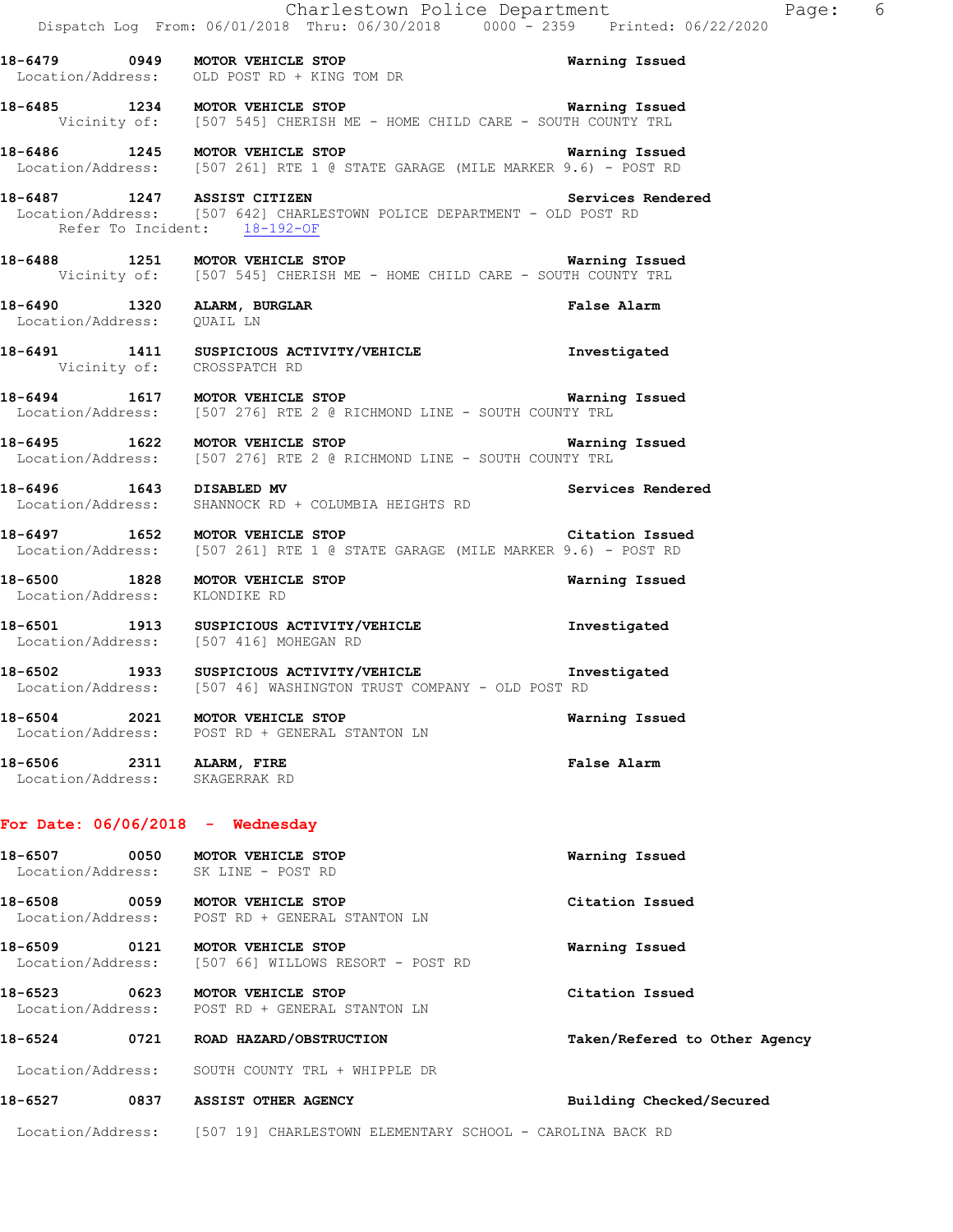|                                                       | Charlestown Police Department<br>Dispatch Log From: 06/01/2018 Thru: 06/30/2018 0000 <sup>-</sup> 2359 Printed: 06/22/2020                 | Page: 7            |
|-------------------------------------------------------|--------------------------------------------------------------------------------------------------------------------------------------------|--------------------|
|                                                       | 18-6528 1153 MOTOR VEHICLE STOP WATHING TO STATE GORD CONTROL LOCATION/Address: [507 261] RTE 1 @ STATE GARAGE (MILE MARKER 9.6) - POST RD |                    |
|                                                       | 18-6531 1317 MOTOR VEHICLE STOP<br>Location/Address: [507 607] RTE 1 @ BESTWAY - POST RD                                                   | Warning Issued     |
|                                                       | 18-6532 1328 MOTOR VEHICLE STOP<br>Location/Address: [507 271] RTE 1 @ MICHAEL'S - POST RD<br>Refer To Incident: 18-193-OF                 | Warning Issued     |
|                                                       | 18-6534 1530 MOTOR VEHICLE STOP 120 18 Warning Issued<br>Location/Address: [507 276] RTE 2 @ RICHMOND LINE - SOUTH COUNTY TRL              |                    |
|                                                       | 18-6535 1532 MOTOR VEHICLE STOP<br>Location/Address: POST RD + FALCONE LN                                                                  | Warning Issued     |
|                                                       | 18-6536 1540 TRAFFIC CONTROL 2000 Services Rendered<br>Location/Address: [507 19] CHARLESTOWN ELEMENTARY SCHOOL - CAROLINA BACK RD         |                    |
|                                                       | 18-6537 1551 MOTOR VEHICLE STOP<br>Location/Address: POST RD + FALCONE LN                                                                  | Warning Issued     |
| 18-6538 1552 DISABLED MV                              |                                                                                                                                            | No Action Required |
|                                                       | Location/Address: CAROLINA BACK RD + RAILROAD AVE                                                                                          |                    |
| Location/Address: POST RD + FALCONE LN                | 18-6539 1605 MOTOR VEHICLE STOP                                                                                                            | Warning Issued     |
| 18-6540 1607 ALARM, BURGLAR                           | Location/Address: [507 39] CHARLESTOWN SENIOR CENTER - PARK LN                                                                             | False Alarm        |
|                                                       | 18-6541 1616 MOTOR VEHICLE STOP<br>Location/Address: POST RD + CROSS MILLS RD                                                              | Citation Issued    |
|                                                       | 18-6542 1637 MOTOR VEHICLE STOP<br>Location/Address: POST RD + FALCONE LN                                                                  | Warning Issued     |
|                                                       | 18-6543 1645 MOTOR VEHICLE STOP 18-6543 Citation Issued<br>Location/Address: [507 276] RTE 2 @ RICHMOND LINE - SOUTH COUNTY TRL            |                    |
| 18-6544 1703 DIS CONDUCT / FIGHT                      | Location/Address: EAST BEACH RD + PEABODY RD                                                                                               | Peace Restored     |
| 18-6546 1709 FIRE, OTHER<br>Vicinity of: S COUNTY TRL |                                                                                                                                            | Investigated       |
| 18-6548 1728 MOTOR VEHICLE STOP                       | Location/Address: [507 258] RTE 1 @ SOUTH KINGSTOWN LINE (MM 11.4) - POST RD<br>Refer To Summons: 18-109-AR<br>Summons: MITCHELL, EARL     | Arrest(s) Made     |
| Age: 37                                               | Address: 69 PLEASANT ST Apt. #2R WESTERLY, RI<br>Charges: Driving after denial, suspension or revocation of license - 2nd Offense          |                    |
| 18-6549 1810 POLICE INFORMATION                       | Location/Address: [507 327] CHARLESTOWN BEACH TOWN PARKING LOT - CHARLESTOWN BEACH RD                                                      | Services Rendered  |
|                                                       | 18-6551 1823 POLICE INFORMATION<br>Location/Address: [507 642] CHARLESTOWN POLICE DEPARTMENT - OLD POST RD<br>Refer To Incident: 18-194-OF | Services Rendered  |
|                                                       | 18-6552 1904 ASSIST OTHER POLICE DEPT<br>Services Rendered<br>Location/Address: [507 642] CHARLESTOWN POLICE DEPARTMENT - OLD POST RD      |                    |
| 18-6553 2053 MOTOR VEHICLE STOP                       | Vicinity of: [507 372] SOUTH SHORE MENTAL HEALTH - OLD POST RD                                                                             | Warning Issued     |
| 18-6556 2130 MOTOR VEHICLE STOP                       | Location/Address: SOUTH COUNTY TRL + OLD MILL RD                                                                                           | Warning Issued     |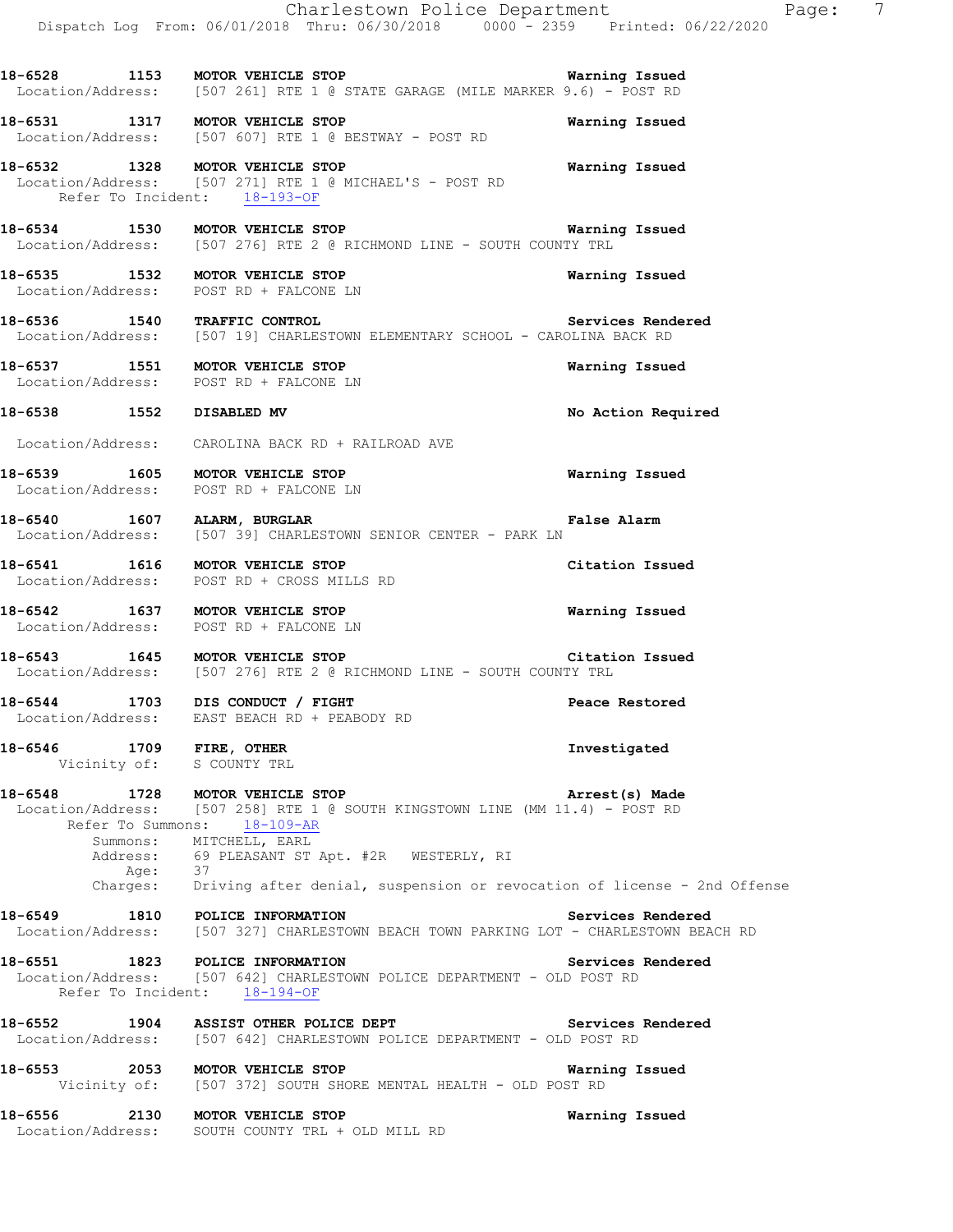Refer To Incident: 18-195-OF

## **For Date: 06/07/2018 - Thursday**

|                                                              | 18-6557 0025 SUSPICIOUS ACTIVITY/VEHICLE<br>Location/Address: [507 405] SOUTH COUNTY TRL                                                                                                                             | Services Rendered     |
|--------------------------------------------------------------|----------------------------------------------------------------------------------------------------------------------------------------------------------------------------------------------------------------------|-----------------------|
| 18-6569 0526 MOTOR VEHICLE STOP                              | Location/Address: [507 72] CUMBERLAND FARMS - OLD POST RD                                                                                                                                                            | Warning Issued        |
|                                                              | 18-6570 0554 MOTOR VEHICLE STOP WARREND WARK WARK Location/Address: [507 1] CHARLESTOWN TOWN HALL - SOUTH COUNTY TRL                                                                                                 | Warning Issued        |
|                                                              | 18-6571 0556 MOTOR VEHICLE STOP<br>Location/Address: POST RD + EAST BEACH RD                                                                                                                                         | Warning Issued        |
|                                                              | 18-6572 0610 MOTOR VEHICLE STOP<br>Location/Address: SOUTH COUNTY TRL + SHANNOCK RD                                                                                                                                  | Warning Issued        |
|                                                              | 18-6573 0620 MOTOR VEHICLE STOP<br>Location/Address: [507 1] CHARLESTOWN TOWN HALL - SOUTH COUNTY TRL<br>Refer To Summons: 18-110-AR<br>Summons: BRIGGS, DONNA L<br>Address: 112C STONEY FORT RD SOUTH KINGSTOWN, RI | Arrest(s) Made        |
|                                                              | Age: 28<br>Charges: Driving with Expired License - 1st Offense                                                                                                                                                       |                       |
| 18-6574 0741 ANIMAL COMPLAINT<br>Location/Address:           | KING'S FACTORY RD + POST RD                                                                                                                                                                                          | Could Not Locate      |
|                                                              | 18-6575 0816 TRAFFIC CONTROL<br>Location/Address: [507 19] CHARLESTOWN ELEMENTARY SCHOOL - CAROLINA BACK RD                                                                                                          | Warning Issued        |
| 18-6576 0822 ANIMAL COMPLAINT<br>Location/Address: POST RD   |                                                                                                                                                                                                                      | Services Rendered     |
|                                                              | 18-6577 0824 MOTOR VEHICLE STOP<br>Location/Address: [507 19] CHARLESTOWN ELEMENTARY SCHOOL - CAROLINA BACK RD                                                                                                       | <b>Warning Issued</b> |
|                                                              | 18-6578 0932 MOTOR VEHICLE COMPLAINT<br>Location/Address: [507 642] CHARLESTOWN POLICE DEPARTMENT - OLD POST RD                                                                                                      | Investigated          |
| 18-6579 1004 MOTOR VEHICLE STOP                              | Location/Address: [507 258] STATE GARAGE - POST RD                                                                                                                                                                   | Warning Issued        |
| 18-6580 1004 OFFICER WANTED<br>Location/Address: OLD POST RD | Refer To Incident: 18-196-OF                                                                                                                                                                                         | Report Taken          |
| 18-6581 1103 POLICE INFORMATION                              | Location/Address: [507 642] CHARLESTOWN POLICE DEPARTMENT - OLD POST RD                                                                                                                                              | Services Rendered     |
| 18-6582 1112                                                 | ANIMAL COMPLAINT<br>Location/Address: [507 259] RTE 1 @ CASTLEROCK - POST RD                                                                                                                                         | Investigated          |
| 18-6583 1117 MOTOR VEHICLE STOP<br>Location/Address: POST RD |                                                                                                                                                                                                                      | Warning Issued        |
| 18-6586 1243 TRAFFIC CONTROL                                 | Location/Address: [507 19] CHARLESTOWN ELEMENTARY SCHOOL - CAROLINA BACK RD                                                                                                                                          | Warning Issued        |
| 18-6587                                                      | 1307 MOTOR VEHICLE STOP<br>Location/Address: POST RD + ROSS HILL RD                                                                                                                                                  | Warning Issued        |
| Location/Address: SKAGERRAK RD                               | 18-6589 1606 FOLLOW-UP INVESTIGATION                                                                                                                                                                                 | Services Rendered     |
| 18-6590                                                      | 1636 ALARM, CO DETECTOR<br>Location/Address: [507 455] SHIRLEY DR                                                                                                                                                    | Services Rendered     |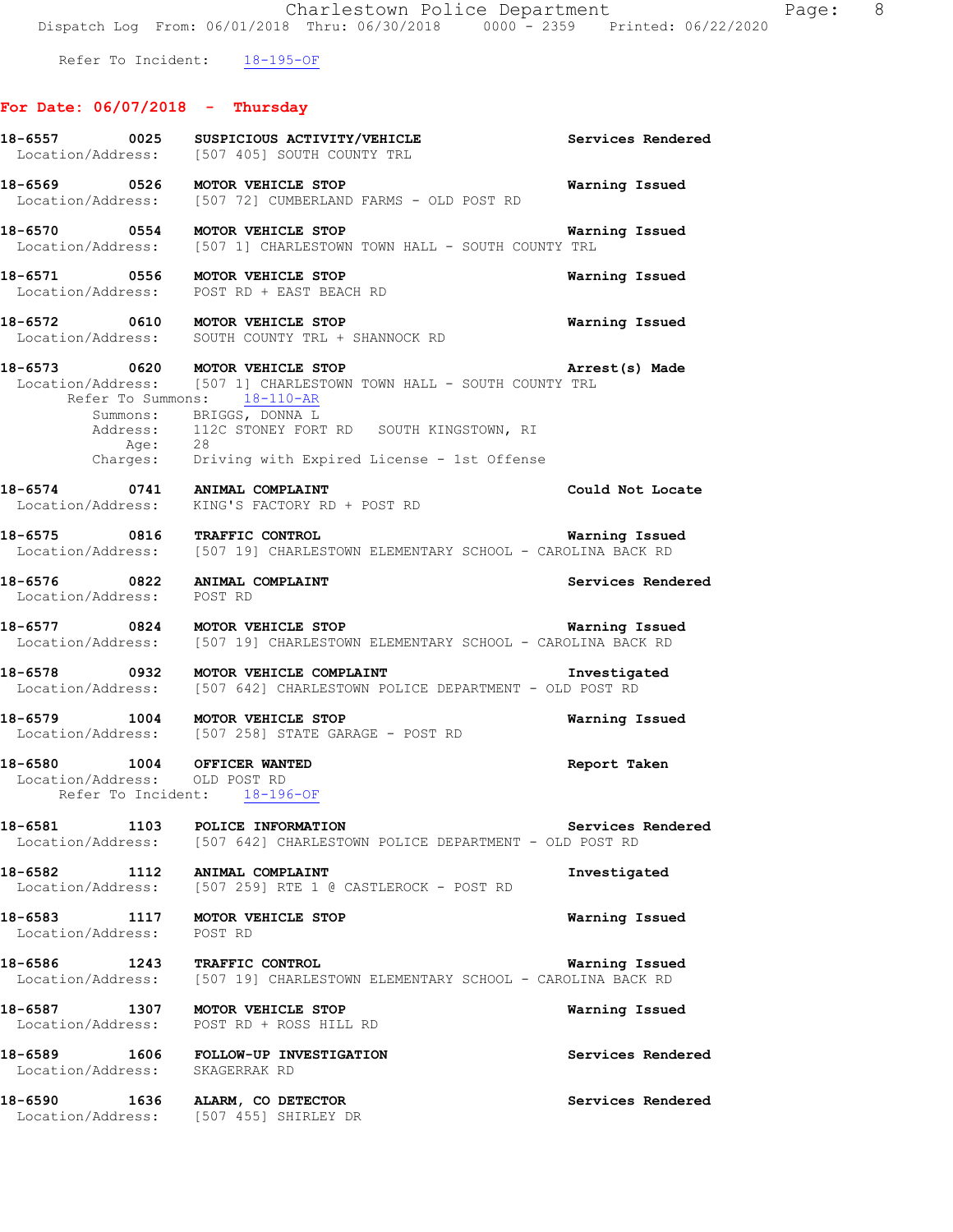|                   | Charlestown Police Department                                                  |                    | Page: | 9 |
|-------------------|--------------------------------------------------------------------------------|--------------------|-------|---|
|                   | Dispatch Log From: 06/01/2018 Thru: 06/30/2018 0000 - 2359 Printed: 06/22/2020 |                    |       |   |
|                   | 18-6591 1820 POLICE INFORMATION                                                | Investigated       |       |   |
|                   | Location/Address: SOUTH COUNTY TRL                                             |                    |       |   |
|                   | 18-6592 1824 OFFICER WANTED                                                    | Investigated       |       |   |
|                   | Location/Address: [507 45] RIPPY'S LIQUOR MART - SOUTH COUNTY TRL              |                    |       |   |
|                   | 18-6593 1837 WARRANT ARREST                                                    | Arrest(s) Made     |       |   |
|                   | Location/Address: SKAGERRAK RD<br>Refer To Arrest: 18-112-AR                   |                    |       |   |
|                   | Arrest Expunged                                                                |                    |       |   |
|                   | 18-6594 1839 MOTOR VEHICLE STOP                                                | Warning Issued     |       |   |
|                   | Location/Address: [507 278] RTE 2 @ RIPPY'S MARKET - SOUTH COUNTY TRL          |                    |       |   |
|                   | 18-6595 1852 OFFICER WANTED                                                    | No Action Required |       |   |
|                   | Location/Address: [507 270] RTE 1 @ BURLINGAME (MILE MARKER 6.0) - POST RD     |                    |       |   |
|                   | 18-6596 1913 ALARM, BURGLAR                                                    | No Action Required |       |   |
|                   | Location/Address: [507 592] CHARLESTOWN BEACH RD                               |                    |       |   |
|                   | 18-6598 2126 SUSPICIOUS ACTIVITY/VEHICLE                                       | Investigated       |       |   |
| Location/Address: | OLD COACH RD                                                                   |                    |       |   |
|                   | 18-6600 2138 MOTOR VEHICLE STOP                                                | No Action Required |       |   |
|                   | Location/Address: [507 362] RTE 2 @ SUNOCO - SOUTH COUNTY TRL                  |                    |       |   |
|                   | 18-6602 2234 ASSIST OTHER AGENCY                                               | Investigated       |       |   |
|                   | Location/Address: [507 318] EAST BEACH - EAST BEACH RD                         |                    |       |   |

### **For Date: 06/08/2018 - Friday**

| 18-6612<br>Location/Address: | 0048 | MOTOR VEHICLE STOP<br>CAROLINA BACK RD + SOUTH COUNTY TRL | Warning Issued |  |
|------------------------------|------|-----------------------------------------------------------|----------------|--|
| 18-6613<br>Location/Address: | 0056 | MOTOR VEHICLE STOP<br>POST RD + WILDFLOWER RD             | Warning Issued |  |

**18-6622 0543 MOTOR VEHICLE STOP Warning Issued**  Location/Address: POST RD + CROSS MILLS RD

**18-6625 0608 MOTOR VEHICLE STOP Warning Issued**  Location/Address: SOUTH COUNTY TRL + WHIPPLE DR

**18-6626 0610 MOTOR VEHICLE STOP Citation Issued**  Location/Address: POST RD + PROSSER TRL

**18-6627 0620 MOTOR VEHICLE STOP Warning Issued**  Location/Address: SOUTH COUNTY TRL + WHIPPLE DR

**18-6628 0631 MOTOR VEHICLE STOP Citation Issued**  Location/Address: SOUTH COUNTY TRL + JONATHAN DR

**18-6630 0801 ASSIST CITIZEN Services Rendered**  Location/Address: [507 30] ATLANTIC ANIMAL HOSPITAL - SOUTH COUNTY TRL

**18-6632 0951 MVA - Minor Services Rendered**  Vicinity of: POST RD + EAST BEACH RD

**18-6633 1042 MOTOR VEHICLE STOP Warning Issued**  Location/Address: POST RD + GENERAL STANTON LN

**18-6635 1114 MOTOR VEHICLE STOP Arrest(s) Made**  Location/Address: MATUNUCK SCHOOLHOUSE RD + ATLANTIS DR Refer To Summons: 18-113-AR Summons: CYR, SAVANNAH L 1801 MATUNUCK SCHOOL HOUSE RD Apt. #4 SOUTH KINGSTOWN, RI Address: 180<br>Age: 21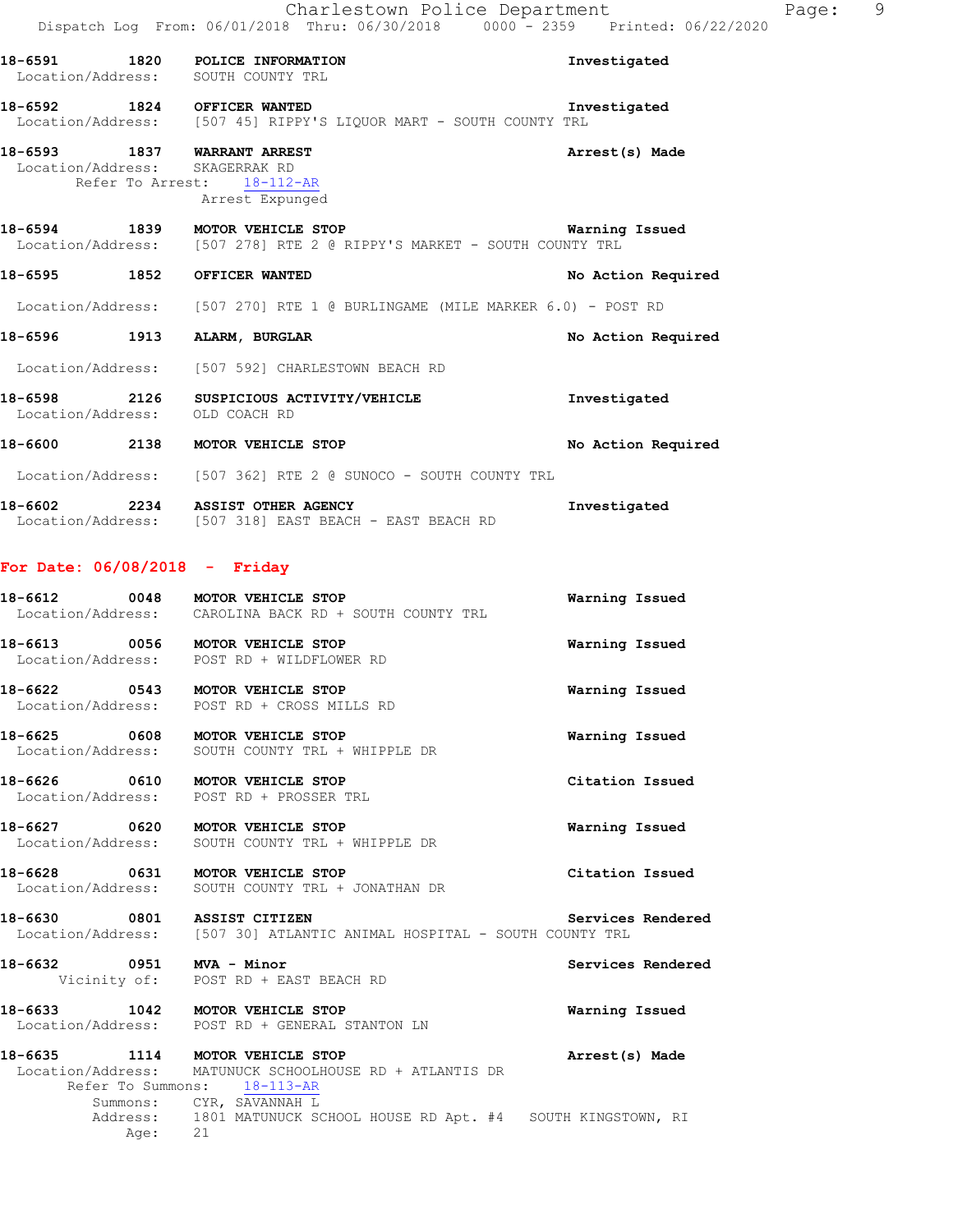|         |                              | Charlestown Police Department<br>Dispatch Log From: 06/01/2018 Thru: 06/30/2018 0000 - 2359 Printed: 06/22/2020                                                                                                                                                                 | Page:                         | 10 |
|---------|------------------------------|---------------------------------------------------------------------------------------------------------------------------------------------------------------------------------------------------------------------------------------------------------------------------------|-------------------------------|----|
|         | Charges:                     | Driving after denial, suspension or revocation of license - 1st Offense                                                                                                                                                                                                         |                               |    |
| 18-6638 | 1447                         | OFFICER WANTED                                                                                                                                                                                                                                                                  | Report Taken                  |    |
|         |                              | Location/Address: OLD POST RD<br>Refer To Incident: 18-197-OF                                                                                                                                                                                                                   |                               |    |
|         |                              | 18-6640 1609 TOWN COUNCIL DOCKET DELIVERY Services Rendered<br>Location/Address: [507 1] CHARLESTOWN TOWN HALL - SOUTH COUNTY TRL                                                                                                                                               |                               |    |
|         |                              | 18-6641 1610 MOTOR VEHICLE STOP<br>Location/Address: BURDICKVILLE RD + SHUMANKANUC HILL RD                                                                                                                                                                                      | Warning Issued                |    |
|         | Refer To Summons:<br>Age: 28 | 18-6642 1624 MOTOR VEHICLE STOP<br>Location/Address: POST RD + LAKESIDE DR<br>$18 - 114 - AR$<br>Summons: SPEARS, DESTINY R<br>Address: 47A KING'S FACTORY RD CHARLESTOWN, RI<br>Charges: Driving with Expired License - 1st Offense                                            | Arrest(s) Made                |    |
|         |                              | 18-6643 1703 MOTOR VEHICLE STOP<br>Location/Address: POST RD + GENERAL STANTON LN                                                                                                                                                                                               | Warning Issued                |    |
|         |                              | 18-6644 1717 MOTOR VEHICLE STOP<br>Location/Address: POST RD + GENERAL STANTON LN                                                                                                                                                                                               | Warning Issued                |    |
| 18-6645 |                              | 1731 MOTOR VEHICLE STOP<br>Location/Address: POST RD + SCHOOLHOUSE POND RD                                                                                                                                                                                                      | Citation Issued               |    |
| 18-6647 |                              | 1935 MOTOR VEHICLE STOP<br>Location/Address: [507 266] RTE 1 @ WILLOWS - POST RD<br>Refer To Summons: 18-115-AR<br>Summons: PULEO, NICO<br>Address: 109 SUMMER ST PROVIDENCE, RI<br>Age: 25<br>Charges: Driving after denial, suspension or revocation of license - 1st Offense | Arrest(s) Made                |    |
|         | Location/Address: LAUREL RD  | 18-6650 2005 ANIMAL COMPLAINT<br>Refer To Incident: 18-198-OF                                                                                                                                                                                                                   | Report Taken                  |    |
| 18-6652 |                              | 2052 ROAD HAZARD/OBSTRUCTION                                                                                                                                                                                                                                                    | Taken/Refered to Other Agency |    |
|         |                              | Location/Address: [507 267] RTE 1 @ HITCHING POST - POST RD                                                                                                                                                                                                                     |                               |    |
|         |                              | 18-6654 2111 TRAFFIC CONTROL                                                                                                                                                                                                                                                    | No Action Required            |    |
|         |                              | Location/Address: [507 45] RIPPY'S LIQUOR MART - SOUTH COUNTY TRL                                                                                                                                                                                                               |                               |    |
|         |                              | 18-6656 2143 ASSIST OTHER TOWN DEPT<br>Location/Address: [507 31] BLUE SHUTTERS BEACH - EAST BEACH RD                                                                                                                                                                           | Services Rendered             |    |
|         |                              | 18-6657 2152 ASSIST OTHER TOWN DEPT<br>Location/Address: [507 327] CHARLESTOWN BEACH TOWN PARKING LOT - CHARLESTOWN BEACH RD                                                                                                                                                    | Services Rendered             |    |
|         |                              | For Date: $06/09/2018$ - Saturday                                                                                                                                                                                                                                               |                               |    |
|         | 18-6671 0056 COMPLAINT       | Location/Address: CHARLESTOWN BEACH RD                                                                                                                                                                                                                                          | Could Not Locate              |    |
|         |                              | 18-6673 0134 ALARM, BURGLAR                                                                                                                                                                                                                                                     | Building Checked/Secured      |    |
|         |                              | Location/Address: NINIGRET AVE                                                                                                                                                                                                                                                  |                               |    |
|         |                              | 18-6674 0138 MVA - W/Injury/Fluid/Hazard<br>Location/Address: POST RD + NARROW LN<br>Refer To Arrest: 18-116-AR<br>Arrest Expunged                                                                                                                                              | Arrest(s) Made                |    |
|         |                              | Refer To Accident: 18-75-AC                                                                                                                                                                                                                                                     |                               |    |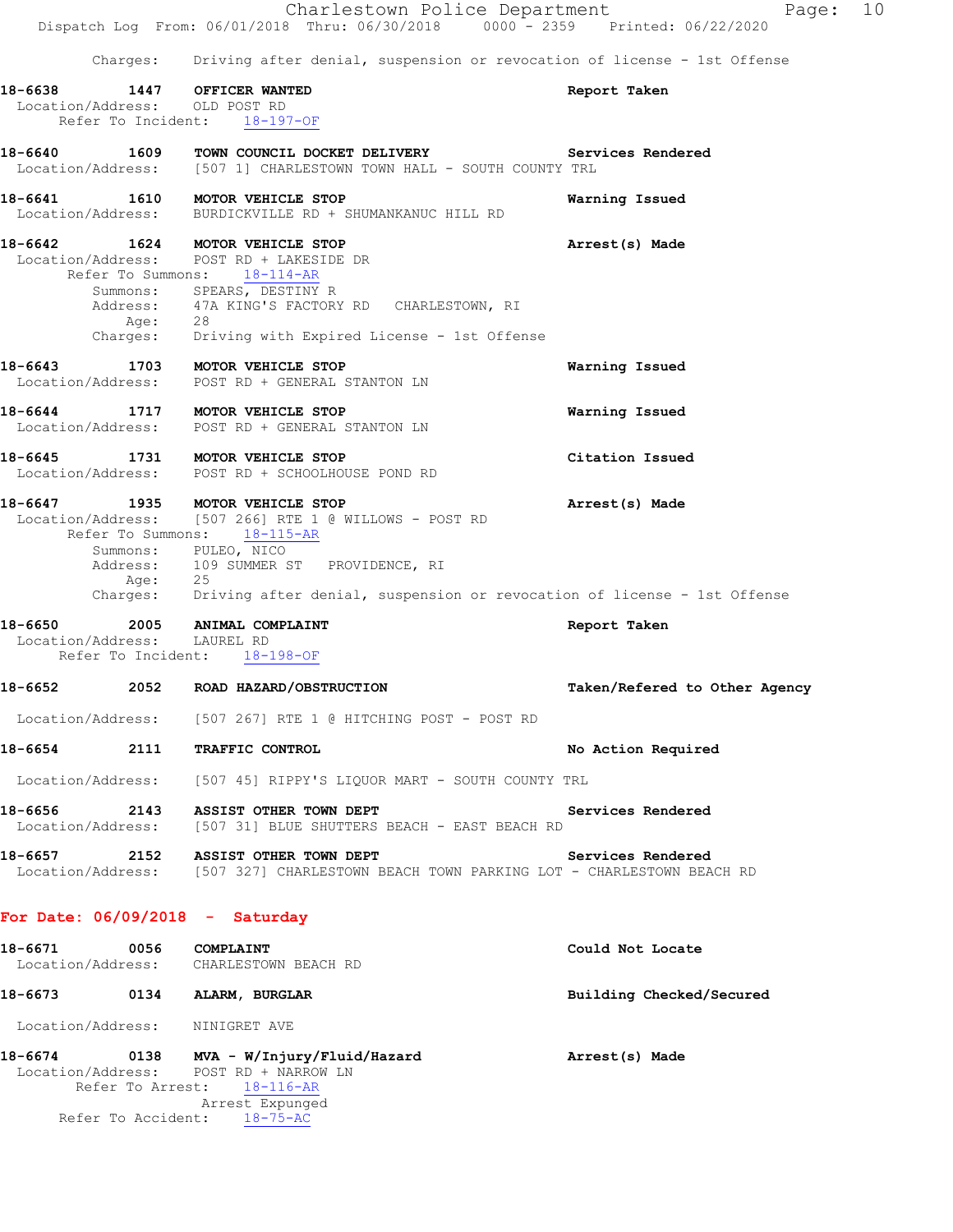|                                                                                          | Charlestown Police Department<br>Dispatch Log From: 06/01/2018 Thru: 06/30/2018 0000 <sup>-</sup> 2359 Printed: 06/22/2020              |                       | Page: 11 |  |
|------------------------------------------------------------------------------------------|-----------------------------------------------------------------------------------------------------------------------------------------|-----------------------|----------|--|
|                                                                                          | 18-6675 0155 SUSPICIOUS ACTIVITY/VEHICLE<br>Location/Address: [507 357] K&S PIZZA - CAROLINA BACK RD                                    | Investigated          |          |  |
| 18-6676 0222 OFFICER WANTED                                                              | Location/Address: [507 26] CHARLESTOWN BREACHWAY - CHARLESTOWN BEACH RD                                                                 | Investigated          |          |  |
|                                                                                          | 18-6678 0531 POLICE TRANSPORT Services<br>Location/Address: [507 642] CHARLESTOWN POLICE DEPARTMENT - OLD POST RD                       | Services Rendered     |          |  |
| 18-6679 0748 MOTOR VEHICLE STOP                                                          | Location/Address: POST RD + KING'S FACTORY RD                                                                                           | Citation Issued       |          |  |
|                                                                                          | 18-6680 0906 MOTOR VEHICLE STOP Warning Issued<br>Location/Address: MATUNUCK SCHOOLHOUSE RD + CHARLESTOWN BEACH RD                      |                       |          |  |
|                                                                                          | 18-6683 1013 MOTOR VEHICLE STOP<br>Location/Address: [507 261] RTE 1 @ STATE GARAGE (MILE MARKER 9.6) - POST RD                         | <b>Warning Issued</b> |          |  |
| 18-6686 1137 POLICE INFORMATION                                                          |                                                                                                                                         | No Action Required    |          |  |
| Location/Address: CHARLESTOWN BEACH RD                                                   |                                                                                                                                         |                       |          |  |
| 18-6687 1143 ASSIST CITIZEN<br>Location/Address: ALLEN'S COVE RD                         |                                                                                                                                         | Services Rendered     |          |  |
| 18-6688 1235 TRAFFIC CONTROL<br>Location/Address: WEST BEACH RD                          |                                                                                                                                         | Warning Issued        |          |  |
|                                                                                          | 18-6689 1325 MOTOR VEHICLE STOP Narning Issued<br>Location/Address: [507 261] RTE 1 @ STATE GARAGE (MILE MARKER 9.6) - POST RD          |                       |          |  |
|                                                                                          | 18-6690 1327 MOTOR VEHICLE STOP WARE MARKER 9.6) - POST RD Location/Address: [507 261] RTE 1 @ STATE GARAGE (MILE MARKER 9.6) - POST RD | Warning Issued        |          |  |
|                                                                                          | 18-6692 1513 FOLLOW-UP INVESTIGATION<br>Location/Address: LAUREL RD                                                                     | Services Rendered     |          |  |
|                                                                                          | 18-6693 1522 MOTOR VEHICLE STOP<br>Location/Address: POST RD + WILDFLOWER RD                                                            | Citation Issued       |          |  |
| 18-6694 1526 ASSIST CITIZEN                                                              | Location/Address: [507 240] LAVINS LANDING MARINA INC - SPORTSMAN RD                                                                    | Services Rendered     |          |  |
| 18-6696 1542 MOTOR VEHICLE STOP                                                          | Location/Address: [507 269] RTE 1 @ DRIVING RANGE - POST RD                                                                             | Warning Issued        |          |  |
| 18-6698 1625 MOTOR VEHICLE STOP<br>Location/Address:                                     | POST RD + LAKESIDE DR                                                                                                                   | Warning Issued        |          |  |
| 18-6699 1638 MOTOR VEHICLE STOP                                                          | Location/Address: [507 266] RTE 1 @ WILLOWS - POST RD                                                                                   | Warning Issued        |          |  |
| 18-6700 1642 MOTOR VEHICLE STOP                                                          | Location/Address: KING'S FACTORY RD + POST RD                                                                                           | Warning Issued        |          |  |
| 18-6701 1650 MOTOR VEHICLE STOP                                                          | Location/Address: KING'S FACTORY RD + POST RD                                                                                           | Warning Issued        |          |  |
| 18-6702 1703 VANDALISM<br>Location/Address: JOSEPHINE DR<br>Refer To Incident: 18-199-OF |                                                                                                                                         | Report Taken          |          |  |
| 18-6703 1928 DIS CONDUCT / FIGHT                                                         | Location/Address: [507 20] NINIGRET PARK - PARK LN                                                                                      | Peace Restored        |          |  |
| 18-6704 2000 MOTOR VEHICLE STOP                                                          | Location/Address: [507 266] RTE 1 @ WILLOWS - POST RD                                                                                   | Citation Issued       |          |  |
| Location/Address: OLD POST RD                                                            | 18-6707 2003 DISTURBANCE/Music/Noise                                                                                                    | Warning Issued        |          |  |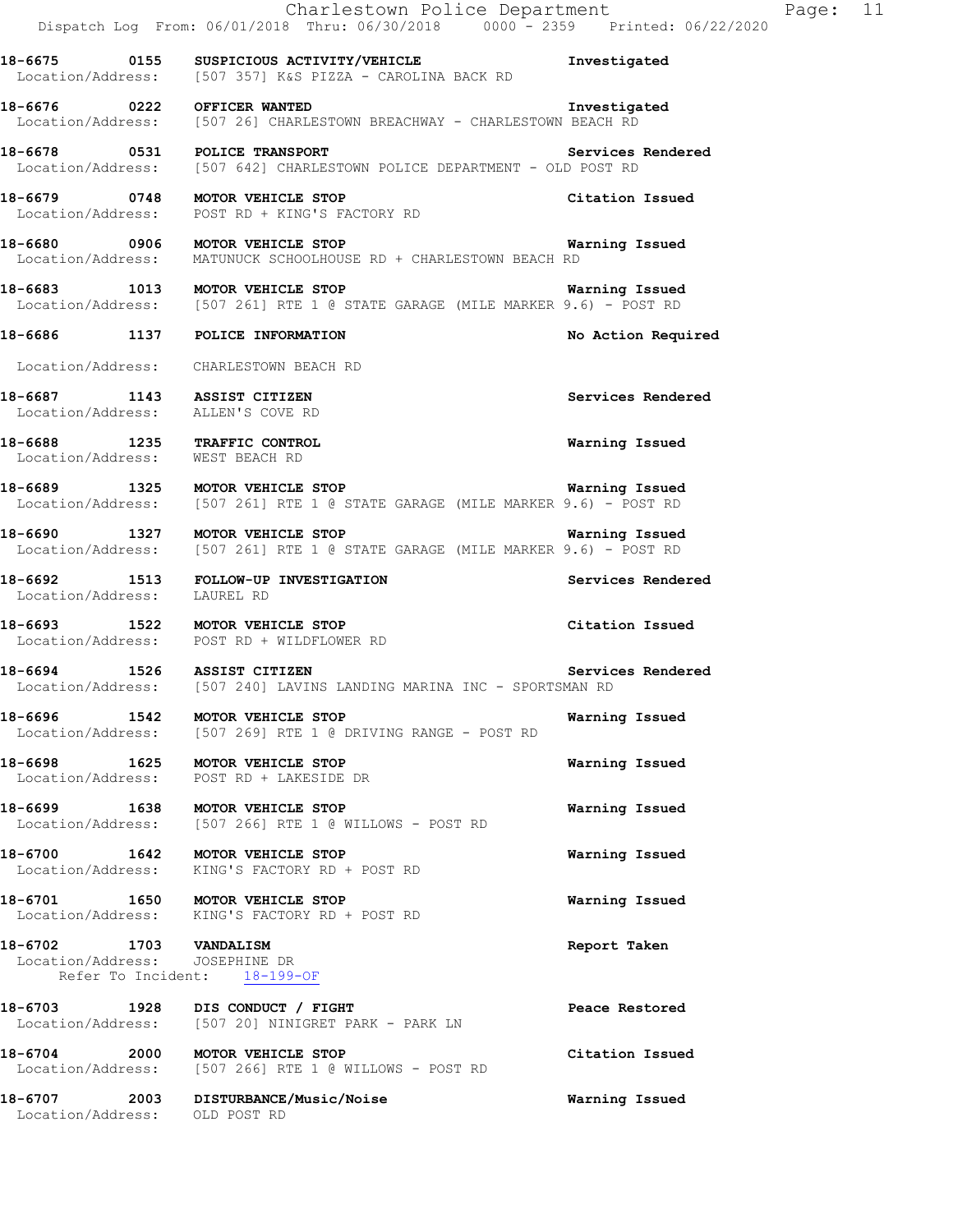|                                 |      | Charlestown Police Department<br>Dispatch Log From: 06/01/2018 Thru: 06/30/2018 0000 - 2359 Printed: 06/22/2020                                | Page: 12                       |
|---------------------------------|------|------------------------------------------------------------------------------------------------------------------------------------------------|--------------------------------|
|                                 |      | 18-6708 2008 MOTOR VEHICLE STOP<br>Location/Address: SOUTH COUNTY TRL + MAPLE LAKE FARM RD                                                     | Warning Issued                 |
|                                 |      | 18-6709 2009 MOTOR VEHICLE STOP<br>Location/Address: [507 266] RTE 1 @ WILLOWS - POST RD                                                       | Investigated                   |
|                                 |      | 18-6710 2026 MOTOR VEHICLE STOP<br>Location/Address: [507 100] RTE 1 @ FIORES (MILE MARKER 8.0) - POST RD                                      | <b>Warning Issued</b>          |
|                                 |      | 18-6711 2107 DISTURBANCE/Music/Noise<br>Vicinity of: ROSS HILL RD + POST RD                                                                    | Investigated                   |
|                                 |      | 18-6712 2113 ASSIST OTHER TOWN DEPT Services Rendered<br>Location/Address: [507 327] CHARLESTOWN BEACH TOWN PARKING LOT - CHARLESTOWN BEACH RD |                                |
|                                 |      | 18-6713 2121 MOTOR VEHICLE STOP<br>Location/Address: POST RD + PROSSER TRL                                                                     | Warning Issued                 |
|                                 |      | 18-6715 2129 ANIMAL COMPLAINT                                                                                                                  | Taken to Family/Guardian/Other |
|                                 |      | Location/Address: CHARLESTOWN BEACH RD                                                                                                         |                                |
|                                 |      | 18-6716 2129 DISTURBANCE/Music/Noise<br>Location/Address: BUCKEYE BROOK RD                                                                     | Investigated                   |
|                                 |      | 18-6717 2143 FIREWORKS/Possession/Use/Other Peace Restored<br>Location/Address: BUCKEYE BROOK RD                                               |                                |
|                                 |      | 18-6718 2155 MOTOR VEHICLE STOP<br>Location/Address: POST RD + NARROW LN                                                                       | Warning Issued                 |
|                                 |      | 18-6720 2218 MOTOR VEHICLE STOP<br>Location/Address: [507 261] RTE 1 @ STATE GARAGE (MILE MARKER 9.6) - POST RD                                | Warning Issued                 |
| Location/Address: FALCONE LN    |      | 18-6721 2221 MOTOR VEHICLE STOP                                                                                                                | Warning Issued                 |
|                                 |      | 18-6722 2243 MOTOR VEHICLE STOP Warni<br>Location/Address: [507 228] PHIL & ANN'S SUNSET MOTEL - OLD POST RD                                   | Warning Issued                 |
| 18-6723                         |      | 2303 ANIMAL COMPLAINT                                                                                                                          | Taken/Refered to Other Agency  |
| Location/Address:               |      | STILL WATER RD                                                                                                                                 |                                |
| 18-6724 2310 ALARM, FIRE        |      | Location/Address: HIDDEN MEADOWS DR                                                                                                            | False Alarm                    |
| For Date: $06/10/2018$ - Sunday |      |                                                                                                                                                |                                |
|                                 |      | 18-6729 0429 ALARM, BURGLAR                                                                                                                    | Building Checked/Secured       |
| Location/Address: POST RD       |      |                                                                                                                                                |                                |
|                                 |      | 18-6730 0444 MOTOR VEHICLE STOP<br>Location/Address: SOUTH COUNTY TRL + CROSSLAND ST                                                           | Citation Issued                |
|                                 |      | 18-6731 0737 MOTOR VEHICLE STOP<br>Location/Address: [507 266] RTE 1 @ WILLOWS - POST RD                                                       | Warning Issued                 |
|                                 |      | 18-6734 0828 MOTOR VEHICLE STOP<br>Location/Address: [507 261] RTE 1 @ STATE GARAGE (MILE MARKER 9.6) - POST RD                                | Warning Issued                 |
|                                 |      | 18-6735 0953 ALARM, BURGLAR<br>Location/Address: [507 39] CHARLESTOWN SENIOR CENTER - PARK LN                                                  | Investigated                   |
| 18-6736                         |      | 1004 POLICE INFORMATION                                                                                                                        | No Action Required             |
|                                 |      | Location/Address: [507 38] CHARLESTOWN POST OFFICE - OLD POST RD                                                                               |                                |
| 18-6737                         | 1058 | <b>VANDALISM</b>                                                                                                                               | Report Taken                   |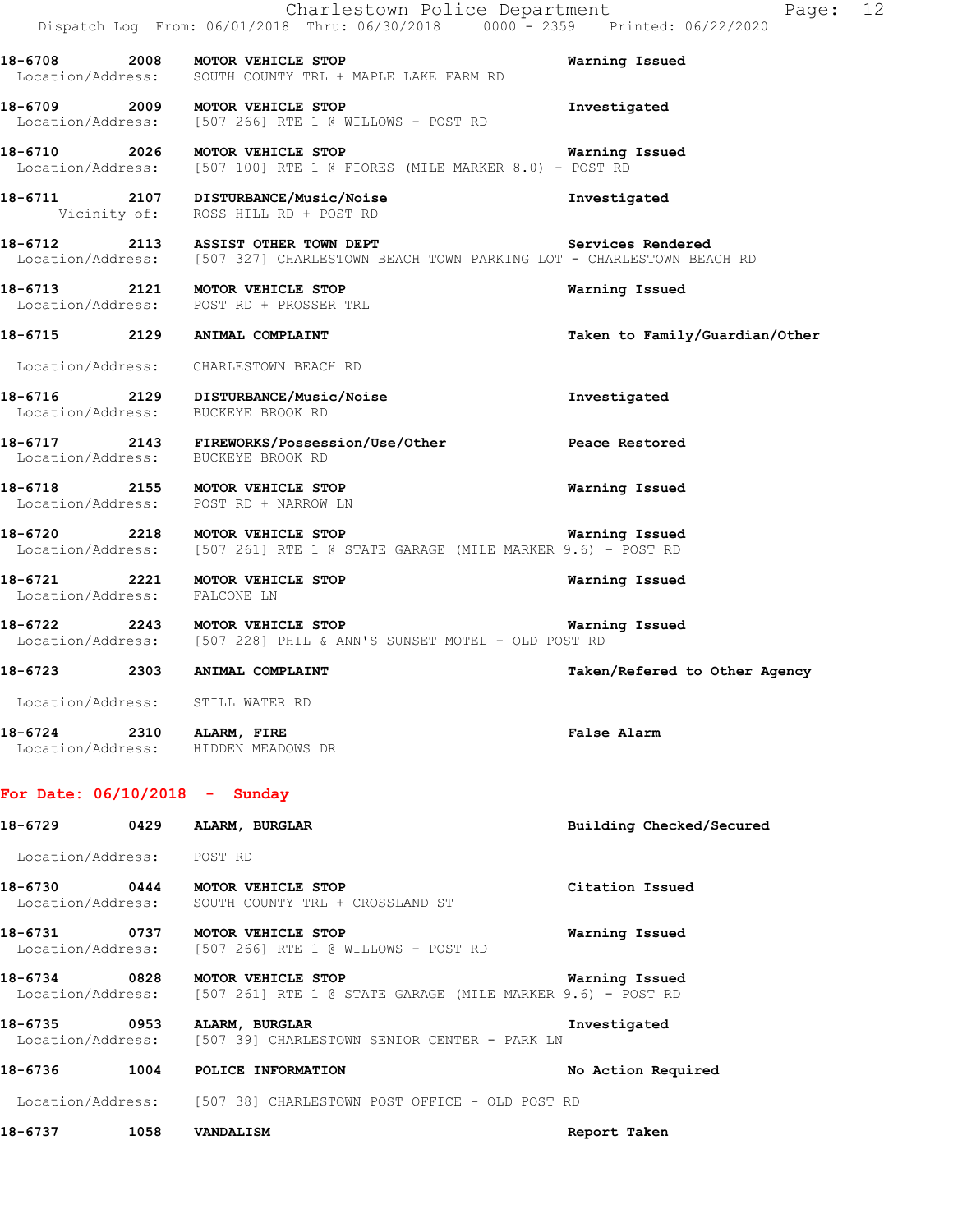|         |                     |                                                                                                                                                               | Charlestown Police Department<br>Dispatch Log From: 06/01/2018 Thru: 06/30/2018 0000 - 2359 Printed: 06/22/2020                |                    | Page: 13 |  |
|---------|---------------------|---------------------------------------------------------------------------------------------------------------------------------------------------------------|--------------------------------------------------------------------------------------------------------------------------------|--------------------|----------|--|
|         |                     | Refer To Incident: 18-200-OF                                                                                                                                  | Location/Address: [507 327] CHARLESTOWN BEACH TOWN PARKING LOT - CHARLESTOWN BEACH RD                                          |                    |          |  |
|         |                     | 18-6857 1100 POLICE INFORMATION                                                                                                                               |                                                                                                                                | No Action Required |          |  |
|         |                     |                                                                                                                                                               | Location/Address: [507 642] CHARLESTOWN POLICE DEPARTMENT - OLD POST RD                                                        |                    |          |  |
|         |                     |                                                                                                                                                               | 18-6738 1104 DISABLED MV Services<br>Location/Address: [507 100] RTE 1 @ FIORES (MILE MARKER 8.0) - POST RD                    | Services Rendered  |          |  |
|         | 18-6739 1109 ESCORT | Location/Address: CARDINAL LN<br>Refer To Incident: 18-201-OF                                                                                                 |                                                                                                                                | Services Rendered  |          |  |
|         |                     | 18-6740 1138 ANIMAL COMPLAINT<br>Location/Address: ROSS HILL RD + POST RD                                                                                     |                                                                                                                                | Services Rendered  |          |  |
|         |                     | Refer To Incident: 18-202-OF                                                                                                                                  | 18-6742 1205 ANIMAL COMPLAINT<br>Location/Address: [507 20] NINIGRET PARK - PARK LN                                            | Investigated       |          |  |
|         |                     |                                                                                                                                                               | 18-6744 1437 MOTOR VEHICLE STOP Citation Issue<br>Location/Address: [507 262] RTE 1 @ LIQUOR STORE (MILE MARKER 9.2) - POST RD | Citation Issued    |          |  |
|         |                     |                                                                                                                                                               | 18-6745 1530 MOTOR VEHICLE STOP<br>Location/Address: POST RD + GENERAL STANTON LN                                              | Citation Issued    |          |  |
|         |                     | 18-6747 1540 MOTOR VEHICLE STOP                                                                                                                               | Location/Address: [507 276] RTE 2 @ RICHMOND LINE - SOUTH COUNTY TRL                                                           | Warning Issued     |          |  |
|         |                     |                                                                                                                                                               | Location/Address: [507 276] RTE 2 @ RICHMOND LINE - SOUTH COUNTY TRL                                                           |                    |          |  |
|         |                     | 18-6750 1606 MOTOR VEHICLE STOP<br>Location/Address: MOHAWK TRL<br>Refer To Summons: 18-117-AR<br>Summons: LIMA, TERESA B                                     | Address: 83 BALSAM RD SOUTH KINGSTOWN, RI<br>Age: 56<br>Charges: DRIVING WITHOUT/EXPIRED LICENSE                               | Arrest(s) Made     |          |  |
|         | Location/Address:   | 18-6751 1637 MOTOR VEHICLE STOP<br>POST RD                                                                                                                    |                                                                                                                                | Warning Issued     |          |  |
|         |                     | 18-6752 1705 MOTOR VEHICLE STOP                                                                                                                               |                                                                                                                                | No Action Required |          |  |
|         |                     | Location/Address: POST RD + GENERAL STANTON LN                                                                                                                |                                                                                                                                |                    |          |  |
| 18-6753 | Age: 31             | <b>1706 WARRANT ARREST</b><br>Vicinity of: WORDEN'S POND RD<br>Refer To Arrest: 18-118-AR<br>Arrest: DEBIGARE, STEPHEN J<br>Address: 56 NORTH RD SHANNOCK, RI | Charges: BENCH WARRANT ISSUED FROM 4TH DISTRICT COURT                                                                          | Arrest(s) Made     |          |  |
| 18-6754 |                     | 1817 POLICE TRANSPORT                                                                                                                                         | Location/Address: [507 642] CHARLESTOWN POLICE DEPARTMENT - OLD POST RD                                                        | Services Rendered  |          |  |
|         |                     | 18-6755 1837 MOTOR VEHICLE COMPLAINT                                                                                                                          | Location/Address: [507 100] RTE 1 @ FIORES (MILE MARKER 8.0) - POST RD                                                         | Citation Issued    |          |  |
|         | 18-6758 2032        | MOTOR VEHICLE STOP                                                                                                                                            | Location/Address: POST RD + GENERAL STANTON LN                                                                                 | Warning Issued     |          |  |
|         |                     | 18-6760 2042 MOTOR VEHICLE STOP<br>Location/Address: NORDIC TRL                                                                                               |                                                                                                                                | Warning Issued     |          |  |
|         |                     |                                                                                                                                                               | Location/Address: POST RD + GENERAL STANTON LN                                                                                 | Warning Issued     |          |  |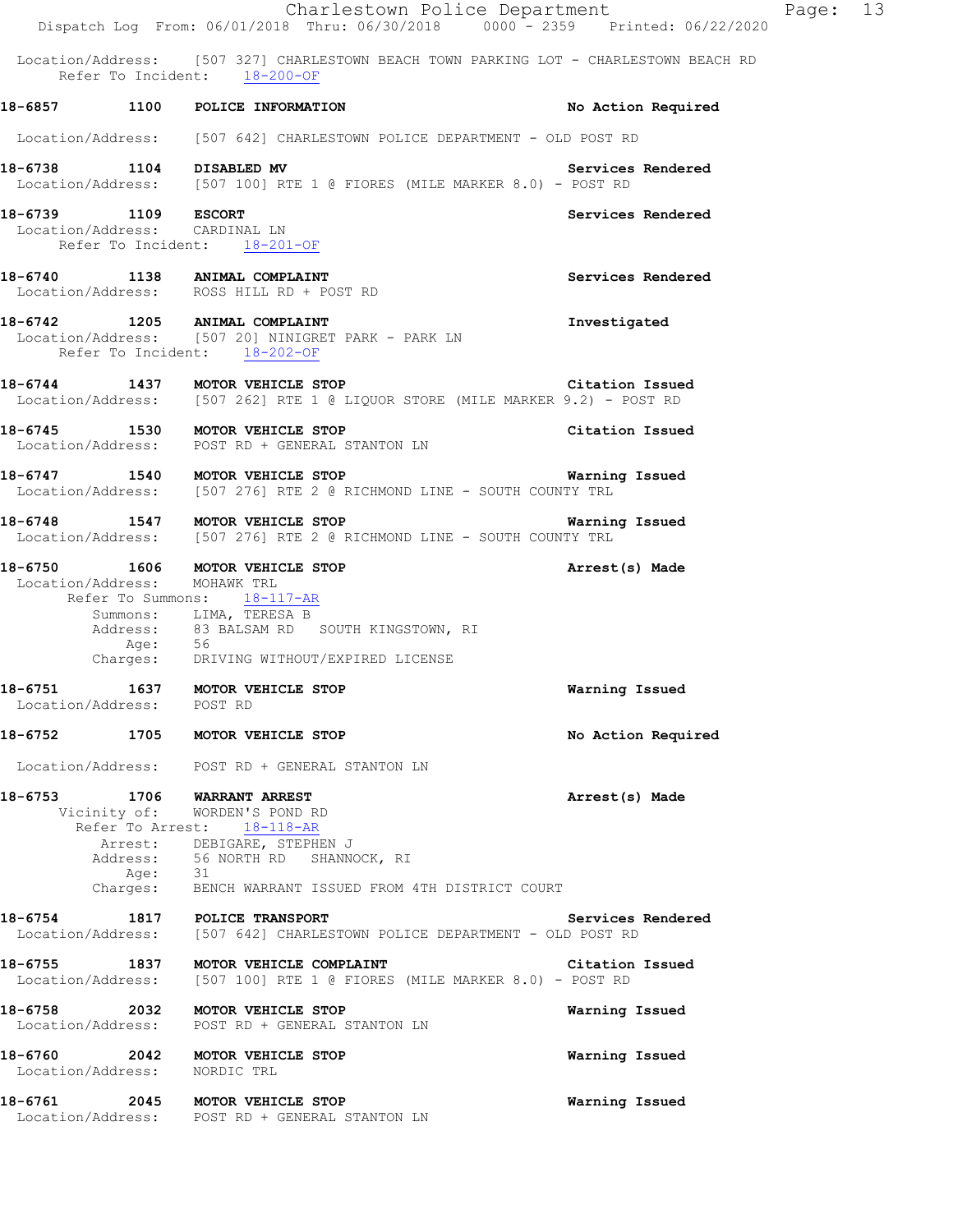|         |                                                           | Charlestown Police Department                                                                                                                                                         | Pa<br>Dispatch Log From: 06/01/2018 Thru: 06/30/2018 0000 <sup>-</sup> -2359 Printed: 06/22/2020                  |
|---------|-----------------------------------------------------------|---------------------------------------------------------------------------------------------------------------------------------------------------------------------------------------|-------------------------------------------------------------------------------------------------------------------|
|         |                                                           | 18-6763 2054 MOTOR VEHICLE STOP<br>Location/Address: POST RD + LAKESIDE DR                                                                                                            | Warning Issued                                                                                                    |
|         |                                                           | 18-6767 2119 MOTOR VEHICLE STOP                                                                                                                                                       | Warning Issued<br>Vicinity of: [507 327] CHARLESTOWN BEACH TOWN PARKING LOT - CHARLESTOWN BEACH RD                |
|         |                                                           | 18-6769 2129 ASSIST OTHER TOWN DEPT                                                                                                                                                   | <b>Services Rendered</b><br>Location/Address: [507 327] CHARLESTOWN BEACH TOWN PARKING LOT - CHARLESTOWN BEACH RD |
|         |                                                           | 18-6770 2143 MOTOR VEHICLE STOP<br>Location/Address: NARROW LN + MOHAWK TRL                                                                                                           | Warning Issued                                                                                                    |
|         |                                                           | 18-6771 2156 MOTOR VEHICLE STOP<br>Location/Address: POST RD + GENERAL STANTON LN                                                                                                     | Citation Issued                                                                                                   |
|         |                                                           | 18-6772 2219 MOTOR VEHICLE STOP<br>Location/Address: POST RD + KING'S FACTORY RD                                                                                                      | Warning Issued                                                                                                    |
|         |                                                           | For Date: $06/11/2018$ - Monday                                                                                                                                                       |                                                                                                                   |
|         |                                                           | 18-6780 0110 MOTOR VEHICLE STOP                                                                                                                                                       | No Action Required                                                                                                |
|         |                                                           | Location/Address: [507 258] RTE 1 @ SOUTH KINGSTOWN LINE (MM 11.4) - POST RD                                                                                                          |                                                                                                                   |
| 18-6781 |                                                           | 0129 MOTOR VEHICLE STOP<br>Location/Address: POST RD + GENERAL STANTON LN<br>Refer To Arrest: 18-119-AR                                                                               | Arrest(s) Made                                                                                                    |
|         | Arrest:<br>Address:                                       |                                                                                                                                                                                       |                                                                                                                   |
|         | Age:<br>Charges:                                          | Charge Expunged                                                                                                                                                                       |                                                                                                                   |
|         |                                                           | 18-6782 0759 MOTOR VEHICLE STOP<br>Vicinity of: [507 864] STATE OF RHODE ISLAND DOT GARAGE - CROSS MILLS RD                                                                           | Warning Issued                                                                                                    |
|         | 18-6783 0819                                              | TRAFFIC CONTROL                                                                                                                                                                       | No Action Required                                                                                                |
|         |                                                           | Location/Address: [507 19] CHARLESTOWN ELEMENTARY SCHOOL - CAROLINA BACK RD                                                                                                           |                                                                                                                   |
| 18-6784 | 0837<br>Refer To Summons:<br>Summons:<br>Age:<br>Charges: | MOTOR VEHICLE STOP<br>Location/Address: [507 260] RTE 1 @ GENERAL STANTON - POST RD<br>$18 - 120 - AR$<br>STANTON, CHRISTOPHER M<br>Address: 8 BAYBERRY RD WESTERLY, RI               | Arrest(s) Made<br>37<br>Driving after denial, suspension or revocation of license – 2nd Offense                   |
| 18-6785 | 0850                                                      | <b>POLICE TRANSPORT</b><br>Location/Address: [507 642] CHARLESTOWN POLICE DEPARTMENT - OLD POST RD                                                                                    | Services Rendered                                                                                                 |
| 18-6787 | 0935<br>Refer To Summons:<br>Age:                         | MOTOR VEHICLE STOP<br>Location/Address: [507 269] RTE 1 @ DRIVING RANGE - POST RD<br>$18 - 121 - AR$<br>Summons: BROWNELL, TIMOTHY A<br>Address: 25 VEIL CT NORTH KINGSTOWN, RI<br>29 | Arrest(s) Made                                                                                                    |
|         | Charges:                                                  |                                                                                                                                                                                       | 29<br>Driving after denial, suspension or revocation of license – 1st Offense                                     |
| 18-6788 | 1002<br>Location/Address:<br>Refer To Incident:           | POLICE INFORMATION<br>JONATHAN DR<br>18-203-OF                                                                                                                                        | Report Taken                                                                                                      |
| 18-6789 | 1013                                                      | MOTOR VEHICLE STOP                                                                                                                                                                    | No Action Required                                                                                                |
|         |                                                           | Location/Address: [507 269] RTE 1 @ DRIVING RANGE - POST RD                                                                                                                           |                                                                                                                   |
| 18-6791 | 1052                                                      | MOTOR VEHICLE STOP<br>Location/Address: [507 269] RTE 1 @ DRIVING RANGE - POST RD                                                                                                     | Citation Issued                                                                                                   |

ge: 14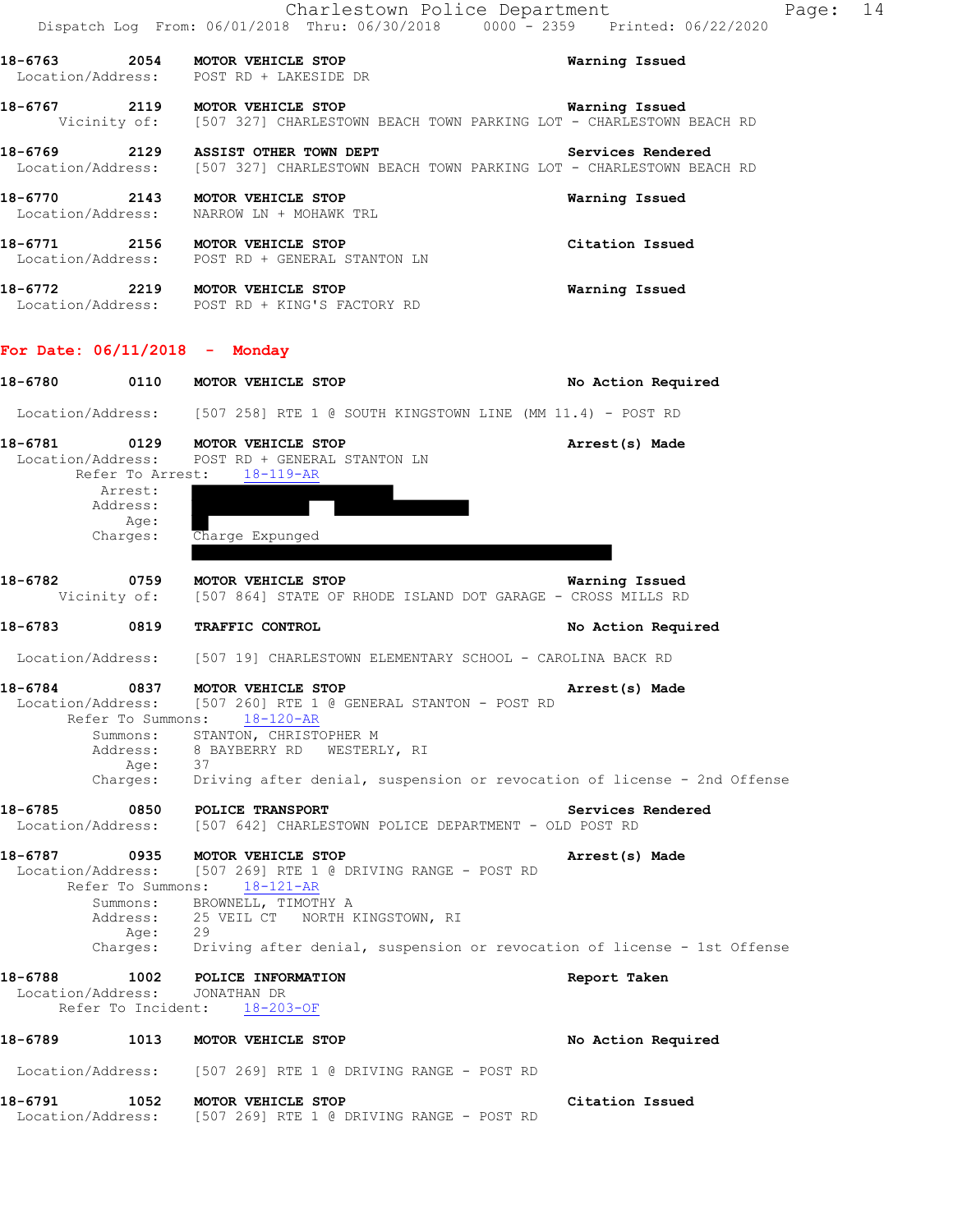|                                  | Charlestown Police Department<br>Dispatch Log From: 06/01/2018 Thru: 06/30/2018 0000 <sup>-</sup> 2359 Printed: 06/22/2020                                          | Page: 15              |  |
|----------------------------------|---------------------------------------------------------------------------------------------------------------------------------------------------------------------|-----------------------|--|
|                                  | 18-6793 1148 LOST/STOLEN LICENSE PLATES Report Taken<br>Location/Address: [507 490] BISCUIT CITY RD<br>Refer To Incident: 18-204-OF                                 |                       |  |
|                                  | 18-6795 1334 MOTOR VEHICLE STOP Citation Issued<br>Location/Address: [507 303] RTE 1 @ SOUTH SHORE MENTAL HEALTH (MM 9.0) - POST RD                                 |                       |  |
| Location/Address: LAURI DR       | 18-6796 1345 TAMPERING w/ M/V<br>Refer To Incident: 18-205-OF                                                                                                       | Investigated          |  |
| Location/Address: TAMANACO DR    | 18-6797 1413 MOTOR VEHICLE STOP<br>Refer To Arrest: 18-122-AR<br>Arrest Expunged                                                                                    | Arrest(s) Made        |  |
|                                  | 18-6799 1556 MOTOR VEHICLE STOP<br>Location/Address: SOUTH COUNTY TRL + BOTKA DR                                                                                    | Warning Issued        |  |
|                                  | 18-6801 1632 MOTOR VEHICLE STOP WATHING DOCATION/Address: [507 276] RTE 2 @ RICHMOND LINE - SOUTH COUNTY TRL                                                        | <b>Warning Issued</b> |  |
|                                  | 18-6802 1730 ROAD HAZARD/OBSTRUCTION REMOVED Removed Hazard<br>Location/Address: [507 303] RTE 1 @ SOUTH SHORE MENTAL HEALTH (MM 9.0) - POST RD                     |                       |  |
|                                  | 18-6808 1934 MOTOR VEHICLE STOP 18-6808 Warning Issued<br>Location/Address: [507 270] RTE 1 @ BURLINGAME (MILE MARKER 6.0) - POST RD                                |                       |  |
|                                  | 18-6809 2210 ASSIST OTHER POLICE DEPT<br>Location/Address: [507 21] BURLINGAME STATE PARK - CAMPING AREA - BURLINGAME STATE PARK RD<br>Refer To Incident: 18-206-OF | Services Rendered     |  |
|                                  | 18-6810 2215 ASSIST OTHER POLICE DEPT Services Rendered<br>Location/Address: [507 276] RTE 2 @ RICHMOND LINE - SOUTH COUNTY TRL                                     |                       |  |
| Location/Address: JOSEPHINE DR   | 18-6811 2232 OFFICER WANTED                                                                                                                                         | Investigated          |  |
| For Date: $06/12/2018$ - Tuesday |                                                                                                                                                                     |                       |  |
| 18-6812                          | 0017 WELL BEING CHECK<br>Location/Address: EAST BEACH RD                                                                                                            | Investigated          |  |
|                                  | 18-6815 0720 MOTOR VEHICLE STOP<br>Location/Address: POST RD + WILDFLOWER RD                                                                                        | Citation Issued       |  |
|                                  | 18-6816 0738 MOTOR VEHICLE STOP<br>Location/Address: POST RD + WILDFLOWER RD                                                                                        | Warning Issued        |  |
|                                  | 18-6817 0745 MOTOR VEHICLE STOP<br>Location/Address: [507 266] RTE 1 @ WILLOWS - POST RD                                                                            | Citation Issued       |  |
|                                  | 18-6818 0756 MOTOR VEHICLE STOP<br>Location/Address: [507 100] RTE 1 @ FIORES (MILE MARKER 8.0) - POST RD                                                           | Warning Issued        |  |
|                                  | 18-6819 0804 MOTOR VEHICLE STOP<br>Location/Address: [507 856] OCEAN HOUSE MARINA (MAINTENANCE FACILITY) - OLD POST RD                                              | Warning Issued        |  |
|                                  | 18-6820 0816 MOTOR VEHICLE STOP<br>Location/Address: POST RD + CROSS MILLS RD                                                                                       | Citation Issued       |  |
|                                  | 18-6821 0831 MOTOR VEHICLE STOP<br>Location/Address: POST RD + FALCONE LN                                                                                           | Citation Issued       |  |
| 18-6823                          | 0837 MOTOR VEHICLE STOP                                                                                                                                             | Warning Issued        |  |

**18-6824 0844 MOTOR VEHICLE STOP No Action Required** 

Location/Address: POST RD + NARROW LN

Location/Address: SOUTH COUNTY TRL + POST RD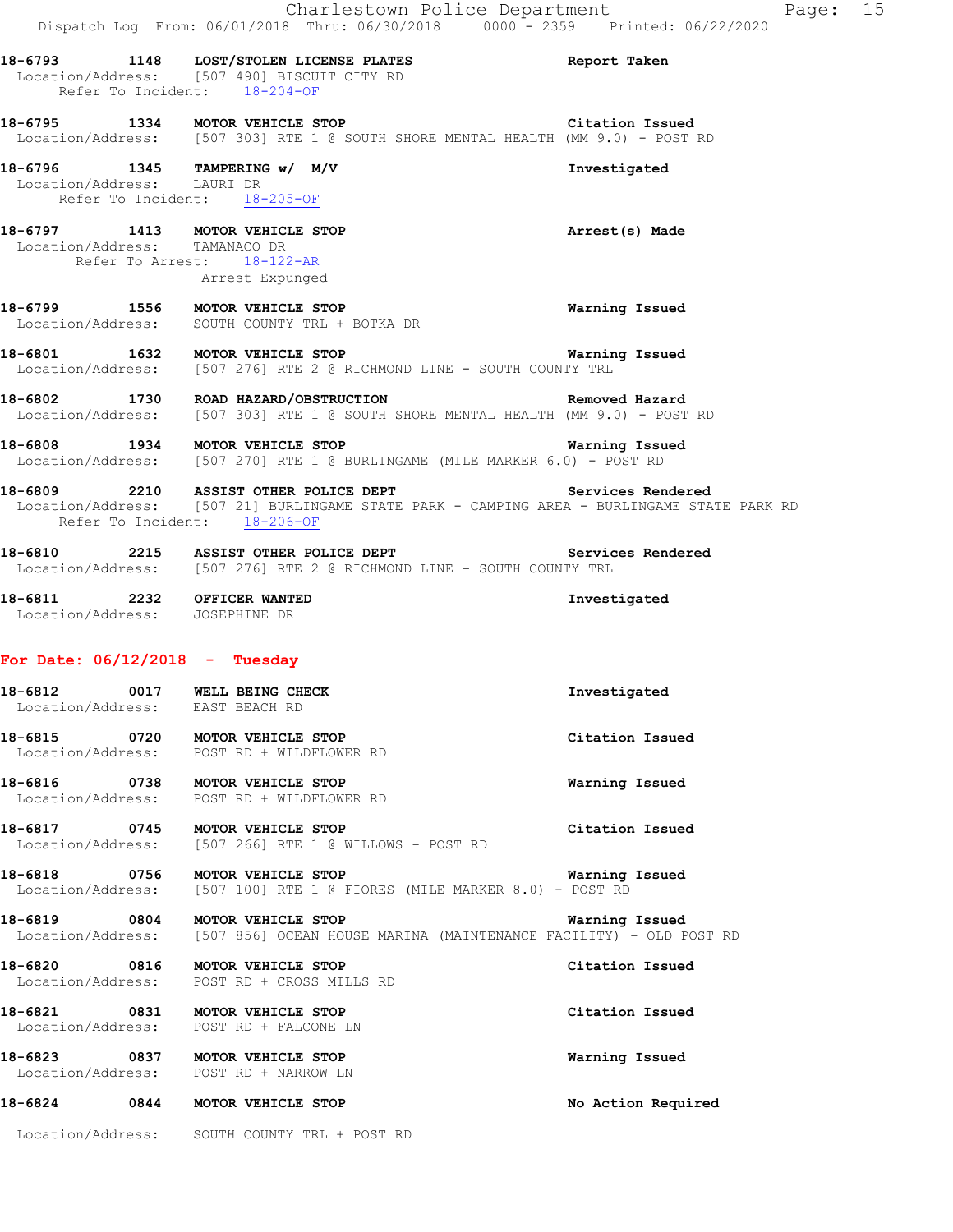**18-6825 0902 MOTOR VEHICLE STOP Citation Issued**  Location/Address: POST RD + CROSS MILLS RD **18-6826 0921 MOTOR VEHICLE STOP Warning Issued**  [507 100] RTE 1 @ FIORES (MILE MARKER 8.0) - POST RD **18-6827 0929 MOTOR VEHICLE STOP Citation Issued**  Location/Address: [507 100] RTE 1 @ FIORES (MILE MARKER 8.0) - POST RD **18-6828 1014 MOTOR VEHICLE STOP Warning Issued**  Location/Address: POST RD + NARROW LN **18-6829 1145 MOTOR VEHICLE STOP No Action Required**  Location/Address: [507 100] RTE 1 @ FIORES (MILE MARKER 8.0) - POST RD **18-6830 1155 MOTOR VEHICLE STOP Citation Issued**  Location/Address: [507 266] RTE 1 @ WILLOWS - POST RD **18-6831 1218 MOTOR VEHICLE STOP Citation Issued**  Location/Address: [507 100] RTE 1 @ FIORES (MILE MARKER 8.0) - POST RD **18-6832 1253 MOTOR VEHICLE STOP CITALION CITATION ISSUED**<br>
Location/Address: [507 100] RTE 1 @ FIORES (MILE MARKER 8.0) - POST RD [507 100] RTE 1 @ FIORES (MILE MARKER 8.0) - POST RD **18-6835 1424 MOTOR VEHICLE STOP No Action Required**  Location/Address: POST RD + CROSS MILLS RD **18-6836 1427 MOTOR VEHICLE STOP Warning Issued**  Location/Address: [507 100] RTE 1 @ FIORES (MILE MARKER 8.0) - POST RD 18-6837 1532 TRAFFIC CONTROL SERVICES Rendered **Services Rendered** Location/Address: [507 19] CHARLESTOWN ELEMENTARY SCHOOL - CAROLINA BACK RD [507 19] CHARLESTOWN ELEMENTARY SCHOOL - CAROLINA BACK RD **18-6839 1543 MVA - Minor Transported to Hospital**  Vicinity of: SOUTH COUNTY TRL Refer To Accident: 18-76-AC **18-6840 1606 FOLLOW-UP INVESTIGATION Services Rendered**  Location/Address: LAURI DR **18-6841 1655 THREATS Report Taken**  Location/Address: EAST SHORE DR Refer To Incident: 18-207-OF **18-6842 1720 ALARM, BURGLAR Building Checked/Secured**  Location/Address: STARRETT DR **18-6843 1749 MOTOR VEHICLE STOP WATER WATNING ISSUED WARREY RESULAR LOCATION/Address: [507 276] RTE 2 @ RICHMOND LINE - SOUTH COUNTY TRL** [507 276] RTE 2 @ RICHMOND LINE - SOUTH COUNTY TRL 18-6844 1758 ASSIST OTHER POLICE DEPT **18-6844** Services Rendered Location/Address: SHANNOCK RD **18-6846 1811 ROAD HAZARD/OBSTRUCTION Services Rendered**  Location/Address: [507 200] RTE 1 @ PACKAGE STORE - POST RD **18-6848 1841 MOTOR VEHICLE STOP Warning Issued**  Location/Address: POST RD + TAMANACO DR 18-6849 1849 ASSIST OTHER POLICE DEPT **Services Rendered Services Rendered Index and Services Rendered Index and Services 1807** 211 BURLINGAME STATE PARK - CAMPING AREA - BURLINGAME STATE [507 21] BURLINGAME STATE PARK - CAMPING AREA - BURLINGAME STATE PARK RD

**18-6851 1920 OFFICER WANTED Services Rendered**  Location/Address: [507 319] EAST BEACH BACK TRACK - EAST BEACH RD

**18-6852 1932 MOTOR VEHICLE STOP Warning Issued**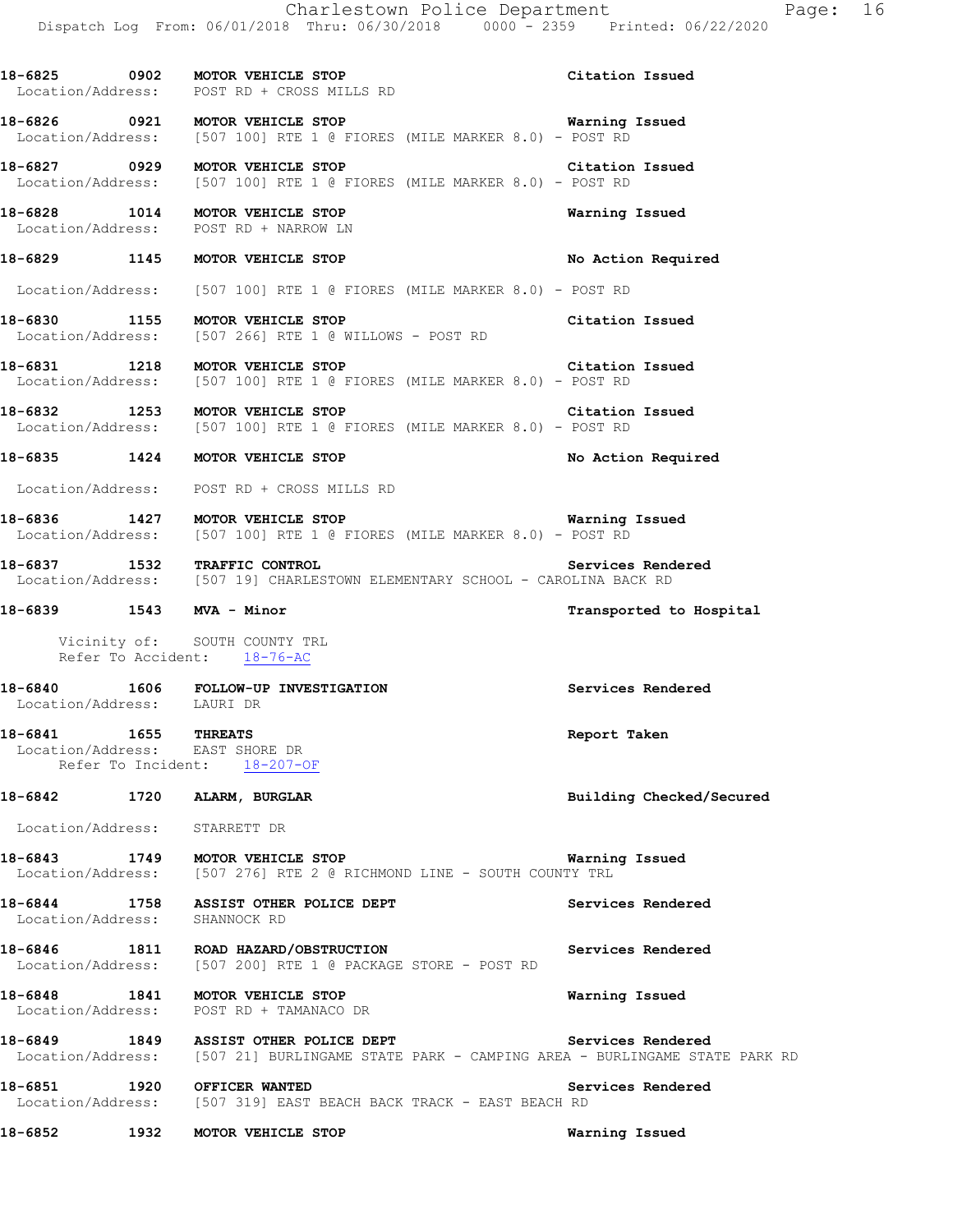|                             | Charlestown Police Department<br>Dispatch Log From: 06/01/2018 Thru: 06/30/2018 0000 <sup>-</sup> 2359 Printed: 06/22/2020                                                          |                         | Page: 17 |  |
|-----------------------------|-------------------------------------------------------------------------------------------------------------------------------------------------------------------------------------|-------------------------|----------|--|
|                             | Location/Address: [507 269] RTE 1 @ DRIVING RANGE - POST RD                                                                                                                         |                         |          |  |
|                             | 18-6854 2012 MOTOR VEHICLE STOP<br>Location/Address: [507 100] RTE 1 @ FIORES (MILE MARKER 8.0) - POST RD                                                                           | <b>Warning Issued</b>   |          |  |
|                             | 18-6855 2020 POLICE INFORMATION                                                                                                                                                     | No Action Required      |          |  |
|                             | Location/Address: [507 642] CHARLESTOWN POLICE DEPARTMENT - OLD POST RD                                                                                                             |                         |          |  |
| 18-6856 2137 MVA - Minor    | Vicinity of: [507 357] K&S PIZZA - CAROLINA BACK RD<br>Refer To Accident: 18-77-AC                                                                                                  | Report Taken            |          |  |
|                             | For Date: $06/13/2018$ - Wednesday                                                                                                                                                  |                         |          |  |
|                             | 18-6858 0014 MOTOR VEHICLE STOP<br>Location/Address: SK LINE - POST RD                                                                                                              | Warning Issued          |          |  |
|                             | 18-6862 0043 MOTOR VEHICLE STOP<br>Location/Address: TOURIST INFO - POST RD                                                                                                         | Warning Issued          |          |  |
|                             | 18-6863 0106 MOTOR VEHICLE STOP<br>Location/Address: POST RD + PROSSER TRL                                                                                                          | Warning Issued          |          |  |
|                             | 18-6865 0120 MOTOR VEHICLE STOP<br>Location/Address: POST RD + PROSSER TRL                                                                                                          | Citation Issued         |          |  |
| 18-6874 0149 DISABLED MV    | Location/Address: [507 1] CHARLESTOWN TOWN HALL - SOUTH COUNTY TRL                                                                                                                  | Services Rendered       |          |  |
|                             | 18-6878 0618 MOTOR VEHICLE STOP<br>Location/Address: SK LINE - POST RD                                                                                                              | Warning Issued          |          |  |
|                             | 18-6879 0624 MOTOR VEHICLE STOP<br>Location/Address: POST RD + LAKESIDE DR                                                                                                          | Warning Issued          |          |  |
|                             | 18-6880 0649 MOTOR VEHICLE STOP<br>Location/Address: [507 100] RTE 1 @ FIORES (MILE MARKER 8.0) - POST RD                                                                           | Warning Issued          |          |  |
|                             | 18-6881   0747   SEX OFFENSES   CHARLESTOWN POLICE DEPARTMENT - OLD POST RD Location/Address: [507 642] CHARLESTOWN POLICE DEPARTMENT - OLD POST RD<br>Refer To Incident: 18-208-OF | Report Taken            |          |  |
|                             | 18-6882 0824 POLICE INFORMATION<br>Location/Address: [507 642] CHARLESTOWN POLICE DEPARTMENT - OLD POST RD                                                                          | Services Rendered       |          |  |
|                             | 18-6883 0848 MOTOR VEHICLE STOP<br>Vicinity of: KING'S FACTORY RD                                                                                                                   | Citation Issued         |          |  |
|                             | 18-6884 0917 MOTOR VEHICLE STOP<br>Location/Address: [507 200] RTE 1 @ PACKAGE STORE - POST RD                                                                                      | Warning Issued          |          |  |
|                             | 18-6885 0921 OFFICER WANTED<br>Location/Address: KING'S FACTORY RD                                                                                                                  | Services Rendered       |          |  |
| 18-6887 0933 COMPLAINT      | Location/Address: OLD COACH RD + LADY SLIPPER DR                                                                                                                                    | Services Rendered       |          |  |
|                             | 18-6888 0939 MOTOR VEHICLE STOP<br>Location/Address: KING'S FACTORY RD + NARRAGANSETT TRL                                                                                           | Citation Issued         |          |  |
|                             | 18-6889 0952 MOTOR VEHICLE STOP<br>Location/Address: ALTON CAROLINA RD + HILLTOP DR                                                                                                 | Citation Issued         |          |  |
|                             | 18-6890 0958 ROAD HAZARD/OBSTRUCTION<br>Location/Address: COLUMBIA HEIGHTS RD                                                                                                       | Removed Hazard          |          |  |
| 18-6891 1019 OFFICER WANTED |                                                                                                                                                                                     | Transported to Hospital |          |  |
|                             | Vicinity of: SOUTH COUNTY TRL                                                                                                                                                       |                         |          |  |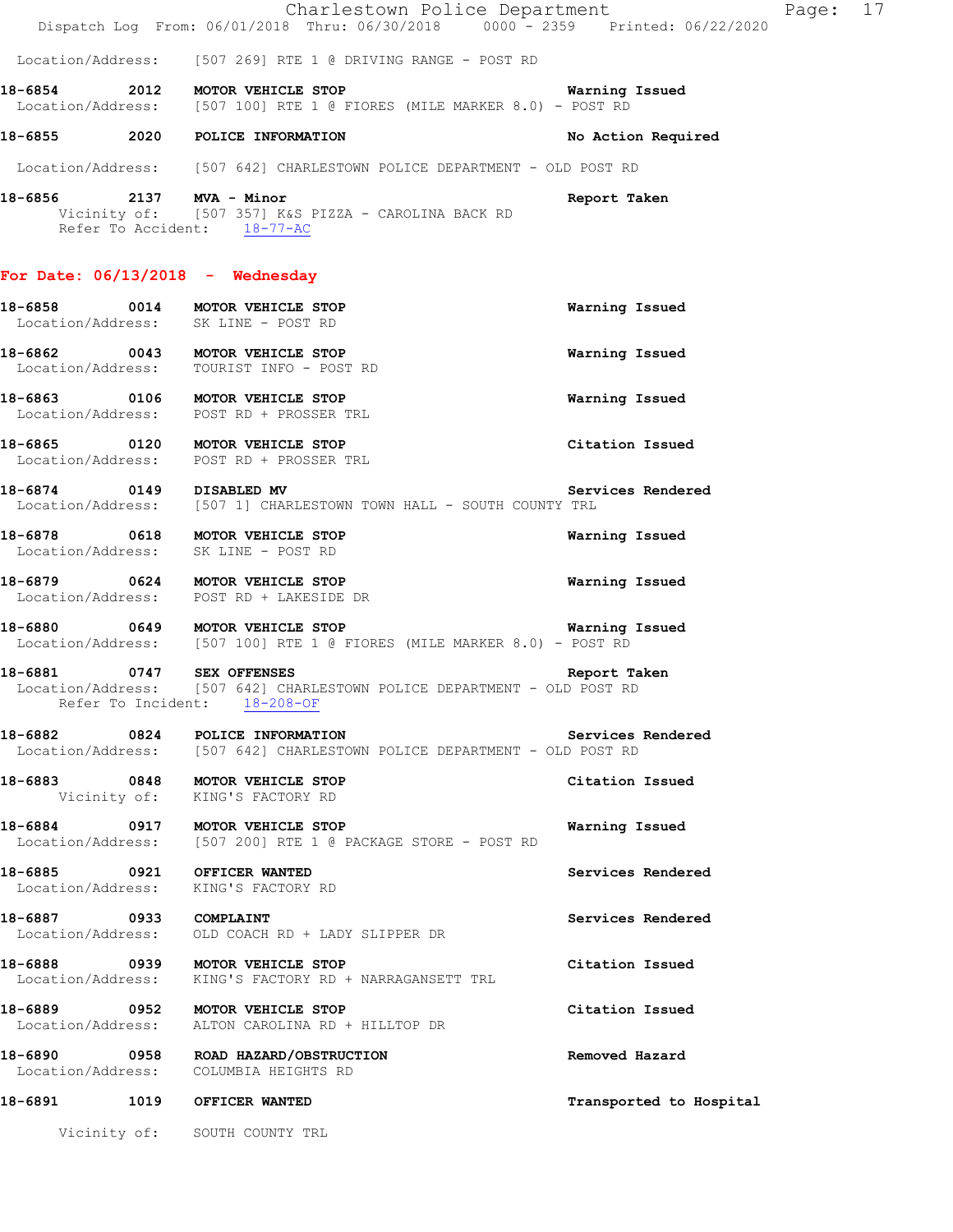|                                 | Charlestown Police Department<br>Dispatch Log From: 06/01/2018 Thru: 06/30/2018 0000 <sup>-</sup> 2359 Printed: 06/22/2020                                  |                          | Page: 18 |  |
|---------------------------------|-------------------------------------------------------------------------------------------------------------------------------------------------------------|--------------------------|----------|--|
|                                 | 18-6893 1103 ROAD HAZARD/OBSTRUCTION<br>Location/Address: POST RD + KING'S FACTORY RD                                                                       | Removed Hazard           |          |  |
|                                 | 18-6894 1104 MOTOR VEHICLE STOP<br>Vicinity of: [507 45] RIPPY'S LIQUOR MART - SOUTH COUNTY TRL                                                             | Citation Issued          |          |  |
|                                 | 18-6896 1213 MOTOR VEHICLE STOP<br>Location/Address: [507 914] MILE MARKER 6.8 - WILDFLOWER RD                                                              | Warning Issued           |          |  |
|                                 | 18-6897 1222 ALARM, BURGLAR                                                                                                                                 | Building Checked/Secured |          |  |
| Location/Address: DEBBY LN      |                                                                                                                                                             |                          |          |  |
|                                 | 18-6898 1225 TRAFFIC CONTROL<br>Location/Address: POST RD + PROSSER TRL                                                                                     | Services Rendered        |          |  |
|                                 | 18-6899 1249 MOTOR VEHICLE STOP 18 (Citation Issued<br>Location/Address: [507 276] RTE 2 @ RICHMOND LINE - SOUTH COUNTY TRL<br>Refer To Incident: 18-209-OF |                          |          |  |
|                                 | 18-6900 1537 MOTOR VEHICLE STOP<br>Location/Address: POST RD + LAKESIDE DR                                                                                  | Warning Issued           |          |  |
|                                 | 18-6901 1604 MOTOR VEHICLE STOP 1999 18 Narning Issued<br>Location/Address: [507 276] RTE 2 @ RICHMOND LINE - SOUTH COUNTY TRL                              |                          |          |  |
|                                 | 18-6902 1647 MOTOR VEHICLE STOP<br>Location/Address: [507 915] MILE MARKER 7.0 - BEND RD                                                                    | Warning Issued           |          |  |
|                                 | 18-6904 1735 MOTOR VEHICLE STOP<br>Location/Address: [507 261] RTE 1 @ STATE GARAGE (MILE MARKER 9.6) - POST RD                                             | <b>Warning Issued</b>    |          |  |
| Location/Address:               | 18-6906 1751 ALARM, CO DETECTOR<br>CAROLINA BACK RD                                                                                                         | Investigated             |          |  |
|                                 | 18-6907 1808 MOTOR VEHICLE STOP<br>Location/Address: SOUTH COUNTY TRL + NARROW LN                                                                           | Warning Issued           |          |  |
| 18-6908 1822 COMPLAINT          | Location/Address: SOUTH COUNTY TRL + NARROW LN                                                                                                              | Services Rendered        |          |  |
|                                 | 18-6910 1850 MOTOR VEHICLE STOP<br><b>Warning Issued</b><br>Location/Address: [507 270] RTE 1 @ BURLINGAME (MILE MARKER 6.0) - POST RD                      |                          |          |  |
|                                 | 18-6911 1908 MOTOR VEHICLE STOP<br>Location/Address: POST RD + PROSSER TRL                                                                                  | Warning Issued           |          |  |
|                                 | 18-6912 1916 MOTOR VEHICLE STOP<br>Location/Address: [507 269] RTE 1 @ DRIVING RANGE - POST RD                                                              | Warning Issued           |          |  |
|                                 | 18-6913 1939 ASSIST OTHER POLICE DEPT<br>Location/Address: [507 284] RTE 91 @ RICHMOND LINE - ALTON CAROLINA RD                                             | Services Rendered        |          |  |
|                                 | 18-6916 2146 POLICE INFORMATION                                                                                                                             | No Action Required       |          |  |
|                                 | Location/Address: [507 642] CHARLESTOWN POLICE DEPARTMENT - OLD POST RD                                                                                     |                          |          |  |
| For Date: 06/14/2018 - Thursday |                                                                                                                                                             |                          |          |  |
|                                 | 18-6917 0009 MOTOR VEHICLE STOP<br>Location/Address: POST RD + NARROW LN                                                                                    | Warning Issued           |          |  |
|                                 | 18-6918 0025 MOTOR VEHICLE STOP<br>Location/Address: POST RD + SOUTH COUNTY TRL                                                                             | Warning Issued           |          |  |

**18-6926 0213 POLICE INFORMATION Investigated**  Location/Address: [507 72] CUMBERLAND FARMS - OLD POST RD

**18-6928 0228 OFFICER WANTED Could Not Locate**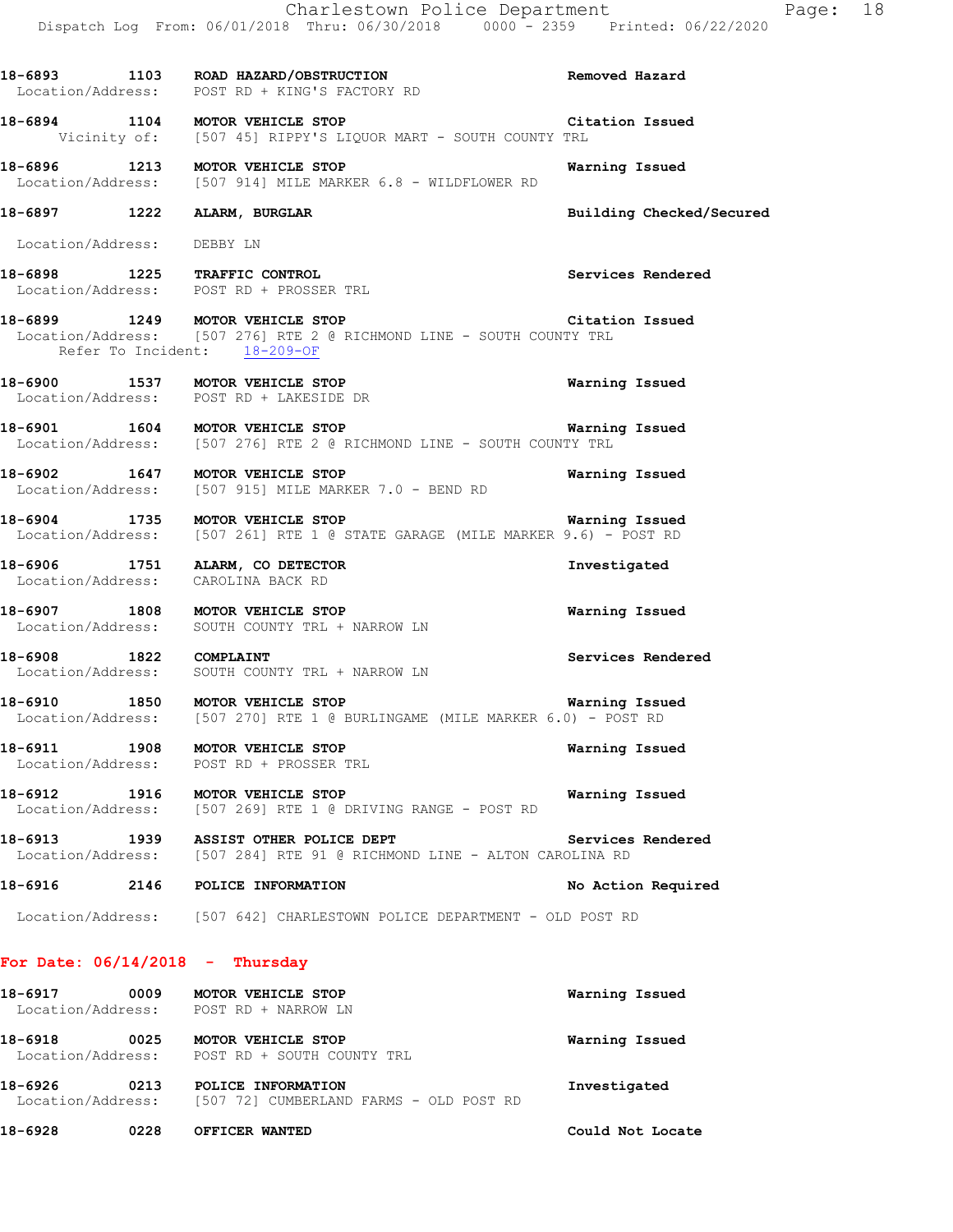|                                                                 | Charlestown Police Department<br>Dispatch Log From: 06/01/2018 Thru: 06/30/2018 0000 - 2359 Printed: 06/22/2020                               | Page: 19              |
|-----------------------------------------------------------------|-----------------------------------------------------------------------------------------------------------------------------------------------|-----------------------|
| Location/Address: POST RD                                       |                                                                                                                                               |                       |
|                                                                 | 18-6936 0808 MOTOR VEHICLE STOP 1991 18-6936 Citation Issued<br>Vicinity of: [507 29] ARROWHEAD DENTAL - SOUTH COUNTY TRL                     |                       |
| 18-6937 0822 POLICE INFORMATION<br>Refer To Incident: 18-210-OF | Location/Address: [507 88] EAST WEST MARKET - POST RD                                                                                         | Investigated          |
|                                                                 | 18-6938 0825 TRAFFIC CONTROL Services Rend<br>Location/Address: [507 19] CHARLESTOWN ELEMENTARY SCHOOL - CAROLINA BACK RD                     | Services Rendered     |
| Location/Address: ARBUTUS TRL                                   | 18-6939 0841 MISSING PERSON<br>Refer To Incident: 18-211-OF                                                                                   | Report Taken          |
|                                                                 | 18-6941 1159 MOTOR VEHICLE STOP 1991 1891 Warning Issued<br>Location/Address: [507 100] RTE 1 @ FIORES (MILE MARKER 8.0) - POST RD            |                       |
|                                                                 | 18-6942 1225 MOTOR VEHICLE STOP                                                                                                               | No Action Required    |
|                                                                 | Location/Address: [507 258] RTE 1 @ SOUTH KINGSTOWN LINE (MM 11.4) - POST RD                                                                  |                       |
|                                                                 | 18-6943 1231 MOTOR VEHICLE STOP<br>Vicinity of: CROSSMILLS - POST RD                                                                          | Warning Issued        |
|                                                                 | 18-6944 1241 MOTOR VEHICLE STOP<br>Location/Address: CHARLESTOWN BEACH RD                                                                     | Warning Issued        |
|                                                                 | 18-6945 1251 MOTOR VEHICLE STOP                                                                                                               | No Action Required    |
|                                                                 | Location/Address: CHARLESTOWN BEACH RD                                                                                                        |                       |
|                                                                 | 18-6948 1349 MOTOR VEHICLE STOP<br>Location/Address: POST RD + SCHOOLHOUSE POND RD                                                            | <b>Warning Issued</b> |
|                                                                 | 18-6949 1359 MOTOR VEHICLE STOP 1991 1891 Marning Issued<br>Location/Address: [507 100] RTE 1 @ FIORES (MILE MARKER 8.0) - POST RD            |                       |
| 18-6950 1404 MOTOR VEHICLE STOP                                 | Location/Address: [507 266] RTE 1 @ WILLOWS - POST RD                                                                                         | Warning Issued        |
| 18-6951                                                         | 1409 MOTOR VEHICLE STOP<br>Location/Address: RTE - POST RD + WILDFLOWER RD                                                                    | Warning Issued        |
| 18-6952 1424 MOTOR VEHICLE STOP                                 |                                                                                                                                               | No Action Required    |
|                                                                 | Location/Address: [507 29] ARROWHEAD DENTAL - SOUTH COUNTY TRL                                                                                |                       |
|                                                                 | 18-6953 1438 MOTOR VEHICLE STOP<br>Location/Address: POST RD + KING'S FACTORY RD                                                              | Citation Issued       |
|                                                                 | 18-6954 1448 MOTOR VEHICLE STOP                                                                                                               | No Action Required    |
|                                                                 | Location/Address: [507 261] RTE 1 @ STATE GARAGE (MILE MARKER 9.6) - POST RD                                                                  |                       |
| 18-6955 1516                                                    | MOTOR VEHICLE STOP<br>Location/Address: [507 100] RTE 1 @ FIORES (MILE MARKER 8.0) - POST RD                                                  | Warning Issued        |
| 18-6956 1552 MOTOR VEHICLE STOP<br>Location/Address:            | NEW BISCUIT CITY RD + S COUNTY TRL                                                                                                            | Warning Issued        |
| 18-6957 1612 MOTOR VEHICLE STOP                                 |                                                                                                                                               | No Action Required    |
|                                                                 | Location/Address: POST RD + WILDFLOWER RD                                                                                                     |                       |
| 18-6958 1619 MOTOR VEHICLE STOP                                 | Location/Address: POST RD + MEADOW LN<br>Refer To Summons: 18-123-AR<br>Summons: LEMBO, MICHAEL J<br>Address: 11 WETOMACHICK AVE WESTERLY, RI | Arrest(s) Made        |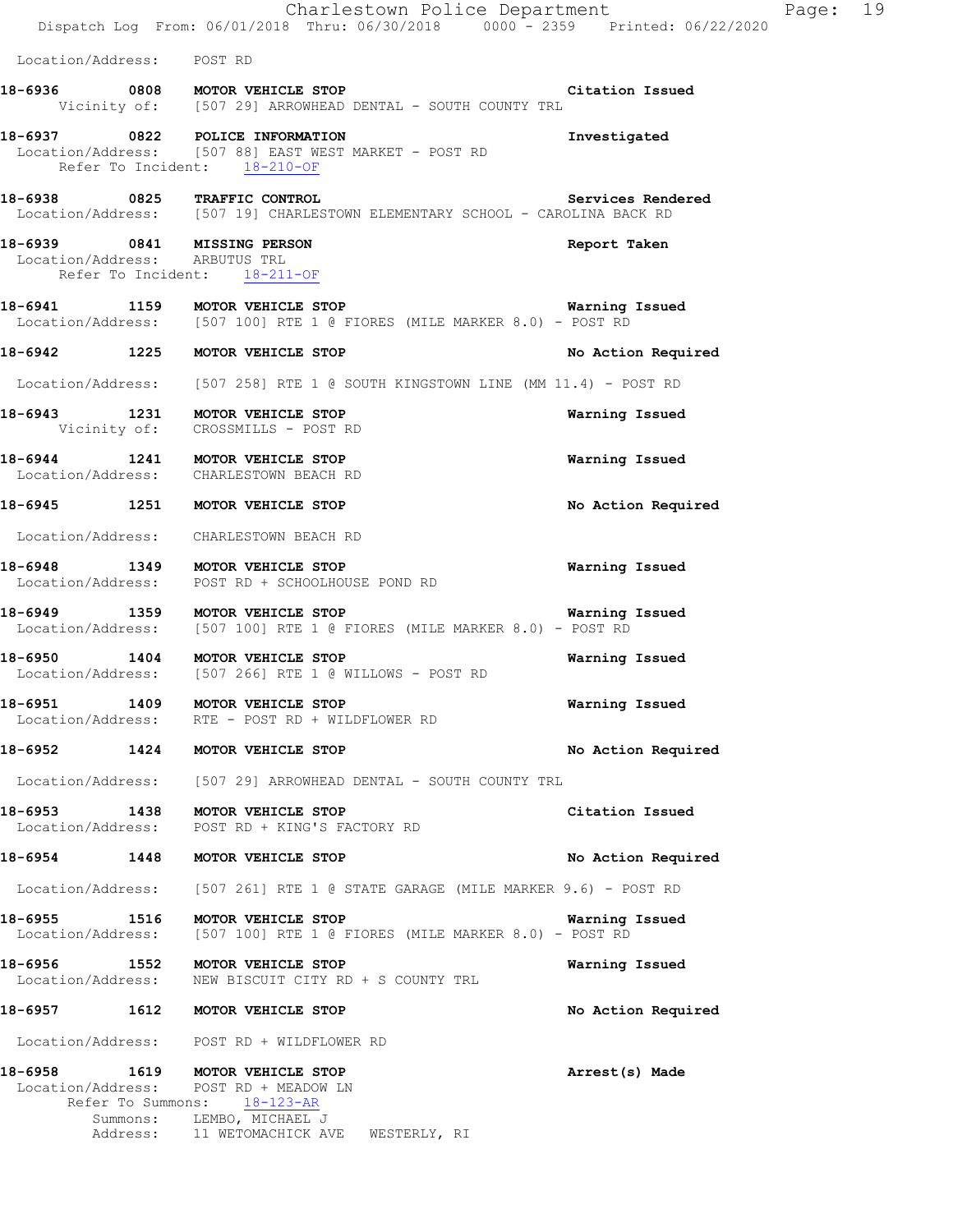|                                 |      | Charlestown Police Department<br>Dispatch Log From: 06/01/2018 Thru: 06/30/2018 0000 - 2359 Printed: 06/22/2020    |                    | Page: 20 |  |
|---------------------------------|------|--------------------------------------------------------------------------------------------------------------------|--------------------|----------|--|
|                                 | Age: | 51<br>Charges: Driving with Expired License - 1st Offense                                                          |                    |          |  |
| Location/Address: ROSS HILL RD  |      | 18-6960 1636 MOTOR VEHICLE STOP                                                                                    | Citation Issued    |          |  |
| Location/Address: ROSS HILL RD  |      | 18-6961 1658 MOTOR VEHICLE STOP                                                                                    | Warning Issued     |          |  |
| Location/Address: EDGEWARE ST   |      | 18-6962 1700 DISTURBANCE/Music/Noise<br>Refer To Incident: 18-212-OF                                               | Report Taken       |          |  |
|                                 |      | 18-6963 1709 MOTOR VEHICLE STOP<br>Location/Address: EAST BEACH RD                                                 | Citation Issued    |          |  |
|                                 |      | 18-6964 1751 MOTOR VEHICLE STOP<br>Location/Address: [507 37] CHARLESTOWN WINE AND SPIRITS - OLD POST RD           | Warning Issued     |          |  |
|                                 |      | 18-6965 1758 WELL BEING CHECK<br>Location/Address: [507 858] THE PINK PELICAN - OLD POST RD                        | Investigated       |          |  |
|                                 |      | 18-6966 1905 MOTOR VEHICLE STOP<br>Location/Address: POST RD + SCHOOLHOUSE POND RD                                 | Warning Issued     |          |  |
|                                 |      | 18-6967 1917 MOTOR VEHICLE STOP<br>Location/Address: [507 258] RTE 1 @ SOUTH KINGSTOWN LINE (MM 11.4) - POST RD    | Warning Issued     |          |  |
|                                 |      | 18-6968 1927 MOTOR VEHICLE STOP<br>Location/Address: POST RD + LAKESIDE DR                                         | Warning Issued     |          |  |
|                                 |      | 18-6969 1943 MOTOR VEHICLE STOP<br>Location/Address: POST RD + NARROW LN                                           | Warning Issued     |          |  |
|                                 |      | 18-6971 2052 MOTOR VEHICLE STOP<br>Vicinity of: CROSSMILLS - POST RD                                               | Warning Issued     |          |  |
|                                 |      | 18-6972 2058 SUSPICIOUS ACTIVITY/VEHICLE<br>Location/Address: [507 100] RTE 1 @ FIORES (MILE MARKER 8.0) - POST RD | Services Rendered  |          |  |
|                                 |      | 18-6973 2108 POLICE INFORMATION                                                                                    | No Action Required |          |  |
|                                 |      | Location/Address: CUSTOM VINYL - OLD POST RD                                                                       |                    |          |  |
|                                 |      | 18-6974 2118 MOTOR VEHICLE STOP<br>Vicinity of: CROSSMILLS - POST RD                                               | Warning Issued     |          |  |
|                                 |      | 18-6977 2228 MOTOR VEHICLE STOP<br>Location/Address: POST RD + GENERAL STANTON LN                                  | Warning Issued     |          |  |
| For Date: $06/15/2018$ - Friday |      |                                                                                                                    |                    |          |  |
|                                 |      | 18-6984 0034 MOTOR VEHICLE STOP<br>Location/Address: OLD POST RD + FALCONE LN                                      | Warning Issued     |          |  |
|                                 |      | 18-7018 0600 POLICE INFORMATION                                                                                    | No Action Required |          |  |
|                                 |      | Location/Address: [507 642] CHARLESTOWN POLICE DEPARTMENT - OLD POST RD                                            |                    |          |  |
|                                 |      | 18-6999 0601 MOTOR VEHICLE STOP<br>Location/Address: POST RD + PROSSER TRL                                         | Citation Issued    |          |  |
|                                 |      | 18-7000 0625 MOTOR VEHICLE STOP<br>Location/Address: MATUNUCK SCHOOLHOUSE RD + CHARLESTOWN BEACH RD                | Warning Issued     |          |  |
| 18-7006 1423 MVA - Minor        |      | Location/Address: [507 607] RTE 1 @ BESTWAY - POST RD<br>Refer To Accident: 18-78-AC                               | Report Taken       |          |  |
|                                 |      | 18-7008 1525 ASSIST CITIZEN                                                                                        | Report Taken       |          |  |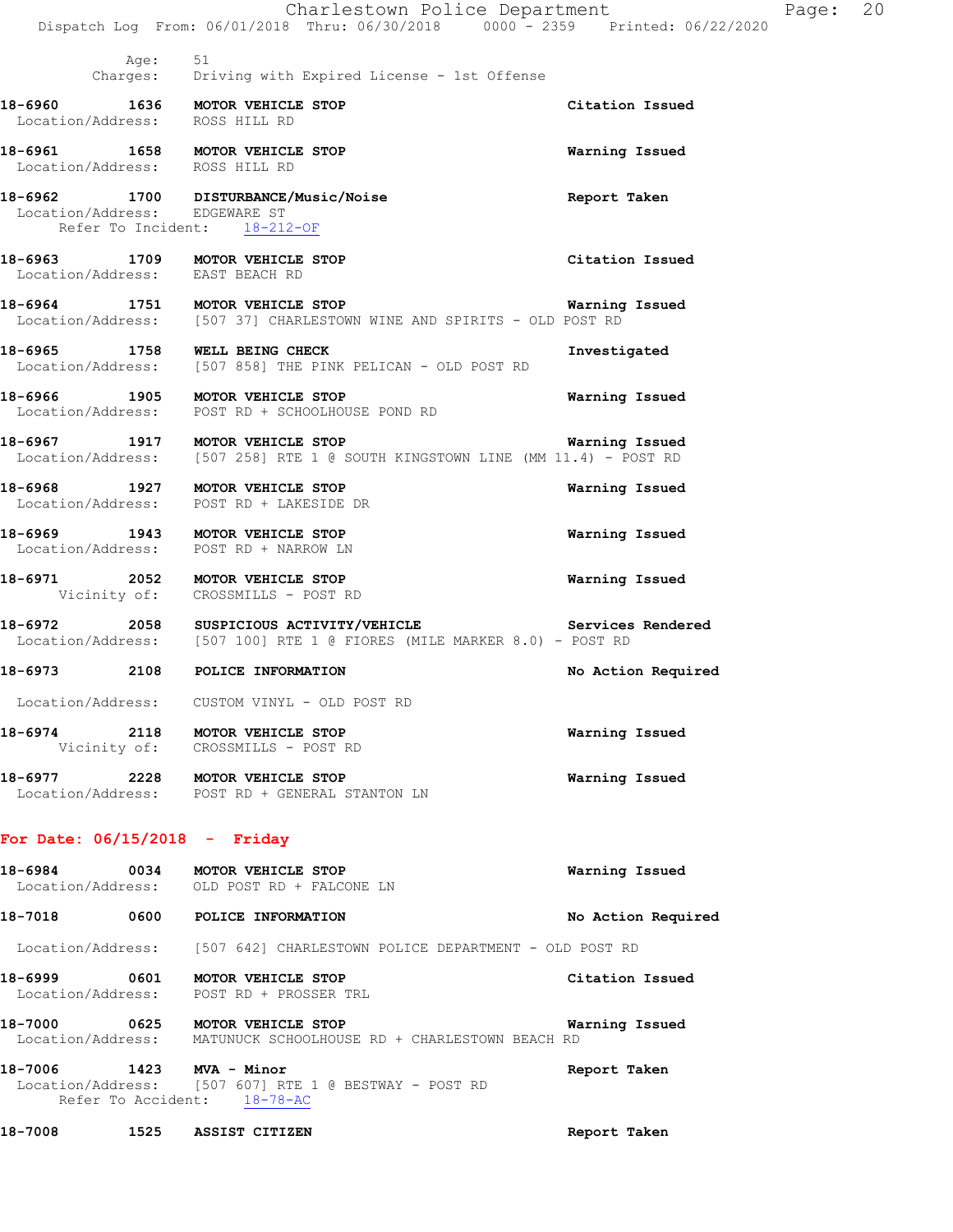|                                                         | Charlestown Police Department<br>Dispatch Log From: 06/01/2018 Thru: 06/30/2018 0000 - 2359 Printed: 06/22/2020                                                                            | Page: 21                 |  |
|---------------------------------------------------------|--------------------------------------------------------------------------------------------------------------------------------------------------------------------------------------------|--------------------------|--|
|                                                         | Location/Address: COLUMBIA HEIGHTS OVAL<br>Refer To Incident: 18-213-OF                                                                                                                    |                          |  |
|                                                         | 18-7009 1708 MOTOR VEHICLE STOP 120 18 Narning Issued<br>Location/Address: [507 100] RTE 1 @ FIORES (MILE MARKER 8.0) - POST RD                                                            |                          |  |
|                                                         | 18-7011 1807 MOTOR VEHICLE STOP<br>Location/Address: POST RD + SOUTH COUNTY TRL                                                                                                            | Warning Issued           |  |
|                                                         | 18-7012 1915 MOTOR VEHICLE STOP<br>Location/Address: [507 279] RTE 2 @ CHARLESTOWN TOWN HALL - SOUTH COUNTY TRL                                                                            | <b>Warning Issued</b>    |  |
|                                                         | 18-7013 1939 ASSIST OTHER AGENCY<br>Location/Address: [507 677] EAST BEACH RD                                                                                                              | Investigated             |  |
|                                                         | 18-7014 2149 ASSIST OTHER AGENCY<br>Location/Address: [507 21] BURLINGAME STATE PARK - CAMPING AREA - BURLINGAME STATE PARK RD                                                             | Services Rendered        |  |
|                                                         | 18-7015 2308 MVA - W/Injury/Fluid/Hazard                                                                                                                                                   | Transported to Hospital  |  |
|                                                         | Location/Address: [507 100] RTE 1 @ FIORES (MILE MARKER 8.0) - POST RD<br>Refer To Summons: 18-124-AR                                                                                      |                          |  |
|                                                         | Summons: IANNELLA, LORI A<br>Address: 204 GRACE ST Apt. #2 CRANSTON, RI                                                                                                                    |                          |  |
| Refer To Accident: 18-79-AC                             | Age: 57<br>Charges: DUI/DRUGS/ALCOHOL/1ST OFFENSE - B.A.C. UNKNOWN                                                                                                                         |                          |  |
| 18-7016 2344 ALARM, BURGLAR                             | Location/Address: [507 509] WEST BEACH RD                                                                                                                                                  | False Alarm              |  |
| For Date: $06/16/2018$ - Saturday                       |                                                                                                                                                                                            |                          |  |
|                                                         | <br>18-7017        0555    ASSIST OTHER TOWN DEPT                               Services Rendered<br>Location/Address: [507 327] CHARLESTOWN BEACH TOWN PARKING LOT - CHARLESTOWN BEACH RD |                          |  |
| 18-7019 0841 MVA - Minor<br>Refer To Accident: 18-80-AC | Location/Address: [507 46] WASHINGTON TRUST COMPANY - OLD POST RD                                                                                                                          | Report Taken             |  |
| 18-7020                                                 | 0903 ALARM, BURGLAR                                                                                                                                                                        | Building Checked/Secured |  |
| Location/Address: MARION DR                             |                                                                                                                                                                                            |                          |  |
|                                                         | 18-7021 1019 MOTOR VEHICLE COMPLAINT<br>Location/Address: [507 271] RTE 1 @ MICHAEL'S - POST RD                                                                                            | Could Not Locate         |  |
| 18-7022 1041 ASSIST CITIZEN                             |                                                                                                                                                                                            | No Action Required       |  |
| Location/Address: CHARLESTOWN BEACH RD                  |                                                                                                                                                                                            |                          |  |
| 18-7023 1045 PARKING VIOLATIONS                         | Vicinity of: [507 410] DUNKIN DONUTS - OLD POST RD                                                                                                                                         | Could Not Locate         |  |
| 18-7024 1127 MOTOR VEHICLE STOP                         | Location/Address: [507 258] RTE 1 @ SOUTH KINGSTOWN LINE (MM 11.4) - POST RD                                                                                                               | Warning Issued           |  |
| Location/Address: BAXTER ST                             | 18-7025 1232 EMBEZZELMENT/FRAUD/FORGERY<br>Refer To Incident: 18-214-OF                                                                                                                    | Report Taken             |  |
| 18-7028 1515 MOTOR VEHICLE STOP                         | Location/Address: SOUTH COUNTY TRL + HONEY LOCUST DR                                                                                                                                       | Warning Issued           |  |
| 18-7029 1526 MOTOR VEHICLE STOP                         | Location/Address: SOUTH COUNTY TRL + JONATHAN DR                                                                                                                                           | Warning Issued           |  |
| 18-7030                                                 | 1537 MOTOR VEHICLE STOP<br>Location/Address: SOUTH COUNTY TRL + JONATHAN DR                                                                                                                | Warning Issued           |  |
|                                                         |                                                                                                                                                                                            |                          |  |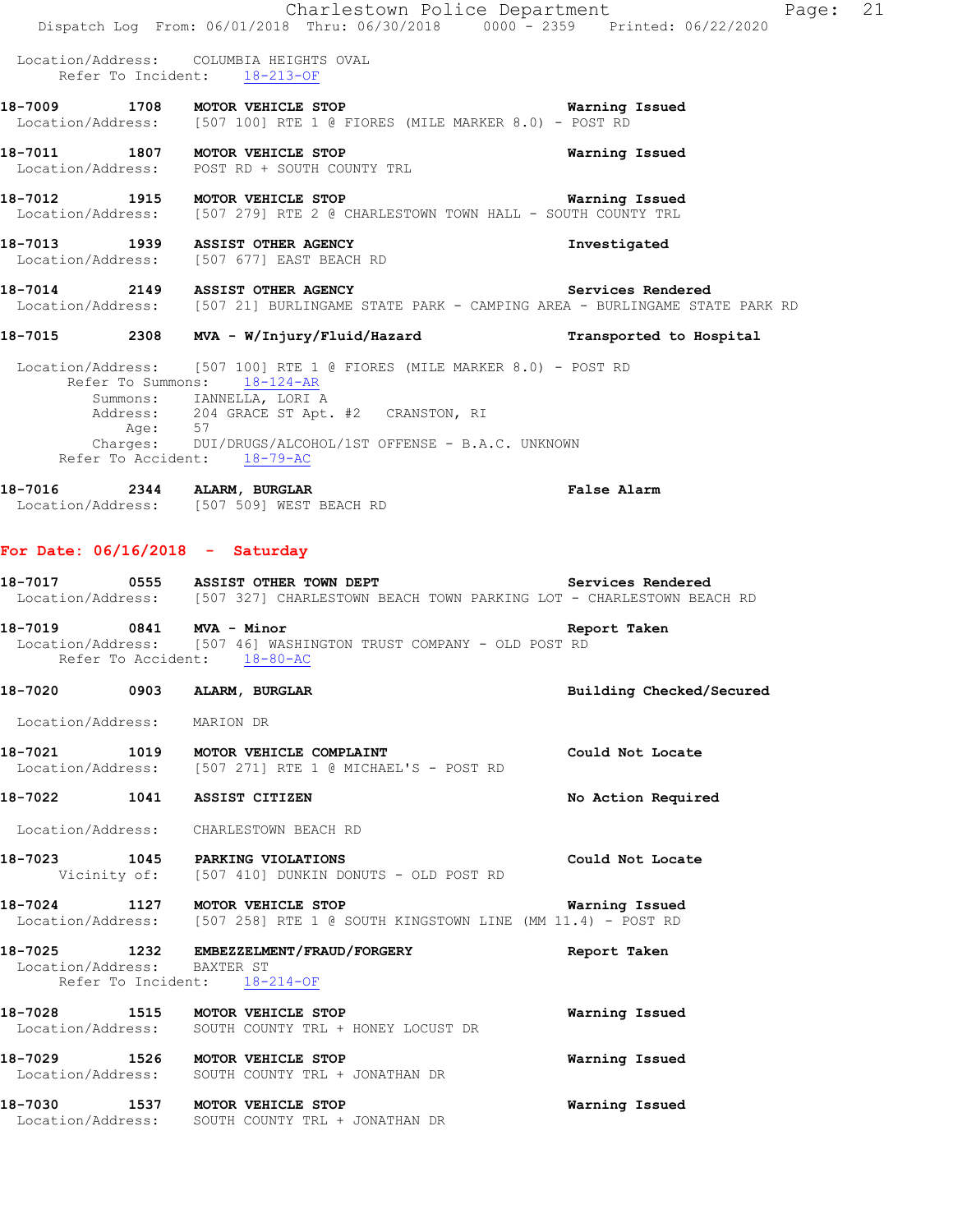Location/Address: SOUTH COUNTY TRL + NEW BISCUIT CITY RD **18-7032 1558 MOTOR VEHICLE STOP Citation Issued**  Location/Address: POST RD + NARROW LN

**18-7031 1557 MOTOR VEHICLE STOP Warning Issued** 

**18-7033 1607 MOTOR VEHICLE STOP Warning Issued**  Location/Address: SHANNOCK RD + WORDEN'S POND RD

**18-7034 1623 MOTOR VEHICLE STOP Warning Issued**  Location/Address: SOUTH COUNTY TRL + MAPLE LAKE FARM RD

**18-7035 1632 ASSIST CITIZEN Services Rendered**  Location/Address: SOUTH COUNTY TRL + JONATHAN DR

**18-7036 1702 MOTOR VEHICLE STOP Warning Issued**  Location/Address: POST RD + LAKESIDE DR

**18-7037 1715 MOTOR VEHICLE STOP Warning Issued**  Location/Address: KING'S FACTORY RD + POST RD

Vicinity of: [507 260] RTE 1 @ GENERAL STANTON - POST RD

**18-7040 1828 MOTOR VEHICLE STOP Warning Issued**  Location/Address:

**18-7042 1923 MOTOR VEHICLE STOP Warning Issued**  Location/Address: POST RD + WILDFLOWER RD

**18-7043 1939 MOTOR VEHICLE STOP Warning Issued**  Location/Address: [507 312] RTE 1A @ MINI SUPER - OLD POST RD

**18-7045 2052 MOTOR VEHICLE STOP Warning Issued**  Location/Address: SOUTH COUNTY TRL + NEW BISCUIT CITY RD Refer To Incident: 18-215-OF

**18-7046 2116 ANIMAL COMPLAINT Could Not Locate**  Location/Address: MATUNUCK SCHOOLHOUSE RD

**18-7047 2206 OFFICER WANTED Investigated**  Location/Address: EAST SHORE DR Refer To Incident: 18-216-OF

#### **For Date: 06/17/2018 - Sunday**

**18-7048 0010 ASSIST OTHER TOWN DEPT Services Rendered**  Location/Address: [507 31] BLUE SHUTTERS BEACH - EAST BEACH RD

**18-7051 0051 MOTOR VEHICLE STOP Warning Issued**  Location/Address: POST RD + SCHOOLHOUSE POND RD

**18-7052 0100 MOTOR VEHICLE STOP Arrest(s) Made**  Location/Address: [507 100] RTE 1 @ FIORES (MILE MARKER 8.0) - POST RD Refer To Arrest: 18-125-AR Arrest: DOYLE, MARY T

 Address: 31 MECHANIC ST PAWCATUCK, CT Age: 57 Charges: DUI/DRUGS/ALCOHOL/1ST OFFENSE - B.A.C. UNKNOWN Refusal to Submit to Chemical Test - 1st Violation

**18-7055 0419 ASSIST OTHER TOWN DEPT Services Rendered**  Location/Address: [507 327] CHARLESTOWN BEACH TOWN PARKING LOT - CHARLESTOWN BEACH RD

**18-7058 0954 MOTOR VEHICLE COMPLAINT Could Not Locate**  Location/Address: [507 258] RTE 1 @ SOUTH KINGSTOWN LINE (MM 11.4) - POST RD

**18-7062 1144 ALARM, BURGLAR No Action Required** 

**18-7038 1735 WELL BEING CHECK Taken to Family/Guardian/Other**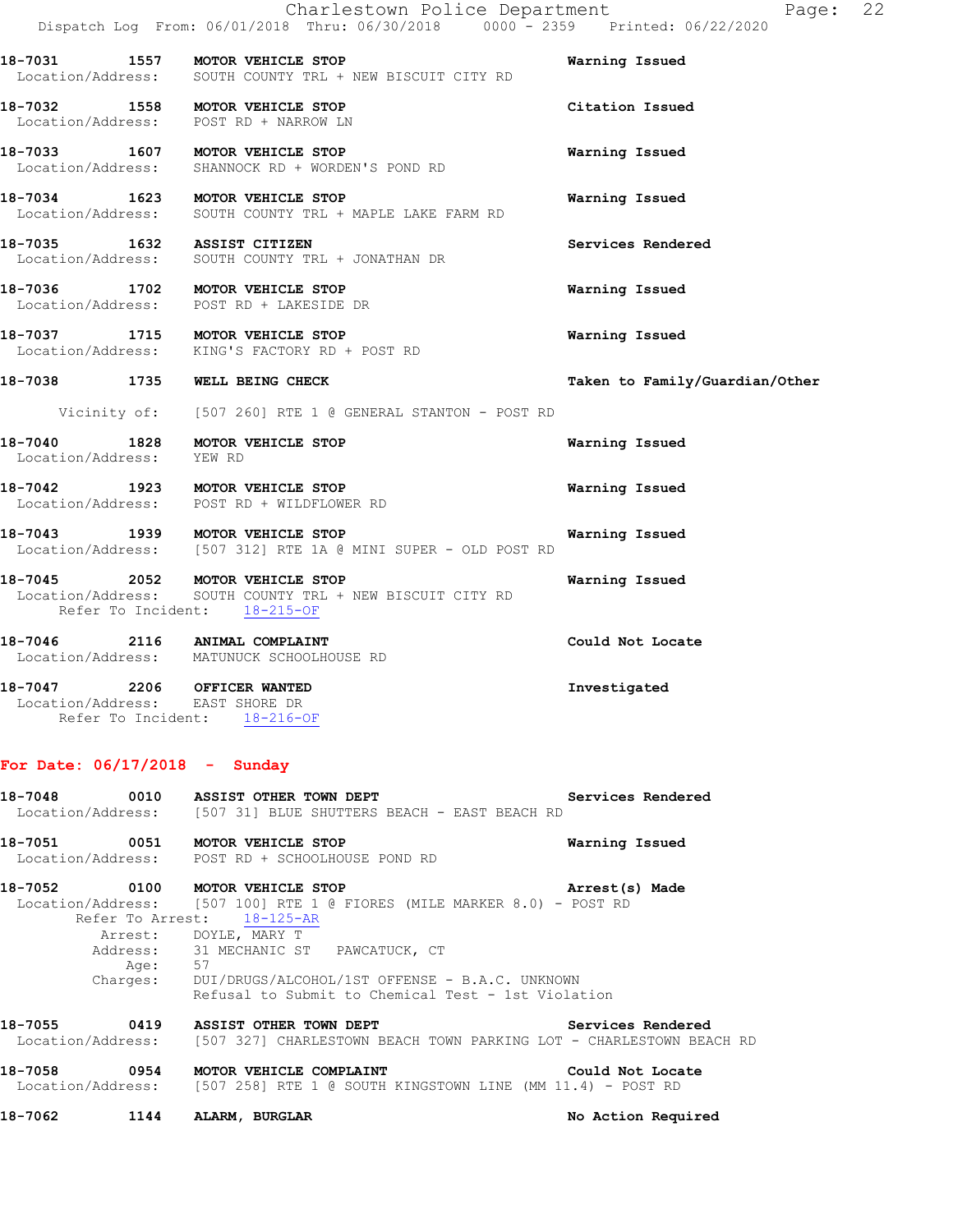|                                                                       | Charlestown Police Department<br>Dispatch Log From: 06/01/2018 Thru: 06/30/2018 0000 - 2359 Printed: 06/22/2020                                                                                                                                                                   | 23<br>Page:              |
|-----------------------------------------------------------------------|-----------------------------------------------------------------------------------------------------------------------------------------------------------------------------------------------------------------------------------------------------------------------------------|--------------------------|
| Location/Address: CAROLINA BACK RD                                    |                                                                                                                                                                                                                                                                                   |                          |
| Location/Address: ALTON CAROLINA RD                                   | 18-7063 1214 MOTOR VEHICLE COMPLAINT                                                                                                                                                                                                                                              | Could Not Locate         |
| 18-7064 1237 MOTOR VEHICLE STOP<br>Location/Address: SOUTH COUNTY TRL |                                                                                                                                                                                                                                                                                   | Warning Issued           |
| 18-7065 1327 OFFICER WANTED<br>Location/Address: EDWARDS LN           | Refer To Incident: 18-217-OF                                                                                                                                                                                                                                                      | Investigated             |
|                                                                       | 18-7066 1616 TRAFFIC CONTROL<br>Location/Address: POST RD + SCHOOLHOUSE POND RD                                                                                                                                                                                                   | Services Rendered        |
|                                                                       | Location/Address: [507 45] RIPPY'S LIQUOR MART - SOUTH COUNTY TRL                                                                                                                                                                                                                 | Investigated             |
| 18-7068                                                               | 1710 MOTOR VEHICLE STOP<br>Location/Address: SOUTH COUNTY TRL + WHIPPLE DR<br>Refer To Summons: 18-126-AR<br>Summons: THOMAS, MIRANDA E<br>Address: 19A LAURI DR CHARLESTOWN, RI<br>Age: 38<br>Charges: Driving after denial, suspension or revocation of license - 3rd + Offense | Arrest(s) Made           |
| 18-7070 1739 MOTOR VEHICLE STOP                                       | Location/Address: [507 364] CROTTY AND SONS AUTO BODY - SOUTH COUNTY TRL                                                                                                                                                                                                          | Warning Issued           |
|                                                                       | 18-7071 1743 MOTOR VEHICLE STOP<br>Location/Address: [507 364] CROTTY AND SONS AUTO BODY - SOUTH COUNTY TRL                                                                                                                                                                       | Warning Issued           |
| 18-7072 1804 MOTOR VEHICLE STOP<br>Location/Address:                  | POST RD + LAKESIDE DR                                                                                                                                                                                                                                                             | Citation Issued          |
| 18-7073 1816 MOTOR VEHICLE STOP                                       | Location/Address: POST RD + SCHOOLHOUSE POND RD                                                                                                                                                                                                                                   | Citation Issued          |
| Location/Address:                                                     | 18-7074 2022 DISTURBANCE/Music/Noise<br>LAND HARBOR DR                                                                                                                                                                                                                            | Investigated             |
| 2056<br>18-7075                                                       | ALARM, BURGLAR                                                                                                                                                                                                                                                                    | Building Checked/Secured |
|                                                                       | Location/Address: [507 36] CHARLESTOWN MINI-SUPER - OLD POST RD                                                                                                                                                                                                                   |                          |
|                                                                       | 18-7076 2112 SUSPICIOUS ACTIVITY/VEHICLE Services Rendered Location/Address: OLD COACH RD                                                                                                                                                                                         |                          |
| For Date: $06/18/2018$ - Monday                                       |                                                                                                                                                                                                                                                                                   |                          |
|                                                                       | Location/Address: MAPLE LAKE FARM RD + SOUTH COUNTY TRL                                                                                                                                                                                                                           | Warning Issued           |
| 18-7086 0112 OFFICER WANTED                                           | Location/Address: [507 72] CUMBERLAND FARMS - OLD POST RD<br>Refer To Incident: 18-219-OF                                                                                                                                                                                         | Services Rendered        |
| 18-7087 0509 MOTOR VEHICLE STOP                                       | Location/Address: [507 28] SIMPLE PEASURES - SOUTH COUNTY TRL                                                                                                                                                                                                                     | Warning Issued           |
| 18-7088 0740 MOTOR VEHICLE STOP                                       | Location/Address: POST RD + SCHOOLHOUSE POND RD                                                                                                                                                                                                                                   | Warning Issued           |
| 18-7089 0757 TRAFFIC CONTROL                                          | Location/Address: SOUTH COUNTY TRL + MAPLE LAKE FARM RD                                                                                                                                                                                                                           | Warning Issued           |
| 18-7090                                                               | 0813 TRAFFIC CONTROL<br>Location/Address: ROSS HILL RD + KLONDIKE RD                                                                                                                                                                                                              | Services Rendered        |
| 18-7093 0846 MOTOR VEHICLE STOP                                       |                                                                                                                                                                                                                                                                                   | Citation Issued          |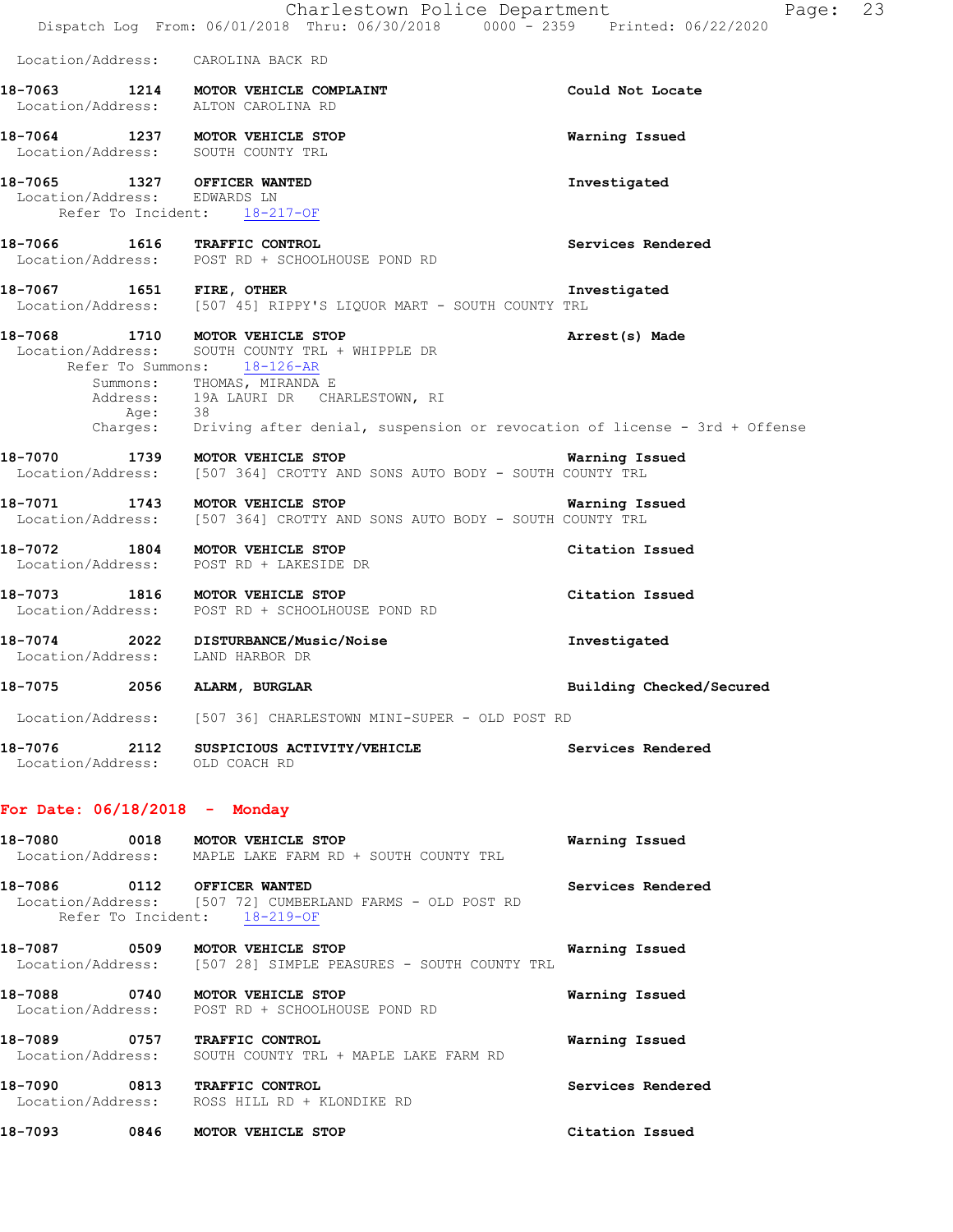|  | Charlestown Police Department<br>Dispatch Log From: 06/01/2018 Thru: 06/30/2018 0000 <sup>-</sup> 2359 Printed: 06/22/2020     |                         | Page: 24 |  |
|--|--------------------------------------------------------------------------------------------------------------------------------|-------------------------|----------|--|
|  | Location/Address: MATUNUCK SCHOOLHOUSE RD + ATLANTIS DR                                                                        |                         |          |  |
|  | 18-7095 0951 MOTOR VEHICLE STOP<br>Vicinity of: [507 415] FRANCIS C CARTER MEMORIAL PRESERVE - CAROLINA BACK RD                | <b>Warning Issued</b>   |          |  |
|  | 18-7096 0958 MOTOR VEHICLE STOP<br>Location/Address: CAROLINA BACK RD + ROSE CT                                                | Citation Issued         |          |  |
|  | 18-7098 1035 MOTOR VEHICLE STOP<br>Location/Address: [507 642] CHARLESTOWN POLICE DEPARTMENT - OLD POST RD                     | <b>Warning Issued</b>   |          |  |
|  | 18-7099 1055 LOST/STOLEN LICENSE PLATES<br>Location/Address: OLD POST RD<br>Refer To Incident: 18-220-OF                       | Report Taken            |          |  |
|  | 18-7100 1132 ASSIST OTHER POLICE DEPT<br>Location/Address: BISCUIT CITY RD                                                     | Could Not Locate        |          |  |
|  | 18-7101 1317 911 CALLS/False/Hang-Ups/Open<br>Location/Address: SHUMANKANUC HILL RD                                            | Investigated            |          |  |
|  | 18-7102 1323 MOTOR VEHICLE COMPLAINT<br>Vicinity of: POST RD + SOUTH COUNTY TRL                                                | Could Not Locate        |          |  |
|  | 18-7105 1507 OFFICER WANTED                                                                                                    | Transported to Hospital |          |  |
|  | Location/Address: COLUMBIA HEIGHTS OVAL<br>Refer To Incident: 18-221-OF                                                        |                         |          |  |
|  | 18-7106 1547 HOUSE CHECK<br>Location/Address: HILLTOP DR                                                                       | Services Rendered       |          |  |
|  | 18-7107 1703 MOTOR VEHICLE COMPLAINT                                                                                           | No Action Required      |          |  |
|  | Location/Address: SOUTH COUNTY TRL + CAROLINA BACK RD                                                                          |                         |          |  |
|  | 18-7108 1722 MOTOR VEHICLE COMPLAINT<br><b>Could Not Locate</b><br>Location/Address: [507 275] RTE 1 @ WESTERLY LINE - POST RD |                         |          |  |
|  | 18-7109 1728 DISABLED MV<br>Location/Address: [507 303] RTE 1 @ SOUTH SHORE MENTAL HEALTH (MM 9.0) - POST RD                   | Services Rendered       |          |  |
|  | 18-7110 1812 SUSPICIOUS ACTIVITY/VEHICLE Threstigated<br>Location/Address: [507 24] BURLINGAME - PICNIC AREA - SANCTUARY RD    |                         |          |  |
|  | 18-7111 1843 POLICE INFORMATION<br>Location/Address: NORTH PINETREE LN                                                         | Investigated            |          |  |
|  | 18-7112 1909 DIS CONDUCT / FIGHT<br>Location/Address: COLUMBIA HEIGHTS OVAL                                                    | Peace Restored          |          |  |
|  | 18-7113 2106 ASSIST OTHER TOWN DEPT<br>Location/Address: [507 31] BLUE SHUTTERS BEACH - EAST BEACH RD                          | Services Rendered       |          |  |
|  | 18-7114 2109 ASSIST OTHER TOWN DEPT<br>Location/Address: [507 327] CHARLESTOWN BEACH TOWN PARKING LOT - CHARLESTOWN BEACH RD   | Services Rendered       |          |  |
|  | 18-7116 2116 SUSPICIOUS ACTIVITY/VEHICLE Peace Restored<br>Location/Address: [507 24] BURLINGAME - PICNIC AREA - SANCTUARY RD  |                         |          |  |
|  | 18-7117 2130 OFFICER WANTED<br>Vicinity of: COLUMBIA HEIGHTS OVAL                                                              | Could Not Locate        |          |  |
|  | For Date: $06/19/2018$ - Tuesday                                                                                               |                         |          |  |
|  | Location/Address: OLD SHANNOCK RD                                                                                              |                         |          |  |
|  | Refer To Arrest: 18-127-AR                                                                                                     |                         |          |  |
|  | Arrest: CORNELL, JONATHAN G                                                                                                    |                         |          |  |

Address: 161 BISCUIT CITY RD Apt. #B CHARLESTOWN, RI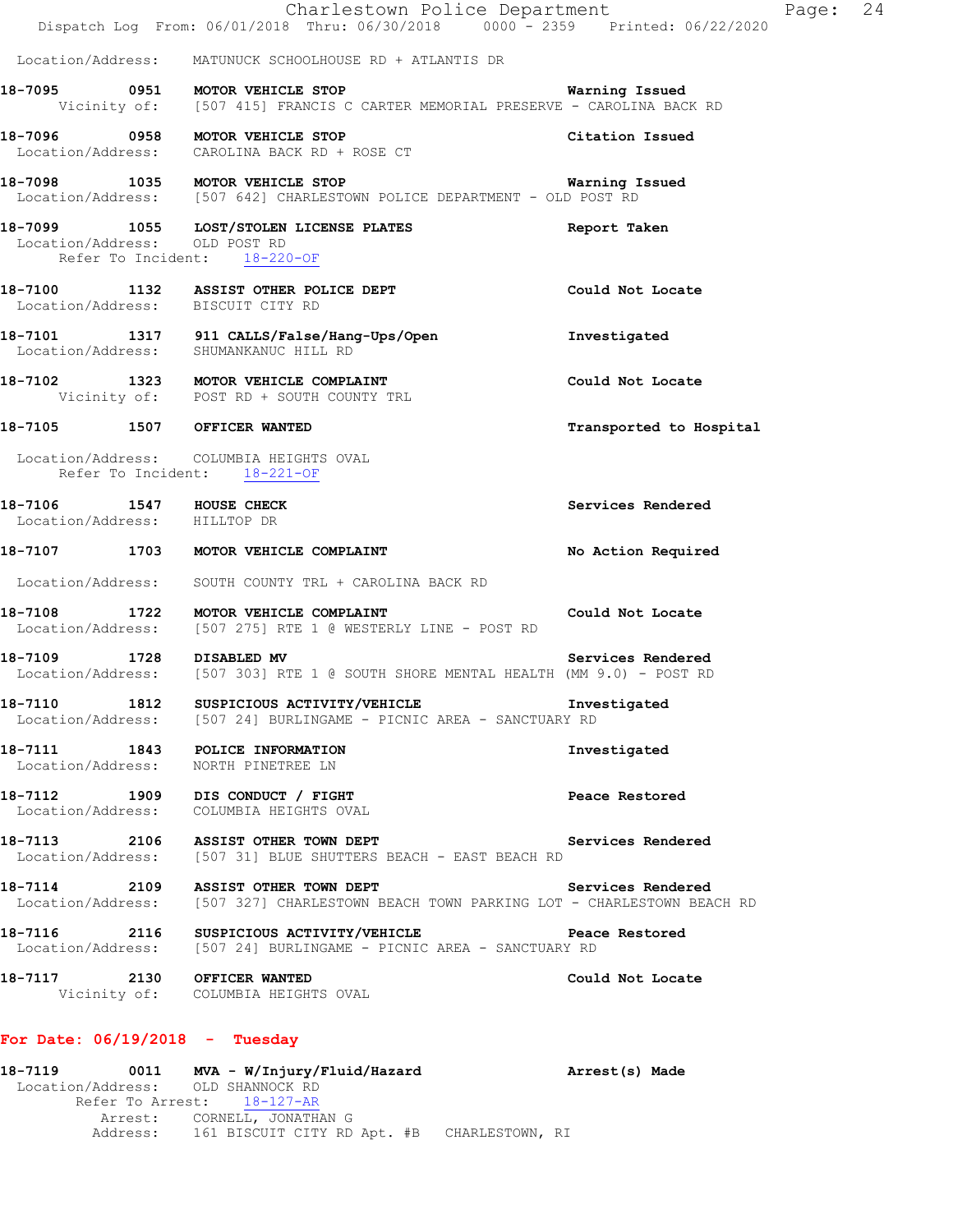Charlestown Police Department Page: 25 Dispatch Log From: 06/01/2018 Thru: 06/30/2018 0000 - 2359 Printed: 06/22/2020 Age: 19<br>Charges: Ch Charge Expunged Refusal to Submit to Chemical Test - 1st Violation Charge Expunged<br>ht: 18-81-AC Refer To Accident: **18-7123 0547 MVA - Minor Investigated**  Location/Address: BUCKEYE BROOK RD Refer To Accident: 18-82-AC **18-7124 0810 ANIMAL COMPLAINT Unfounded**  Location/Address: CHEROKEE BND 18-7125 0833 ANIMAL COMPLAINT **Services Rendered**  Location/Address: POST RD + KING'S FACTORY RD **18-7126 0916 POLICE TRANSPORT Taken/Refered to Other Agency** Location/Address: [507 642] CHARLESTOWN POLICE DEPARTMENT - OLD POST RD **18-7127 1023 OFFICER WANTED Services Rendered**  Location/Address: CHEROKEE BND **18-7128 1025 MOTOR VEHICLE STOP Warning Issued**  Location/Address: EAST BEACH RD **18-7130 1322 POLICE INFORMATION Services Rendered**  Location/Address: [507 642] CHARLESTOWN POLICE DEPARTMENT - OLD POST RD Refer To Incident: 18-222-OF **18-7134 1606 POLICE INFORMATION Services Rendered**  Location/Address: [507 642] CHARLESTOWN POLICE DEPARTMENT - OLD POST RD **18-7137 1851 MOTOR VEHICLE STOP Warning Issued**  Location/Address: [507 260] RTE 1 @ GENERAL STANTON - POST RD **18-7139 2016 OFFICER WANTED No Action Required**  Location/Address: [507 642] CHARLESTOWN POLICE DEPARTMENT - OLD POST RD **18-7142** 2047 MOTOR VEHICLE STOP Citation Issued Location/Address: [507 266] RTE 1 @ WILLOWS - POST RD [507 266] RTE 1 @ WILLOWS - POST RD **18-7143 2057 OFFICER WANTED Investigated**  Vicinity of: COLUMBIA HEIGHTS OVAL **18-7144 2106 DISABLED MV Could Not Locate**  Location/Address: SOUTH COUNTY TRL + NARROW LN **18-7145 2114 SUSPICIOUS ACTIVITY/VEHICLE Investigated**  Location/Address: COLUMBIA HEIGHTS RD + SHANNOCK RD **18-7146 2122 MOTOR VEHICLE STOP Citation Issued**  Location/Address: SOUTH COUNTY TRL + JACOB PERRY DR **18-7147 2124 ASSIST OTHER TOWN DEPT Services Rendered**  [507 327] CHARLESTOWN BEACH TOWN PARKING LOT - CHARLESTOWN BEACH RD **18-7148 2150 ASSIST OTHER TOWN DEPT Services Rendered**  Location/Address: [507 31] BLUE SHUTTERS BEACH - EAST BEACH RD **For Date: 06/20/2018 - Wednesday 18-7154 0015 MOTOR VEHICLE STOP Warning Issued**  Location/Address: [507 100] RTE 1 @ FIORES (MILE MARKER 8.0) - POST RD

**18-7155 0017 SUSPICIOUS ACTIVITY/VEHICLE Investigated**  Location/Address: [507 88] EAST WEST MARKET - POST RD

**18-7156 0023 MOTOR VEHICLE STOP Warning Issued**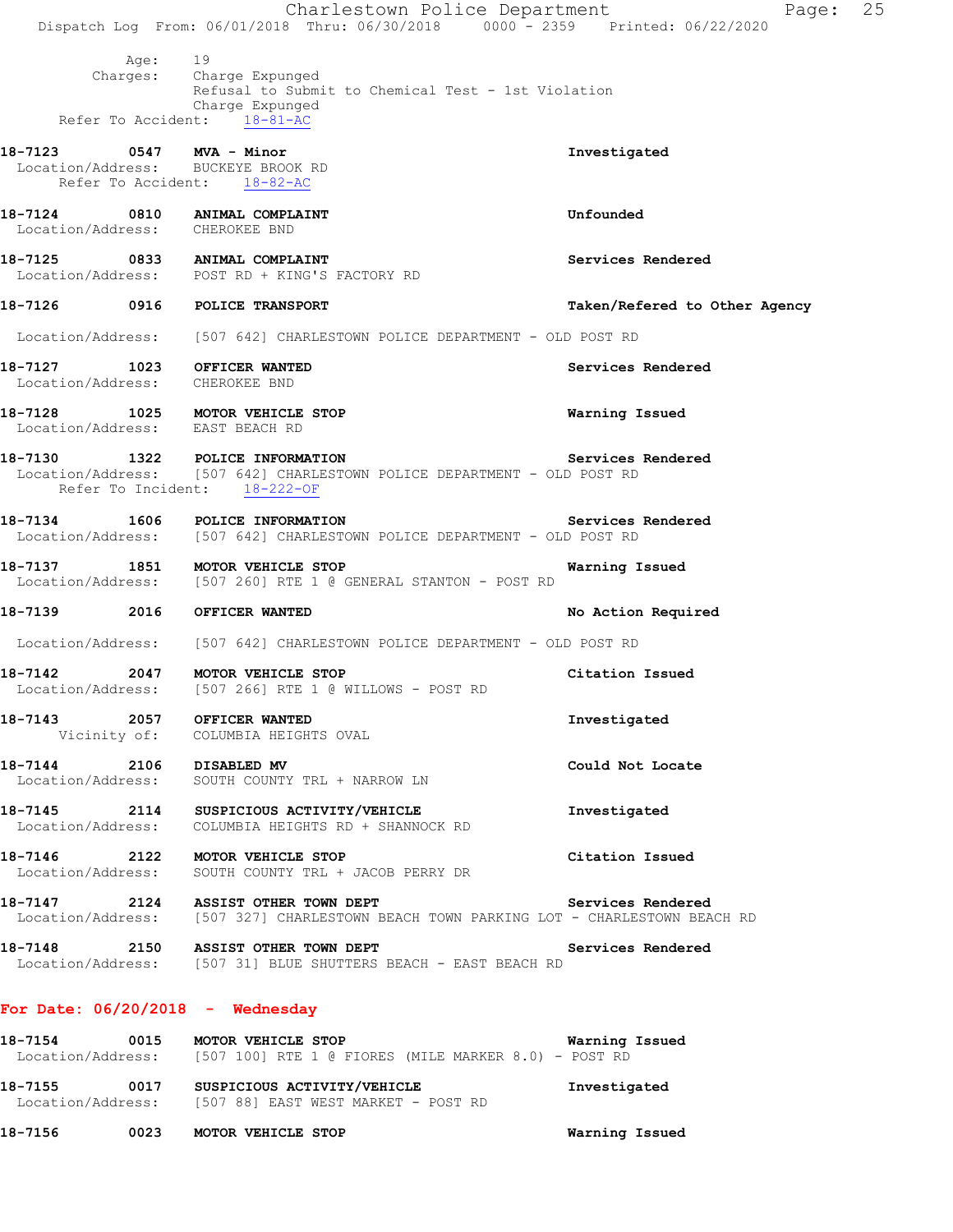|                                                       | Charlestown Police Department<br>Dispatch Log From: 06/01/2018 Thru: 06/30/2018 0000 - 2359 Printed: 06/22/2020 | Page:                         | 26 |
|-------------------------------------------------------|-----------------------------------------------------------------------------------------------------------------|-------------------------------|----|
|                                                       | Location/Address: POST RD + WILDFLOWER RD                                                                       |                               |    |
| Location/Address: FALCONE LN                          | 18-7158 0032 MOTOR VEHICLE STOP                                                                                 | Warning Issued                |    |
|                                                       | 18-7159 0044 MOTOR VEHICLE STOP<br>Location/Address: POST RD + WARREN RD                                        | Warning Issued                |    |
|                                                       | 18-7161 0049 MOTOR VEHICLE STOP<br>Location/Address: POST RD + PROSSER TRL                                      | Warning Issued                |    |
|                                                       | 18-7163 0121 MOTOR VEHICLE STOP<br>Location/Address: [507 100] RTE 1 @ FIORES (MILE MARKER 8.0) - POST RD       | Warning Issued                |    |
|                                                       | 18-7168 0141 MOTOR VEHICLE STOP<br>Location/Address: SK LINE - POST RD                                          | Warning Issued                |    |
|                                                       | 18-7175 0222 MOTOR VEHICLE STOP<br>Location/Address: [507 28] SIMPLE PEASURES - SOUTH COUNTY TRL                | Citation Issued               |    |
|                                                       | 18-7177 0731 ALARM, BURGLAR                                                                                     | Building Checked/Secured      |    |
|                                                       | Location/Address: TOCKWOTTEN COVE RD                                                                            |                               |    |
|                                                       | 18-7178 0844 MOTOR VEHICLE STOP<br>Location/Address: POST RD + SCHOOLHOUSE POND RD                              | Warning Issued                |    |
|                                                       | 18-7179 0852 MOTOR VEHICLE STOP<br>Location/Address: RTE - POST RD + FALCONE LN                                 | Warning Issued                |    |
|                                                       | 18-7180 0856 MOTOR VEHICLE STOP                                                                                 | No Action Required            |    |
|                                                       | Location/Address: [507 258] RTE 1 @ SOUTH KINGSTOWN LINE (MM 11.4) - POST RD                                    |                               |    |
|                                                       | 18-7181 0903 POLICE TRANSPORT                                                                                   | Taken/Refered to Other Agency |    |
|                                                       | Location/Address: [507 642] CHARLESTOWN POLICE DEPARTMENT - OLD POST RD                                         |                               |    |
|                                                       | 18-7182 0908 MOTOR VEHICLE STOP<br>Location/Address: RTE - POST RD + WILDFLOWER RD                              | Citation Issued               |    |
| 18–7183                                               | 0919 MOTOR VEHICLE STOP<br>Location/Address: POST RD + EAST BEACH RD                                            | Warning Issued                |    |
|                                                       | 18-7185 0934 MOTOR VEHICLE STOP<br>Vicinity of: CROSSMILLS - POST RD                                            | Warning Issued                |    |
|                                                       | 18-7186 0954 MOTOR VEHICLE STOP<br>Location/Address: OLD POST RD + NARROW LN                                    | Citation Issued               |    |
|                                                       | 18-7187 1027 MOTOR VEHICLE STOP<br>Location/Address: NARROW LN + OLD POST RD<br>Refer To Incident: 18-223-OF    | Investigated                  |    |
|                                                       | 18-7188 1113 OFFICER WANTED<br>Location/Address: [507 853] QUONNY BAIT AND TACKLE - OLD POST RD                 | Removed Hazard                |    |
| 18-7189 1115 ASSAULT<br>Location/Address: KLONDIKE RD |                                                                                                                 | Investigated                  |    |
|                                                       | 18-7190 1224 OFFICER WANTED<br>Location/Address: EAST BAYVIEW RD                                                | Investigated                  |    |
|                                                       | Location/Address: [507 45] RIPPY'S LIQUOR MART - SOUTH COUNTY TRL                                               |                               |    |
| 18-7192 1245 FIRE, OTHER                              | Location/Address: [507 364] CROTTY AND SONS AUTO BODY - SOUTH COUNTY TRL                                        | Investigated                  |    |
| Location/Address: SHANNOCK RD                         | 18-7193 1309 ASSIST CITIZEN                                                                                     | Investigated                  |    |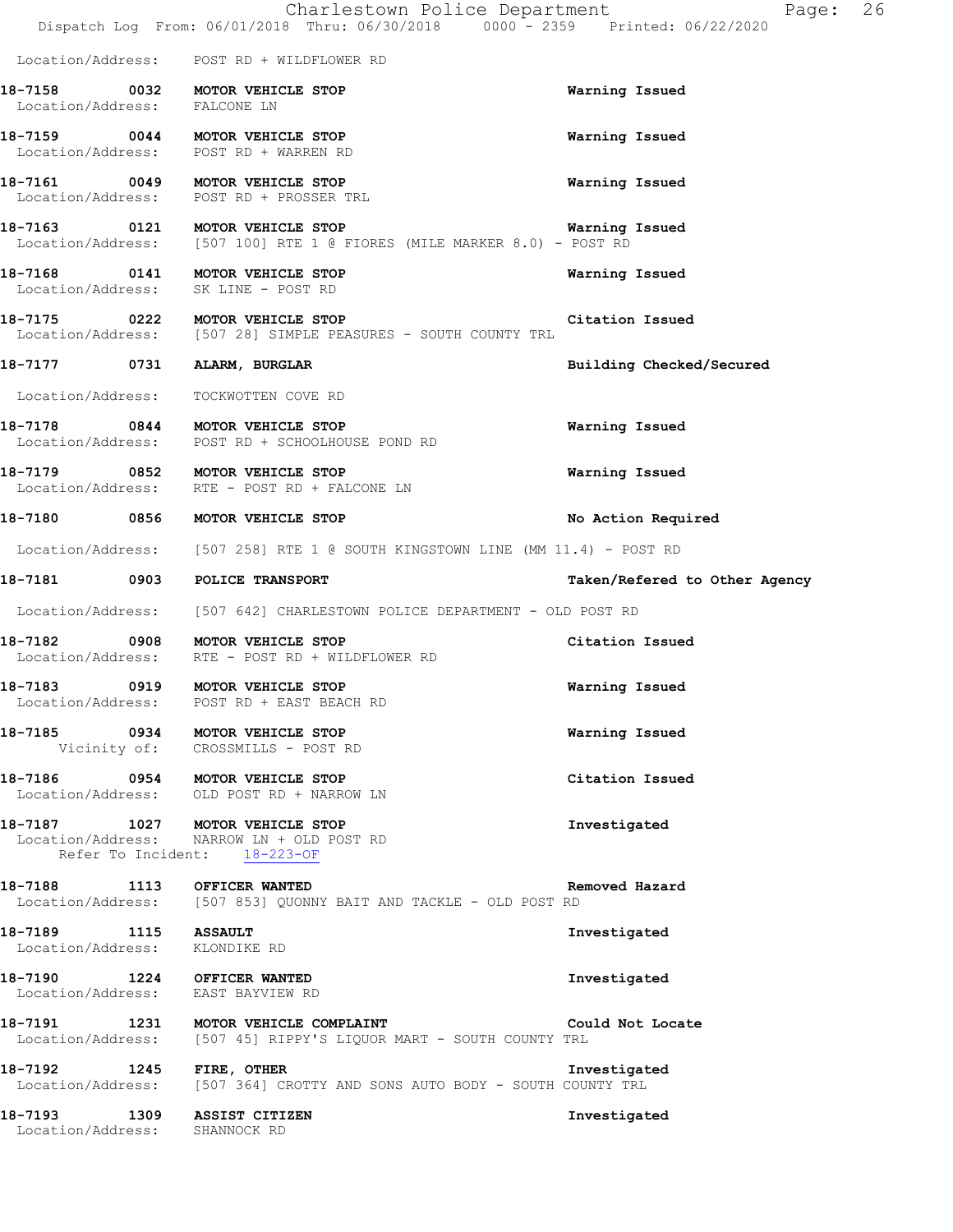**18-7197 1542 MOTOR VEHICLE STOP Warning Issued**  Location/Address: [507 258] RTE 1 @ SOUTH KINGSTOWN LINE (MM 11.4) - POST RD

**18-7201 1653 TRAFFIC CONTROL No Action Required** 

Location/Address: SHORE DR + CHARLESTOWN BEACH RD

**18-7202 1746 MOTOR VEHICLE STOP Warning Issued**  Location/Address: SOUTH COUNTY TRL + POST RD

**18-7203 1802 MOTOR VEHICLE STOP Warning Issued**  Location/Address: [507 45] RIPPY'S LIQUOR MART - SOUTH COUNTY TRL

**18-7204 1810 MOTOR VEHICLE STOP Citation Issued**  Location/Address: SOUTH COUNTY TRL + SHANNOCK RD

**18-7205 1855 MOTOR VEHICLE STOP Citation Issued**  Location/Address: [507 100] RTE 1 @ FIORES (MILE MARKER 8.0) - POST RD

18-7208 2051 ASSIST OTHER TOWN DEPT **18-7208** Services Rendered Location/Address: [507 327] CHARLESTOWN BEACH TOWN PARKING LOT - CHARLESTOWN BEACH RD

**18-7209 2104 ASSIST OTHER TOWN DEPT Services Rendered**  Location/Address: [507 31] BLUE SHUTTERS BEACH - EAST BEACH RD

**18-7211 2135 MOTOR VEHICLE STOP Citation Issued**  Location/Address: POST RD + PROSSER TRL

### **For Date: 06/21/2018 - Thursday**

| 18-7227<br>0614<br>Location/Address:  | Services Rendered<br>FIRE, OTHER<br>[507 31] BLUE SHUTTERS BEACH - EAST BEACH RD                                            |  |
|---------------------------------------|-----------------------------------------------------------------------------------------------------------------------------|--|
| 18-7229<br>1000                       | Warning Issued<br><b>MOTOR VEHICLE STOP</b><br>Location/Address: [507 261] RTE 1 @ STATE GARAGE (MILE MARKER 9.6) - POST RD |  |
| 18-7231<br>1126<br>Refer To Accident: | MVA - Minor<br>Report Taken<br>Location/Address: CAROLINA BACK RD + SOUTH COUNTY TRL<br>$18 - 83 - AC$                      |  |
| 1404<br>18-7233<br>Location/Address:  | SUSPICIOUS ACTIVITY/VEHICLE<br>Investigated<br>CRESTWOOD LN                                                                 |  |

**18-7234 1414 CIVIL MATTER Investigated**  Location/Address: BISCUIT CITY RD

**18-7235 1556 MOTOR VEHICLE STOP Warning Issued**  Location/Address: POST RD + SCHOOLHOUSE POND RD

**18-7236 1622 MOTOR VEHICLE STOP Warning Issued**  Location/Address: SOUTH COUNTY TRL + NARROW LN

**18-7239 1716 MOTOR VEHICLE STOP Warning Issued**  Location/Address: CAROLINA BACK RD + ROSE CT

**18-7240 1727 MOTOR VEHICLE STOP Warning Issued**  Location/Address: [507 276] RTE 2 @ RICHMOND LINE - SOUTH COUNTY TRL

**18-7241 1732 MOTOR VEHICLE STOP Warning Issued**  Location/Address: [507 276] RTE 2 @ RICHMOND LINE - SOUTH COUNTY TRL

**18-7243 1745 MOTOR VEHICLE STOP No Action Required** 

Location/Address: [507 276] RTE 2 @ RICHMOND LINE - SOUTH COUNTY TRL

**18-7244 1756 MOTOR VEHICLE STOP Warning Issued**  Location/Address: CHARLES AVE

**18-7245 1802 MOTOR VEHICLE STOP Citation Issued**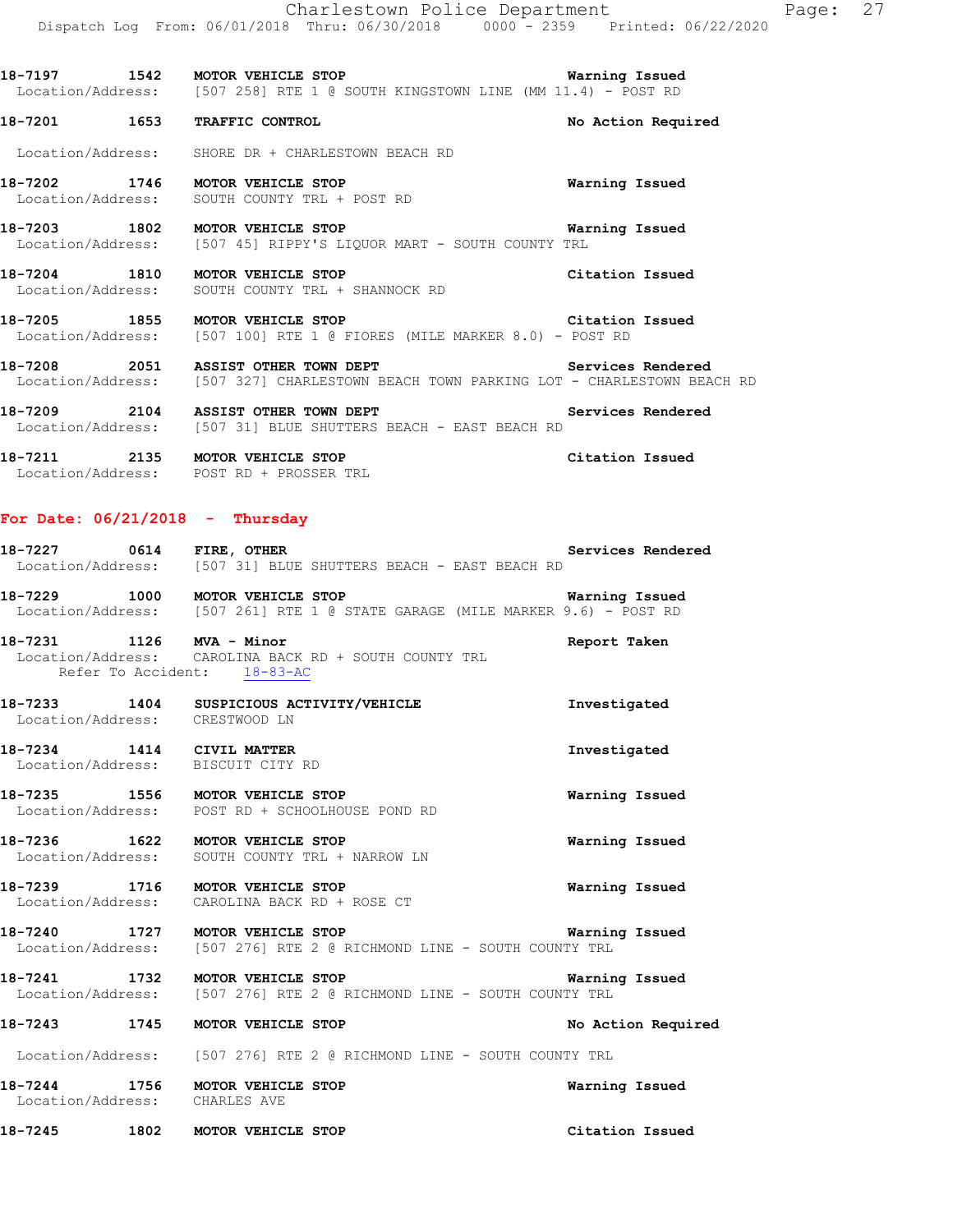|                                 |      | Charlestown Police Department<br>Dispatch Log From: 06/01/2018 Thru: 06/30/2018 0000 - 2359 Printed: 06/22/2020                                |                          | Page: 28 |
|---------------------------------|------|------------------------------------------------------------------------------------------------------------------------------------------------|--------------------------|----------|
|                                 |      | Vicinity of: STILL WATER RD                                                                                                                    |                          |          |
|                                 |      | 18-7248 1853 MOTOR VEHICLE STOP<br>Location/Address: [507 280] RTE 2 @ CROTTY'S GARAGE - SOUTH COUNTY TRL                                      | Warning Issued           |          |
|                                 |      | 18-7249 1908 MOTOR VEHICLE STOP<br>Location/Address: SOUTH COUNTY TRL + SHERMAN AVE                                                            | Warning Issued           |          |
|                                 |      | 18-7250 1939 MOTOR VEHICLE STOP<br>Location/Address: SOUTH COUNTY TRL + MAPLE LAKE FARM RD                                                     | Warning Issued           |          |
|                                 |      | 18-7251 1947 MOTOR VEHICLE STOP<br>Location/Address: SOUTH COUNTY TRL + NARROW LN                                                              | Warning Issued           |          |
|                                 |      | 18-7252 2001 MOTOR VEHICLE STOP<br>Location/Address: [507 100] RTE 1 @ FIORES (MILE MARKER 8.0) - POST RD                                      | Citation Issued          |          |
|                                 |      | 18-7254 2027 MOTOR VEHICLE STOP 1991 18 Warning Issued<br>Location/Address: [507 303] RTE 1 @ SOUTH SHORE MENTAL HEALTH (MM 9.0) - POST RD     |                          |          |
|                                 |      | 18-7255 2033 MOTOR VEHICLE STOP<br>Location/Address: POST RD + LAKESIDE DR                                                                     | Citation Issued          |          |
|                                 |      | 18-7256 2100 ASSIST OTHER TOWN DEPT Services Rendered<br>Location/Address: [507 327] CHARLESTOWN BEACH TOWN PARKING LOT - CHARLESTOWN BEACH RD |                          |          |
|                                 |      | 18-7257 2108 MOTOR VEHICLE STOP                                                                                                                | No Action Required       |          |
|                                 |      | Location/Address: [507 258] RTE 1 @ SOUTH KINGSTOWN LINE (MM 11.4) - POST RD                                                                   |                          |          |
| Location/Address: POST RD       |      | 18-7258 2111 MVA - Minor<br>Refer To Accident: 18-84-AC                                                                                        | Investigated             |          |
|                                 |      | 18-7259 2327 MOTOR VEHICLE STOP CONTROL TO Marning Issued<br>Location/Address: [507 283] RTE 2 @ GIFT BARN - SOUTH COUNTY TRL                  |                          |          |
|                                 |      | 18-7260 2342 MOTOR VEHICLE STOP<br>Location/Address: POST RD + WILDFLOWER RD                                                                   | Warning Issued           |          |
|                                 |      | 18-7261 2356 SUSPICIOUS ACTIVITY/VEHICLE<br>Location/Address: [507 937] GEMELLI BISTRO - FALCONE LN                                            | Investigated             |          |
| For Date: $06/22/2018$ - Friday |      |                                                                                                                                                |                          |          |
| 18-7262                         | 0023 | ALARM, BURGLAR                                                                                                                                 | Building Checked/Secured |          |
| Location/Address:               |      | [507 369] WILCOX TAVERN - OLD POST RD                                                                                                          |                          |          |
| 18-7263<br>Location/Address:    | 0025 | MOTOR VEHICLE STOP<br>[507 303] RTE 1 @ SOUTH SHORE MENTAL HEALTH (MM 9.0) - POST RD                                                           | Investigated             |          |
| 18-7265<br>Location/Address:    | 0045 | MOTOR VEHICLE STOP<br>POST RD + PROSSER TRL                                                                                                    | Warning Issued           |          |
| 18-7267                         | 0119 | MOTOR VEHICLE STOP<br>Location/Address: POST RD + ROSS HILL RD                                                                                 | Citation Issued          |          |
| 18-7268                         | 0135 | ASSIST OTHER AGENCY                                                                                                                            | Investigated             |          |

 Location/Address: [507 25] BURLINGAME - MANAGEMENT AREA - BUCKEYE BROOK RD Refer To Incident:  $18-224-OF$ 

**18-7274 0209 MOTOR VEHICLE STOP Warning Issued**  Location/Address: POST RD + PROSSER TRL **18-7277 0338 ASSIST OTHER POLICE DEPT Unfounded** 

Location/Address: KLONDIKE RD

**18-7278 0343 ALARM, FIRE False Alarm**  Location/Address: OCEAN VIEW AVE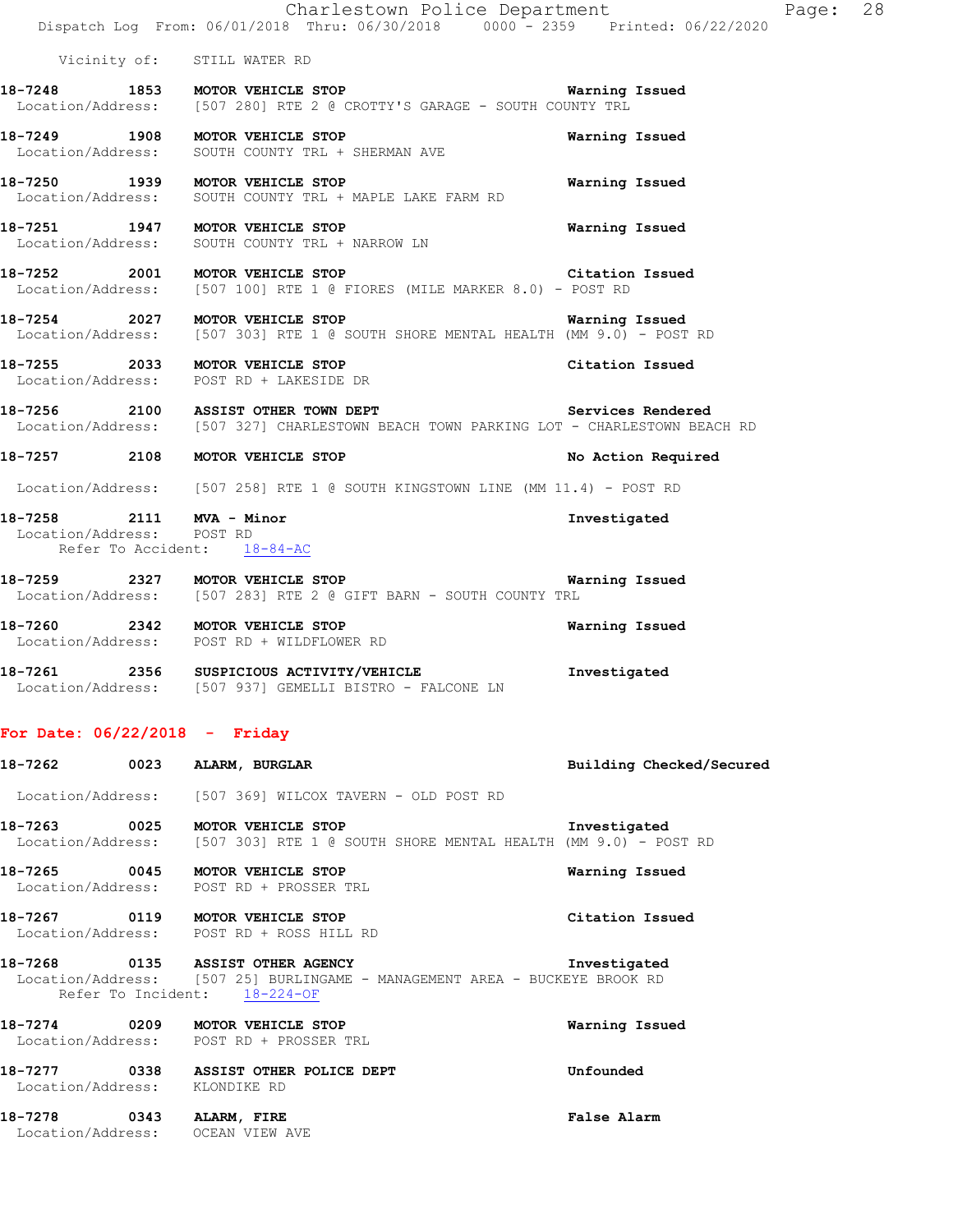|                           | 18-7279 0405 ASSIST OTHER TOWN DEPT                                                                                     | Building Checked/Secured |
|---------------------------|-------------------------------------------------------------------------------------------------------------------------|--------------------------|
|                           | Location/Address: [507 31] BLUE SHUTTERS BEACH - EAST BEACH RD                                                          |                          |
|                           | 18-7280 0523 ALARM, BURGLAR                                                                                             | Building Checked/Secured |
|                           | Location/Address: MAPLE LAKE FARM RD                                                                                    |                          |
|                           | 18-7282 0815 ROAD HAZARD/OBSTRUCTION                                                                                    | No Action Required       |
|                           | Vicinity of: ROSS HILL RD AREA - BUCKEYE BROOK RD                                                                       |                          |
|                           | 18-7284 0935 MVA - W/Injury/Fluid/Hazard <b>18-7284 18-7284</b> to Hospital                                             |                          |
|                           | Location/Address: KLONDIKE RD<br>Refer To Accident: 18-85-AC                                                            |                          |
|                           | 18-7286 1053 FIRE, OTHER<br>Location/Address: [507 716] SECOND ST                                                       | Investigated             |
|                           | 18-7287 1257 ALARM, BURGLAR                                                                                             | Building Checked/Secured |
|                           | Location/Address: SHUMANKANUC HILL RD                                                                                   |                          |
|                           | 18-7289 1430 911 CALLS/False/Hang-Ups/Open Investigated<br>Location/Address: CARDINAL LN                                |                          |
|                           | 18-7291 1637 WELL BEING CHECK<br>Location/Address: NORTH NIANTIC DR                                                     | Services Rendered        |
|                           | 18-7292 1700 ALARM, BURGLAR<br>Location/Address: [507 852] STARRETT DR                                                  | False Alarm              |
|                           | 18-7296 1924 MOTOR VEHICLE COMPLAINT<br>Location/Address: SK TOWN LINE - POST RD                                        | Unfounded                |
|                           | 18-7298 2028 ROAD HAZARD/OBSTRUCTION<br>Location/Address: SOUTH COUNTY TRL                                              | Services Rendered        |
|                           | 18-7299 2056 ASSIST OTHER TOWN DEPT<br>Location/Address: [507 49] CHARLESTOWN TOWN BEACH - CHARLESTOWN BEACH RD         | Services Rendered        |
|                           | 18-7301 2102 ASSIST OTHER TOWN DEPT SERVICES Rendered<br>Location/Address: [507 31] BLUE SHUTTERS BEACH - EAST BEACH RD |                          |
| Location/Address: NOKA LN | Refer To Incident: 18-225-OF                                                                                            |                          |
|                           | For Date: $06/23/2018$ - Saturday                                                                                       |                          |
| 18-7303                   | 0054 ANIMAL COMPLAINT<br>Location/Address: BISCUIT CITY RD                                                              | Investigated             |
|                           | 18-7310 0242 SUSPICIOUS ACTIVITY/VEHICLE 18-7310 DOGATION/Address: [507 1] CHARLESTOWN TOWN HALL - SOUTH COUNTY TRL     | Investigated             |
|                           | 18-7313 0955 HOUSE CHECK                                                                                                | Building Checked/Secured |
|                           | Location/Address: OLD COACH RD + SAND HILL RD                                                                           |                          |
|                           | 18-7314 1138 DISABLED MV<br>Location/Address: [507 259] RTE 1 @ CASTLEROCK - POST RD                                    | Investigated             |
|                           | 18-7315 1150 MOTOR VEHICLE COMPLAINT<br>Location/Address: [507 258] RTE 1 @ SOUTH KINGSTOWN LINE (MM 11.4) - POST RD    | Could Not Locate         |
| 18–7316                   | 1248 MOTOR VEHICLE STOP<br>Location/Address: POST RD + LAKESIDE DR                                                      | Warning Issued           |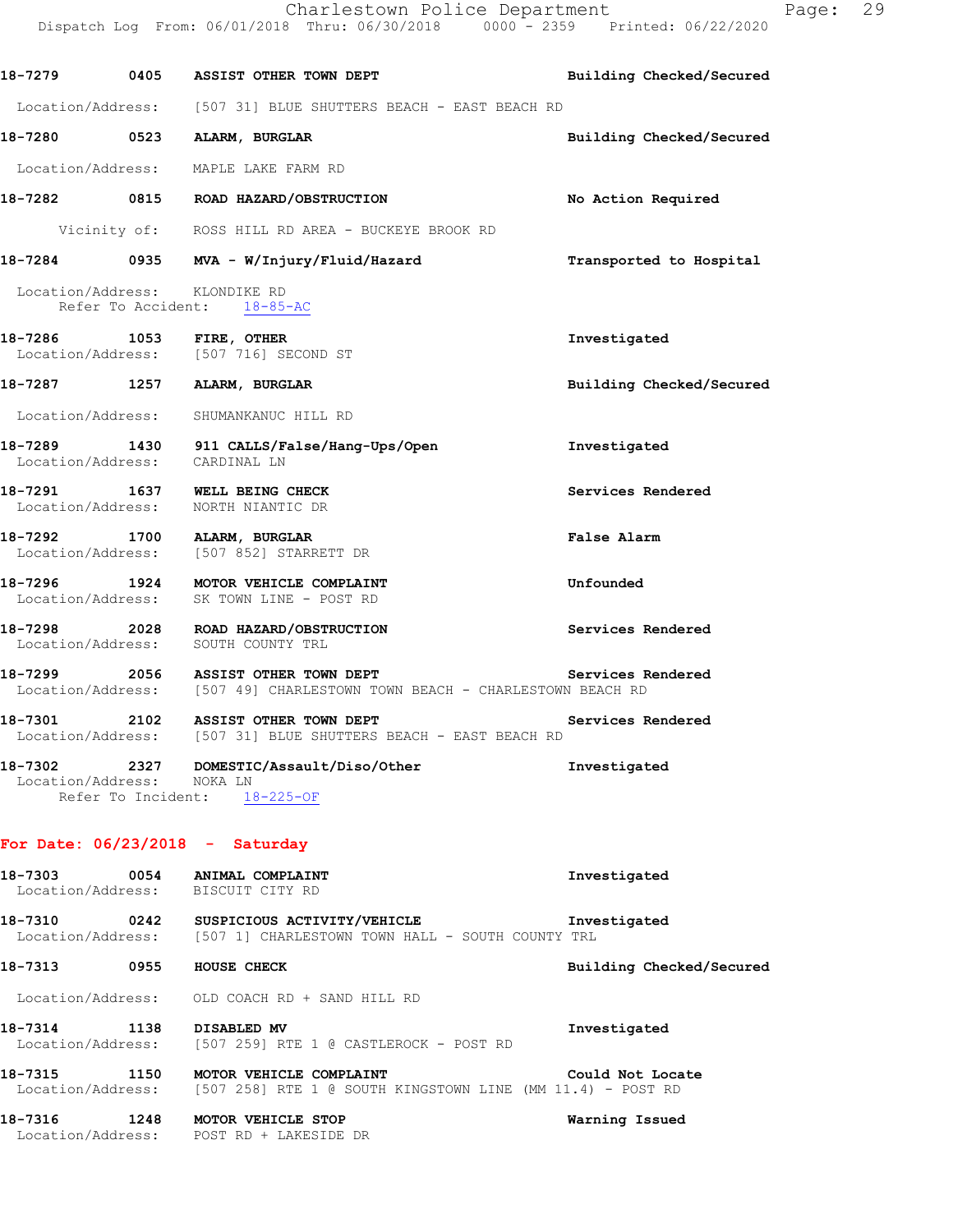18-7317 1257 MOTOR VEHICLE COMPLAINT **18-7317** Investigated Location/Address: POST RD + FALCONE LN **18-7318 1550 MOTOR VEHICLE STOP Arrest(s) Made**  Location/Address: [507 607] RTE 1 @ BESTWAY - POST RD Refer To Summons: 18-129-AR Summons: HORAN, RYAN C Address: 32 RIVER RD ASHAWAY, RI<br>Age: 34 Age:<br>:Charges Driving with Expired License - 1st Offense **18-7319 1551 MOTOR VEHICLE STOP Warning Issued**  Location/Address: [507 276] RTE 2 @ RICHMOND LINE - SOUTH COUNTY TRL **18-7321 1600 POLICE INFORMATION Services Rendered**  Location/Address: [507 642] CHARLESTOWN POLICE DEPARTMENT - OLD POST RD **18-7320 1601 MOTOR VEHICLE STOP Citation Issued**  Vicinity of: [507 221] SHERMAN'S AUTO BODY INC - SOUTH COUNTY TRL **18-7323 1616 ASSIST CITIZEN Services Rendered**  Location/Address: [507 266] RTE 1 @ WILLOWS - POST RD **18-7324 1655 MOTOR VEHICLE STOP Arrest(s) Made**  Location/Address: [507 263] RTE 1 @ TOURIST INFO (MILE MARKER 7.6) - POST RD Refer To Summons: 18-130-AR Summons: SCOTT, DWAYNE EDSEL Address: 4520 BARNES AVE BRONX, NY Age: 21 Charges: Driving with Expired License - 1st Offense **18-7325 1719 MOTOR VEHICLE STOP WARE MARGE WARN OF A SERVIT PARN - SOUTH COUNTY TRL**<br>Location/Address: [507 283] RTE 2 @ GIFT BARN - SOUTH COUNTY TRL [507 283] RTE 2 @ GIFT BARN - SOUTH COUNTY TRL **18-7326 1726 MOTOR VEHICLE STOP Citation Issued**  Location/Address: [507 263] RTE 1 @ TOURIST INFO (MILE MARKER 7.6) - POST RD **18-7327 1737 MOTOR VEHICLE STOP Warning Issued**  Location/Address: [507 263] RTE 1 @ TOURIST INFO (MILE MARKER 7.6) - POST RD **18-7328 1800 MOTOR VEHICLE STOP Warning Issued**  Vicinity of: KING'S FACTORY RD 18-7329 1936 MOTOR VEHICLE COMPLAINT **18-7329** Could Not Locate Vicinity of: COLUMBIA HEIGHTS OVAL **18-7331 2029 MOTOR VEHICLE STOP Citation Issued**  Location/Address: [507 267] RTE 1 @ HITCHING POST - POST RD 18-7332 2037 ASSIST OTHER POLICE DEPT **Services Rendered**  Location/Address: [507 607] RTE 1 @ BESTWAY - POST RD **18-7333 2103 OFFICER WANTED Investigated**  Location/Address: COLUMBIA HEIGHTS OVAL **18-7334 2129 MOTOR VEHICLE STOP Citation Issued**  Location/Address: [507 921] MILE MARKER 9.6 - CROSS MILLS RD **18-7335 2143 MOTOR VEHICLE STOP Warning Issued**  Location/Address: [507 258] RTE 1 @ SOUTH KINGSTOWN LINE (MM 11.4) - POST RD 18-7336 2147 ASSIST OTHER TOWN DEPT **18-7336** Services Rendered Location/Address: [507 31] BLUE SHUTTERS BEACH - EAST BEACH RD **18-7337 2150 MOTOR VEHICLE STOP WARE WARE WEEN CONSUMENT OF STOP**<br>Location/Address: [507 258] RTE 1 @ SOUTH KINGSTOWN LINE (MM 11.4) - POST RD [507 258] RTE 1 @ SOUTH KINGSTOWN LINE (MM 11.4) - POST RD **18-7338 2158 MOTOR VEHICLE STOP Warning Issued**  Location/Address: [507 266] RTE 1 @ WILLOWS - POST RD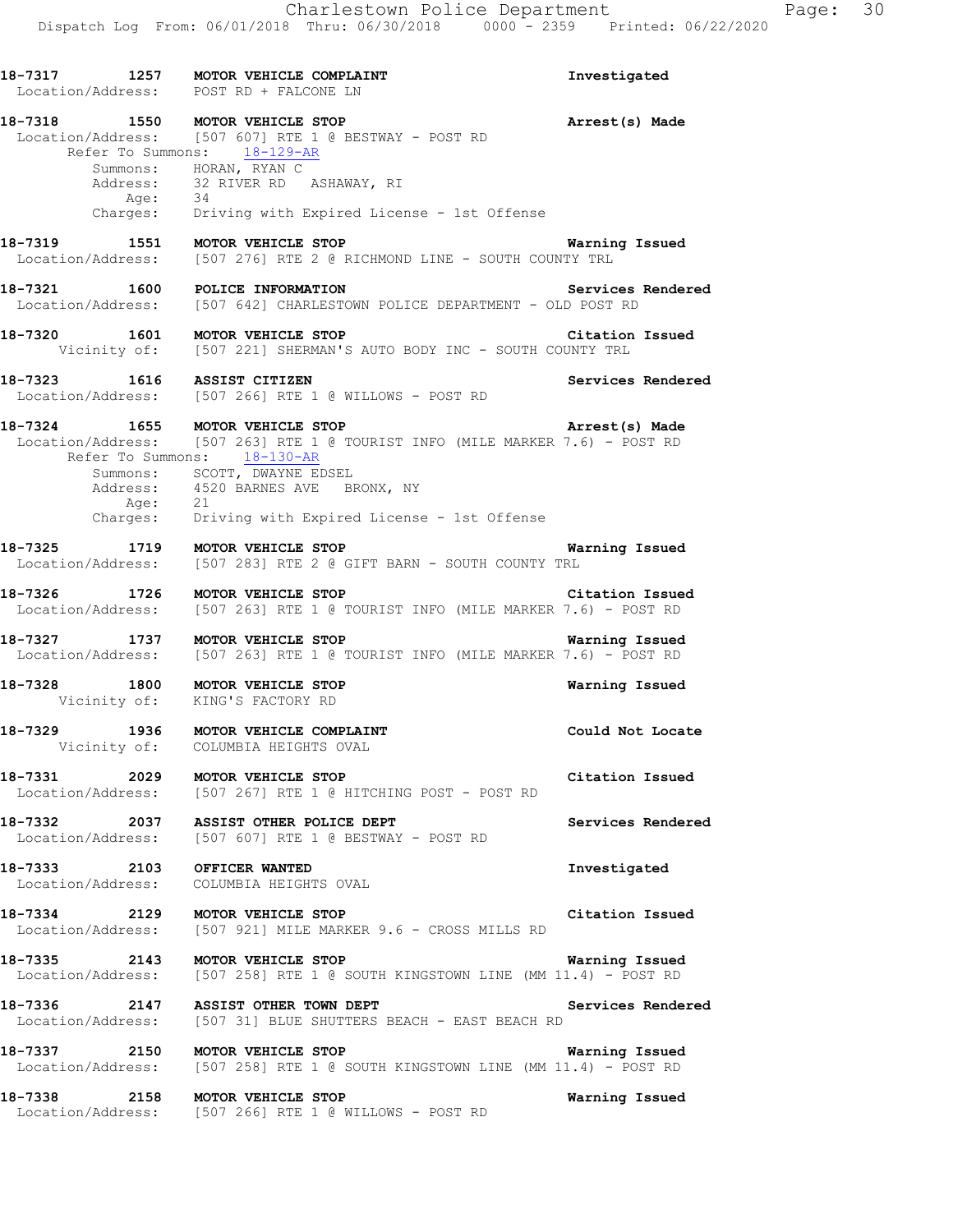|                                                                            | Charlestown Police Department<br>Dispatch Log From: 06/01/2018 Thru: 06/30/2018 0000 - 2359 Printed: 06/22/2020                                                                              |                       |
|----------------------------------------------------------------------------|----------------------------------------------------------------------------------------------------------------------------------------------------------------------------------------------|-----------------------|
|                                                                            | 18-7339 2201 ASSIST OTHER TOWN DEPT Services Rendered<br>Location/Address: [507 327] CHARLESTOWN BEACH TOWN PARKING LOT - CHARLESTOWN BEACH RD                                               |                       |
|                                                                            | 18-7340 2209 MOTOR VEHICLE STOP<br>Location/Address: [507 100] RTE 1 @ FIORES (MILE MARKER 8.0) - POST RD                                                                                    | <b>Warning Issued</b> |
|                                                                            | 18-7341 2214 MOTOR VEHICLE STOP<br>Location/Address: POST RD + KING'S FACTORY RD                                                                                                             | Warning Issued        |
|                                                                            | 18-7342 2245 DISTURBANCE/Music/Noise<br>Location/Address: BURNHAM ST                                                                                                                         | Peace Restored        |
|                                                                            | 18-7343 2304 SUSPICIOUS ACTIVITY/VEHICLE                                                                                                                                                     | No Action Required    |
| Location/Address: ROSS HILL RD                                             |                                                                                                                                                                                              |                       |
| For Date: $06/24/2018$ - Sunday                                            |                                                                                                                                                                                              |                       |
|                                                                            | 18-7348 0508 SUSPICIOUS ACTIVITY/VEHICLE<br>Location/Address: [507 381] CVS PHARMACY - OLD POST RD                                                                                           | Investigated          |
|                                                                            | 18-7349 0534 SUSPICIOUS ACTIVITY/VEHICLE <b>Investigated Investigated</b> Location: [507 332] AMTRAK RAILROAD - BURDICKVILLE SECTION                                                         |                       |
| 18-7350 0752 MOTOR VEHICLE STOP<br>Location/Address: POST RD + LAKESIDE DR |                                                                                                                                                                                              | Warning Issued        |
| 18-7351 0800 MOTOR VEHICLE STOP                                            | Location/Address: POST RD + SCHOOLHOUSE POND RD                                                                                                                                              | Warning Issued        |
| 18-7353 0820 MOTOR VEHICLE STOP<br>Location/Address: POST RD + NARROW LN   |                                                                                                                                                                                              | Warning Issued        |
| 18-7355 0902 MOTOR VEHICLE STOP                                            | Location/Address: POST RD + SCHOOLHOUSE POND RD                                                                                                                                              | Warning Issued        |
| Age: 51                                                                    | 18-7356 0903 MOTOR VEHICLE STOP<br>Location/Address: SOUTH COUNTY TRL + LAURI DR<br>Refer To Arrest: 18-131-AR<br>Arrest: NOYES, TIMOTHY L<br>Address: 35 LAURI DR Apt. #103 CHARLESTOWN, RI | Arrest(s) Made        |

### Charges: DRIVING-DENIAL,SUS/REV-LICENSE-FOR CERTAIN VIOL

| 18-7358<br>Location/Address: | 0948 | POLICE TRANSPORT<br>LAURI DR                                                            | Services Rendered |
|------------------------------|------|-----------------------------------------------------------------------------------------|-------------------|
| 18-7361<br>Location/Address: | 1031 | <b>MOTOR VEHICLE STOP</b><br>KING'S FACTORY RD + POST RD                                | Warning Issued    |
| 18-7362<br>Location/Address: | 1032 | TRAFFIC CONTROL<br>CHARLESTOWN BEACH RD                                                 | Services Rendered |
| 18-7363<br>Location/Address: | 1039 | <b>MOTOR VEHICLE STOP</b><br>[507 261] RTE 1 @ STATE GARAGE (MILE MARKER 9.6) - POST RD | Citation Issued   |
| 18-7364<br>$T = 5 + 1 - 12$  | 1102 | <b>MOTOR VEHICLE STOP</b>                                                               | Warning Issued    |

# Location/Address: [507 100] RTE 1 @ FIORES (MILE MARKER 8.0) - POST RD **18-7366 1123 MOTOR VEHICLE STOP Warning Issued**

 Vicinity of: SOUTH COUNTY TRL **18-9691 1241 BOATING - VESSEL VIOLATION Warning Issued**  Location/Address: [507 339] QUONOCHONTAUG POND - WEST BEACH RD

**18-7367 1242 TRAFFIC CONTROL Services Rendered**  Location/Address: SOUTH COUNTY TRL + WHIPPLE DR

**18-9692 1257 BOATING - VESSEL VIOLATION Warning Issued**  Location: [507 341] NINIGRET POND - EAST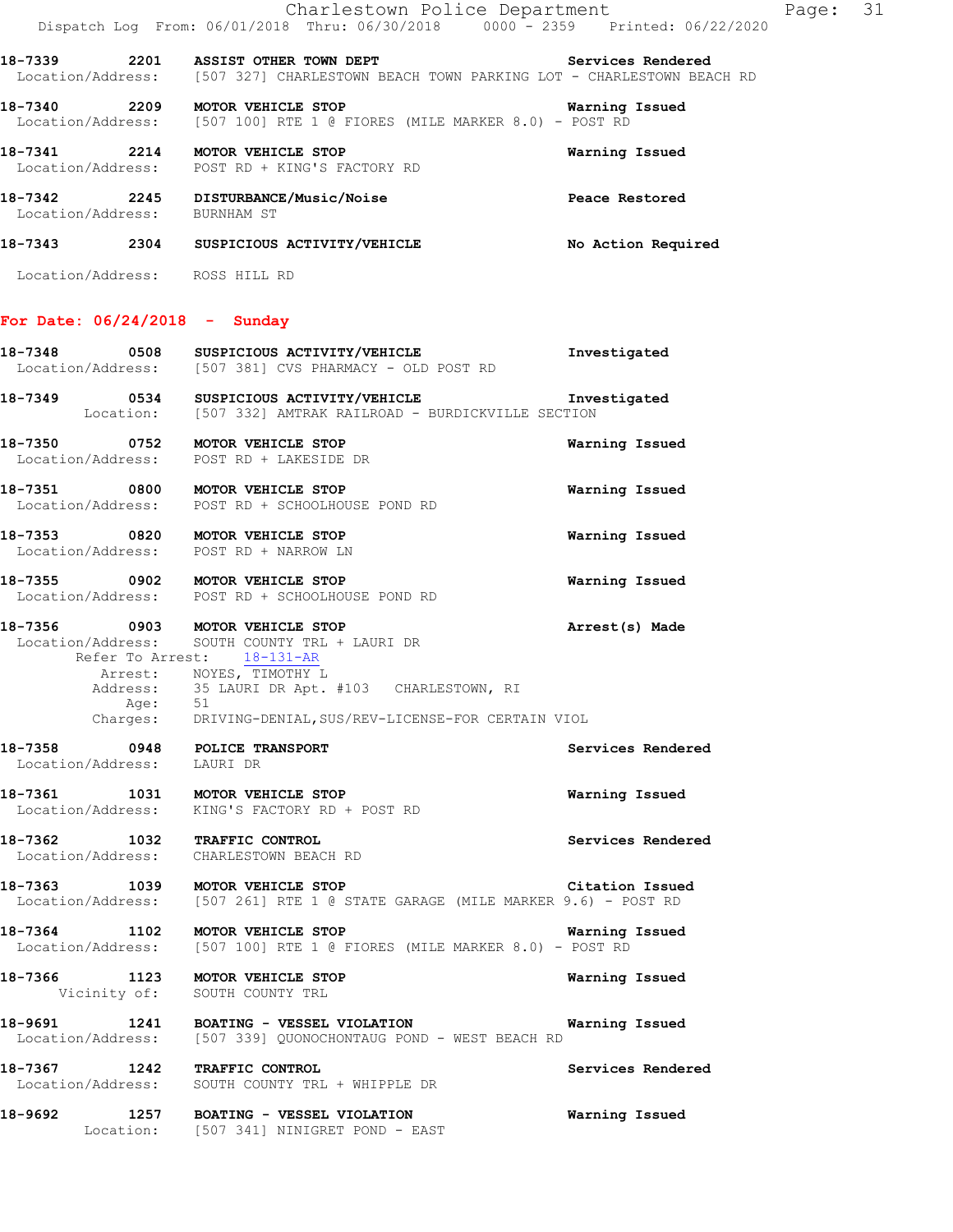|                            | Charlestown Police Department<br>Dispatch Log From: 06/01/2018 Thru: 06/30/2018 0000 <sup>-</sup> 2359 Printed: 06/22/2020                                                                                                                                                                                                                                                                                                                                                                                            |                       |
|----------------------------|-----------------------------------------------------------------------------------------------------------------------------------------------------------------------------------------------------------------------------------------------------------------------------------------------------------------------------------------------------------------------------------------------------------------------------------------------------------------------------------------------------------------------|-----------------------|
|                            | 18-7368 1303 BOATING - VESSEL VIOLATION Warning Issued<br>Location/Address: [507 339] QUONOCHONTAUG POND - WEST BEACH RD                                                                                                                                                                                                                                                                                                                                                                                              |                       |
|                            | 18-7369 1314 MOTOR VEHICLE STOP Warning I<br>Location/Address: [507 278] RTE 2 @ RIPPY'S MARKET - SOUTH COUNTY TRL                                                                                                                                                                                                                                                                                                                                                                                                    | <b>Warning Issued</b> |
|                            | 18-7371 1428 MOTOR VEHICLE STOP<br>Location/Address: POST RD + CROSS MILLS RD                                                                                                                                                                                                                                                                                                                                                                                                                                         | Citation Issued       |
|                            | 18-7372 1519 POLICE INFORMATION<br>Location/Address: [507 38] CHARLESTOWN POST OFFICE - OLD POST RD                                                                                                                                                                                                                                                                                                                                                                                                                   | Services Rendered     |
|                            | 18-7373 1533 MOTOR VEHICLE STOP<br>Location/Address: POST RD + PROSSER TRL                                                                                                                                                                                                                                                                                                                                                                                                                                            | Warning Issued        |
|                            | 18-7374 1539 MOTOR VEHICLE STOP<br>Location/Address: POST RD + BEND RD                                                                                                                                                                                                                                                                                                                                                                                                                                                | Warning Issued        |
|                            | 18-7375 1541 MOTOR VEHICLE STOP<br>Vicinity of: ROSS HILL RD                                                                                                                                                                                                                                                                                                                                                                                                                                                          | Warning Issued        |
|                            | 18-7376 1544 MOTOR VEHICLE STOP Warning<br>Location/Address: [507 221] SHERMAN'S AUTO BODY INC - SOUTH COUNTY TRL                                                                                                                                                                                                                                                                                                                                                                                                     | Warning Issued        |
|                            | 18-7377 1552 MOTOR VEHICLE STOP Warning Issued<br>Vicinity of: [507 55] BRADFORD SPORTSMEN'S CLUB - ROSS HILL RD                                                                                                                                                                                                                                                                                                                                                                                                      |                       |
|                            | 18-7378 1555 MOTOR VEHICLE STOP Warni<br>Vicinity of: [507 9] BRENDA'S BEAUTY SALON - ALTON CAROLINA RD                                                                                                                                                                                                                                                                                                                                                                                                               | Warning Issued        |
|                            | 18-7380 1603 MOTOR VEHICLE STOP<br>Location/Address: CAROLINA BACK RD + ALTON CAROLINA RD                                                                                                                                                                                                                                                                                                                                                                                                                             | Citation Issued       |
|                            | 18-7381 1611 MOTOR VEHICLE STOP<br>Location/Address: [507 910] MILE MARKER 5.6 - EAST BEACH RD                                                                                                                                                                                                                                                                                                                                                                                                                        | Citation Issued       |
| Age:<br>Refer To Arrest:   | 18-7382 1618 MOTOR VEHICLE STOP<br>Location/Address: SOUTH COUNTY TRL + JONATHAN DR<br>Refer To Arrest: 18-132-AR<br>Arrest: FLYNN, JESSE D<br>Address: 23 OLD COACH RD CHARLESTOWN, RI<br>32<br>Charges: DRIVING-DENIAL, SUS/REV-LICENSE-FOR CERTAIN VIOL<br>$18 - 133 - AR$<br>Arrest: DEBIGARE, STEPHEN J<br>Address: 56 NORTH RD SHANNOCK, RI<br>Age: 31<br>Charges: BENCH WARRANT ISSUED FROM 4TH DISTRICT COURT<br>BENCH WARRANT ISSUED FROM 4TH DISTRICT COURT<br>BENCH WARRANT ISSUED FROM 4TH DISTRICT COURT | Arrest(s) Made        |
| 1620<br>18-7383<br>Age: 32 | SUSPICIOUS ACTIVITY/VEHICLE<br>Location/Address: CHARLESTOWN BEACH RD<br>Refer To Arrest: 18-132-AR<br>Arrest: FLYNN, JESSE D<br>Address: 23 OLD COACH RD CHARLESTOWN, RI                                                                                                                                                                                                                                                                                                                                             | Investigated          |
|                            | Charges: DRIVING-DENIAL, SUS/REV-LICENSE-FOR CERTAIN VIOL<br>18-7384 1634 MOTOR VEHICLE STOP                                                                                                                                                                                                                                                                                                                                                                                                                          | Citation Issued       |
| 18-7385                    | Location/Address: [507 910] MILE MARKER 5.6 - EAST BEACH RD<br>1651 MOTOR VEHICLE STOP                                                                                                                                                                                                                                                                                                                                                                                                                                | Citation Issued       |
|                            | Location/Address: [507 910] MILE MARKER 5.6 - EAST BEACH RD                                                                                                                                                                                                                                                                                                                                                                                                                                                           |                       |
| 18-7386                    | 8-7386 1709 MOTOR VEHICLE STOP<br>Location/Address: EAST BEACH LANDING - EAST BEACH RD                                                                                                                                                                                                                                                                                                                                                                                                                                | Warning Issued        |
| 18-7387                    | 1729 MOTOR VEHICLE STOP                                                                                                                                                                                                                                                                                                                                                                                                                                                                                               | Warning Issued        |

Vicinity of: [507 57] BREEZY ACRES MINI GOLF - POST RD

Page: 32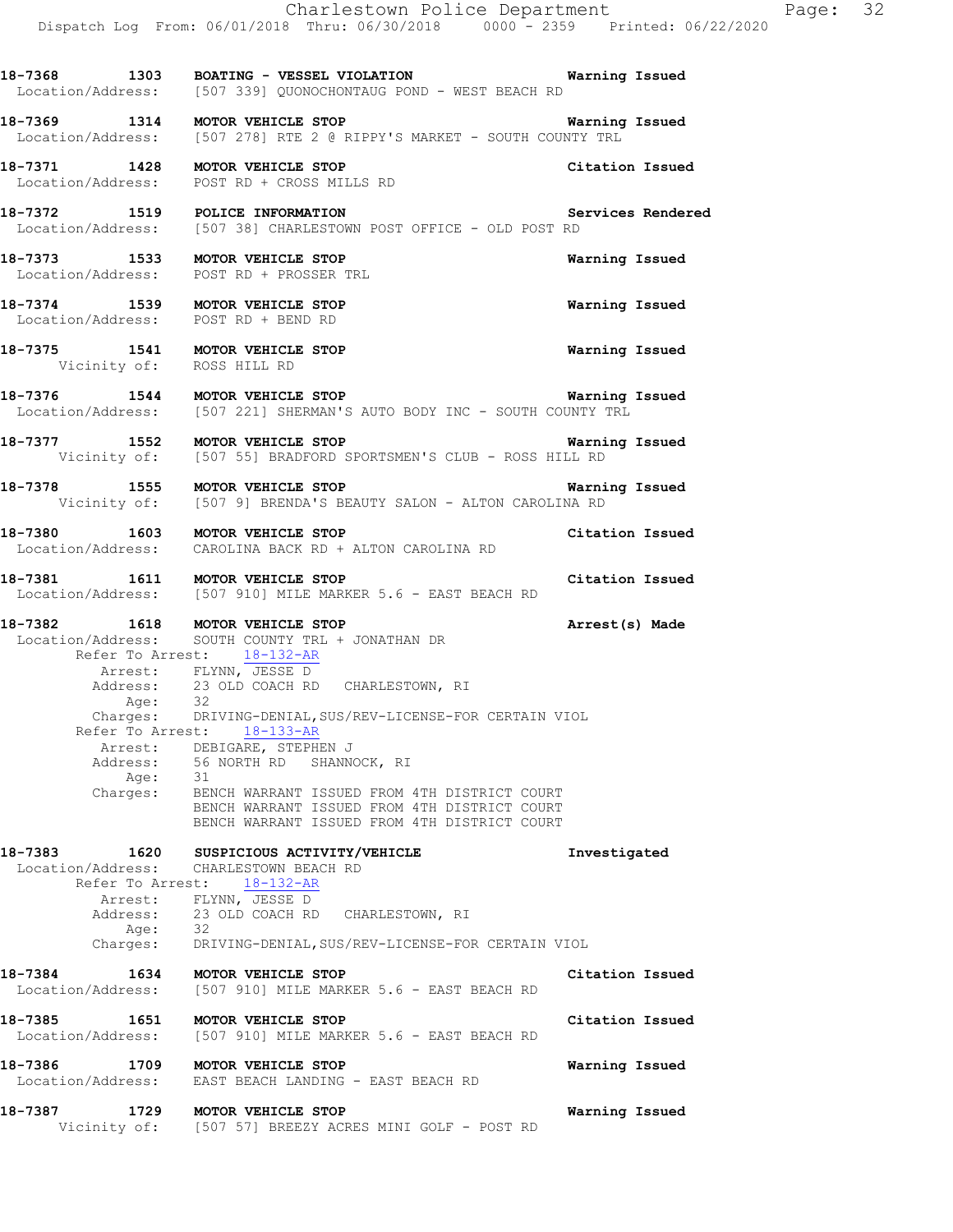**18-7392 1842 SERVE WARRANT Could Not Locate**  Location/Address: BISCUIT CITY RD

**18-7394 1905 MOTOR VEHICLE STOP Citation Issued**  Location/Address: POST RD + HOXSIE AVE

**18-7396 2015 MOTOR VEHICLE STOP Warning Issued**  Location/Address: [507 276] RTE 2 @ RICHMOND LINE - SOUTH COUNTY TRL

**18-7397 2023 MOTOR VEHICLE STOP Warning Issued**  Location/Address: [507 276] RTE 2 @ RICHMOND LINE - SOUTH COUNTY TRL

**18-7401 2111 ASSIST OTHER TOWN DEPT Services Rendered**  Location/Address: [507 327] CHARLESTOWN BEACH TOWN PARKING LOT - CHARLESTOWN BEACH RD

18-7404 2217 ASSIST OTHER TOWN DEPT **18-7404** Services Rendered Location/Address: [507 31] BLUE SHUTTERS BEACH - EAST BEACH RD

**18-7406 2339 MOTOR VEHICLE STOP Citation Issued**  Location/Address: POST RD + SCHOOLHOUSE POND RD

**18-7407 2357 MOTOR VEHICLE STOP No Action Required** 

Location/Address: POST RD + SCHOOLHOUSE POND RD

### **For Date: 06/25/2018 - Monday**

| 18-7408 0010 MOTOR VEHICLE STOP<br>Location/Address: NARROW LN            |                                                                               | Warning Issued  |
|---------------------------------------------------------------------------|-------------------------------------------------------------------------------|-----------------|
| 18-7414 0108 MOTOR VEHICLE STOP<br>Location/Address: SOUTH COUNTY TRL     |                                                                               | Warning Issued  |
| Location/Address: POST RD + NARROW LN                                     |                                                                               | Warning Issued  |
| 18-7423 0511 MOTOR VEHICLE STOP                                           | Location/Address: POST RD + CROSS MILLS RD                                    | Warning Issued  |
| 18-7424 0532 MOTOR VEHICLE STOP                                           | Location/Address: POST RD + CROSS MILLS RD                                    | Warning Issued  |
| 18-7425 0539 MOTOR VEHICLE STOP                                           | Location/Address: [507 243] KRYSTAL PENQUIN MOTEL - POST RD                   | Warning Issued  |
|                                                                           | 18-7426 0551 MOTOR VEHICLE STOP<br>Location/Address: POST RD + CROSS MILLS RD | Warning Issued  |
| 18-7427 0554 MOTOR VEHICLE STOP<br>Location/Address: POST RD + HOXSIE AVE |                                                                               | Warning Issued  |
| 18-7428 0608 MOTOR VEHICLE STOP<br>Location/Address: POST RD + HOXSIE AVE |                                                                               | Citation Issued |
| 18-7429 0624 MOTOR VEHICLE STOP                                           | Location/Address: POST RD + SCHOOLHOUSE POND RD                               | Citation Issued |
| 18-7430 0750 WARRANT ARREST                                               |                                                                               | Arrest(s) Made  |
|                                                                           | Location/Address: [507 642] CHARLESTOWN POLICE DEPARTMENT - OLD POST RD       |                 |
|                                                                           | Refer To Arrest: 18-133-AR                                                    |                 |
|                                                                           | Arrest: DEBIGARE, STEPHEN J                                                   |                 |
|                                                                           | Address: 56 NORTH RD SHANNOCK, RI                                             |                 |
| Age: 31                                                                   |                                                                               |                 |
|                                                                           | Charges: BENCH WARRANT ISSUED FROM 4TH DISTRICT COURT                         |                 |
|                                                                           | BENCH WARRANT ISSUED FROM 4TH DISTRICT COURT                                  |                 |
|                                                                           | BENCH WARRANT ISSUED FROM 4TH DISTRICT COURT                                  |                 |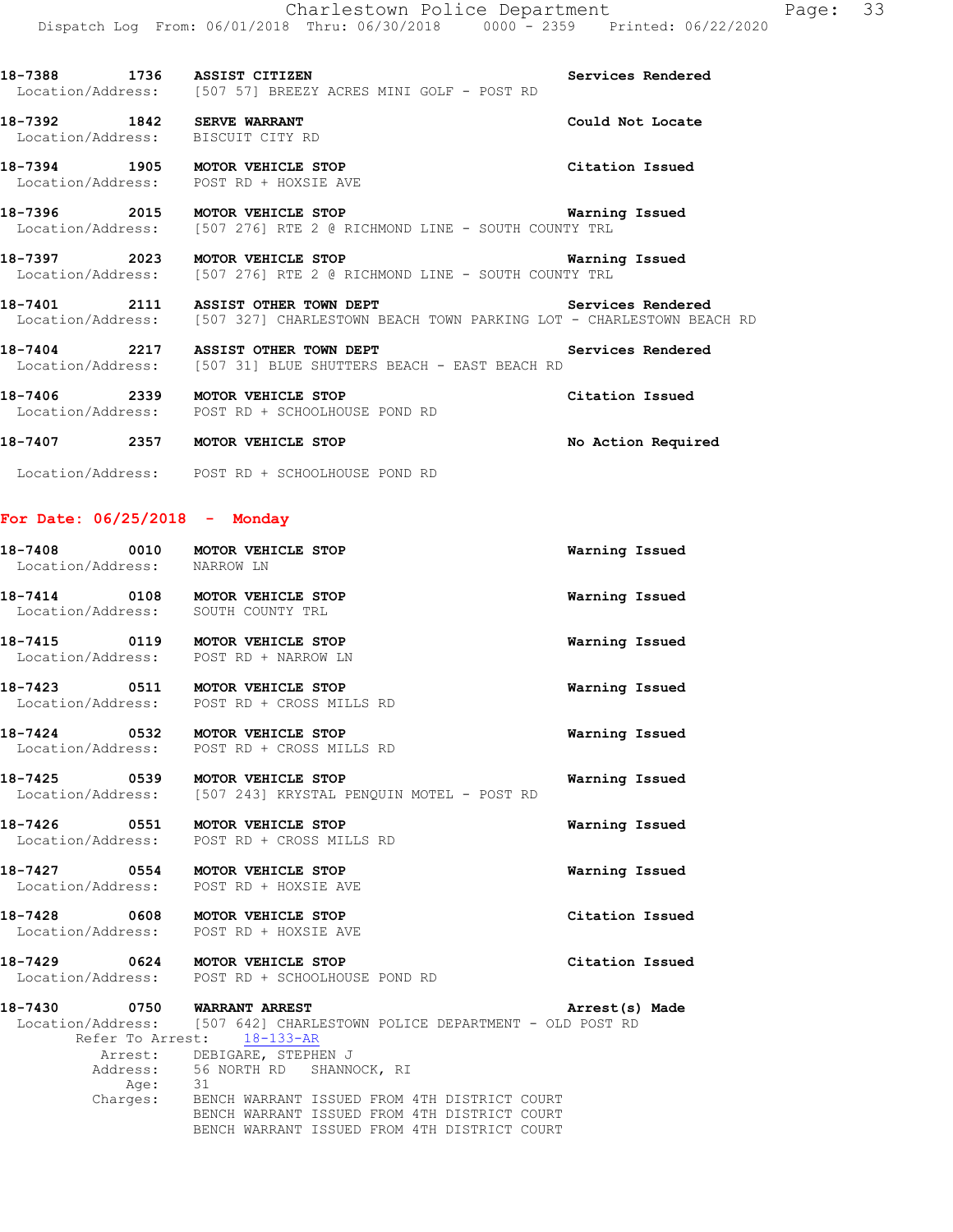**18-7431 0827 MOTOR VEHICLE STOP Warning Issued**  Location/Address: POST RD + NARROW LN **18-7432 0901 POLICE TRANSPORT Taken/Refered to Other Agency** Location/Address: [507 642] CHARLESTOWN POLICE DEPARTMENT - OLD POST RD **18-7433 0927 MOTOR VEHICLE STOP Warning Issued**  Location/Address: E BEACH RD + PARADISE LN **18-7434** 0955 POLICE INFORMATION Services Rendered Location/Address: [507 642] CHARLESTOWN POLICE DEPARTMENT - OLD POST RD [507 642] CHARLESTOWN POLICE DEPARTMENT - OLD POST RD **18-7436 1053 MOTOR VEHICLE STOP Warning Issued**  Vicinity of: [507 62] OCEAN VIEW MOTEL - POST RD **18-7437 1104 MOTOR VEHICLE STOP Warning Issued**  Location/Address: [507 266] RTE 1 @ WILLOWS - POST RD **18-7438 1109 OFFICER WANTED Report Taken**  Location/Address: [507 642] CHARLESTOWN POLICE DEPARTMENT - OLD POST RD Refer To Incident: 18-227-OF **18-7439 1138 MOTOR VEHICLE STOP Warning Issued**  Location/Address: OLD POST RD + TOCKWOTTEN COVE RD **18-7440 1143 POLICE INFORMATION Services Rendered**  Location/Address: [507 642] CHARLESTOWN POLICE DEPARTMENT - OLD POST RD 18-7441 1148 MOTOR VEHICLE COMPLAINT **18-7441** Could Not Locate Location/Address: [507 246] INDIAN CEDAR TRAILER PARK - FOXTROT DR **18-7442 1213 MOTOR VEHICLE STOP Warning Issued**  Vicinity of: [507 80] FANTASTIC UMBRELLA FACTORY - OLD POST RD **18-7444 1352 MOTOR VEHICLE COMPLAINT Services Rendered**  Vicinity of: GOOSEBERRY HILL + FOXTROT DR **18-7445 1529 OFFICER WANTED Peace Restored**  Location/Address: CHARLESTOWN BEACH RD **18-7446 1606 MOTOR VEHICLE STOP Warning Issued**  Location/Address: EAST QUAIL RUN + PROSSER TRL Refer To Summons: 18-134-AR Summons: QUINN, ROBERT N<br>Address: 22 WOODCOCK TRL 22 WOODCOCK TRL CHARLESTOWN, RI Age:<br>:Charges Driving with Expired License - 1st Offense **18-7447 1606 DOMESTIC/Assault/Diso/Other Taken to Family/Guardian/Other** Location/Address: SHANNOCK RD Refer To Incident: 18-228-OF **18-7448 1622 MOTOR VEHICLE STOP Warning Issued**  Location/Address: [507 261] RTE 1 @ STATE GARAGE (MILE MARKER 9.6) - POST RD **18-7449 1649 MOTOR VEHICLE STOP Warning Issued**  Location/Address: [507 266] RTE 1 @ WILLOWS - POST RD **18-7451 1811 MOTOR VEHICLE STOP Warning Issued**  Location/Address: [507 258] RTE 1 @ SOUTH KINGSTOWN LINE (MM 11.4) - POST RD **18-7452 1913 ASSIST CITIZEN No Action Required**  Location/Address: [507 20] NINIGRET PARK - PARK LN **18-7453 1940 FOLLOW-UP INVESTIGATION Could Not Locate**  Location/Address: WOODCOCK TRL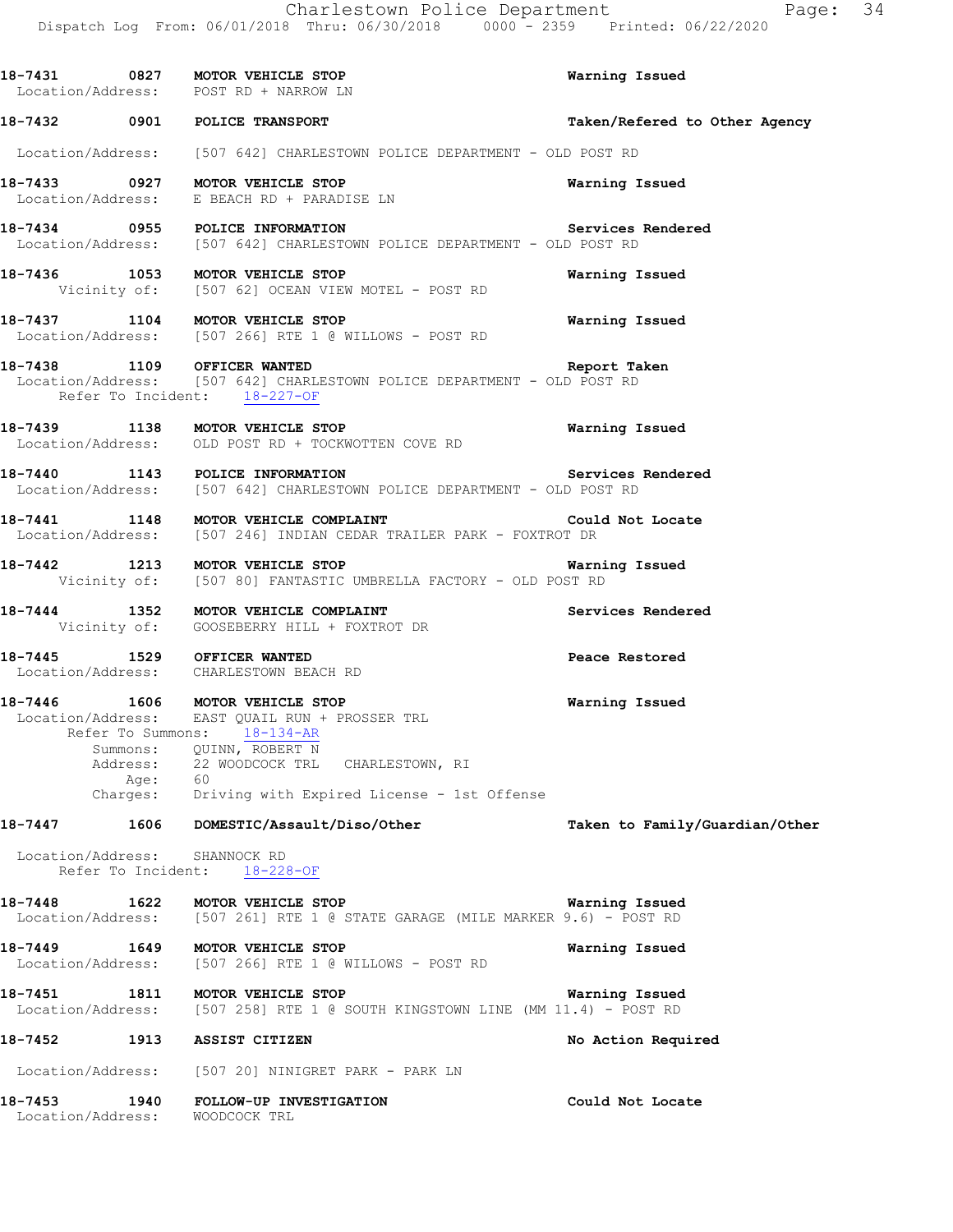|                                                          |                     | Charlestown Police Department<br>Dispatch Log From: 06/01/2018 Thru: 06/30/2018 0000 <sup>-</sup> 2359 Printed: 06/22/2020                                                                                                                                                                                                                           | Page:                    | 35 |
|----------------------------------------------------------|---------------------|------------------------------------------------------------------------------------------------------------------------------------------------------------------------------------------------------------------------------------------------------------------------------------------------------------------------------------------------------|--------------------------|----|
|                                                          |                     | 18-7454 1944 MOTOR VEHICLE STOP <b>18-7454</b> Warning Issued<br>Location/Address: [507 100] RTE 1 @ FIORES (MILE MARKER 8.0) - POST RD                                                                                                                                                                                                              |                          |    |
|                                                          |                     | 18-7455 1945 MOTOR VEHICLE STOP<br>Location/Address: POST RD + PROSSER TRL                                                                                                                                                                                                                                                                           | Citation Issued          |    |
|                                                          |                     | 18-7456 1955 MOTOR VEHICLE STOP<br>Location/Address: [507 266] RTE 1 @ WILLOWS - POST RD                                                                                                                                                                                                                                                             | Citation Issued          |    |
|                                                          | Age: 32<br>Charges: | 18-7457 2008 DOMESTIC/Assault/Diso/Other <b>https://water/2008</b> Arrest(s) Made<br>Location/Address: [507 21] BURLINGAME STATE PARK - CAMPING AREA - BURLINGAME STATE PARK RD<br>Refer To Arrest: 18-135-AR<br>Arrest: CARR, TRICIA<br>Address: 35 BEACH ST Apt. #2 WESTERLY, RI<br>DOMESTIC-SIMPLE ASSAULT/BATTERY<br>DOMESTIC-DISORDERLY CONDUCT |                          |    |
| 18-7458 2054                                             |                     | ALARM, BURGLAR                                                                                                                                                                                                                                                                                                                                       | Building Checked/Secured |    |
|                                                          |                     | Location/Address: [507 38] CHARLESTOWN POST OFFICE - OLD POST RD                                                                                                                                                                                                                                                                                     |                          |    |
|                                                          |                     | 18-7459 2114 MOTOR VEHICLE STOP<br>Location/Address: POST RD + TAMANACO DR                                                                                                                                                                                                                                                                           | Warning Issued           |    |
|                                                          |                     | 18-7460 2124 MOTOR VEHICLE STOP                                                                                                                                                                                                                                                                                                                      | No Action Required       |    |
|                                                          |                     | Location/Address: [507 909] MILE MARKER 5.2 - WEST BEACH RD                                                                                                                                                                                                                                                                                          |                          |    |
| 18-7461 2129 ASSIST CITIZEN<br>Location/Address: POST RD |                     |                                                                                                                                                                                                                                                                                                                                                      | Investigated             |    |
|                                                          |                     | 18-7462 2138 POLICE INFORMATION                                                                                                                                                                                                                                                                                                                      | No Action Required       |    |
|                                                          |                     | Location/Address: [507 72] CUMBERLAND FARMS - OLD POST RD                                                                                                                                                                                                                                                                                            |                          |    |
|                                                          |                     | 18-7463 2357 MOTOR VEHICLE STOP<br>Location/Address: POST RD + GENERAL STANTON LN                                                                                                                                                                                                                                                                    | Warning Issued           |    |

# **For Date: 06/26/2018 - Tuesday**

|                          |         | 18-7467 0024 MOTOR VEHICLE STOP<br>Location/Address: SK LINE - WORDEN'S POND RD       | Arrest(s) Made    |  |
|--------------------------|---------|---------------------------------------------------------------------------------------|-------------------|--|
|                          |         | Refer To Summons: 18-136-AR                                                           |                   |  |
|                          |         | Summons: SATRYANO, MARGARET R                                                         |                   |  |
|                          |         | Address: 57 PITCH PINE PL WAKEFIELD, RI                                               |                   |  |
|                          | Age: 53 |                                                                                       |                   |  |
|                          |         | Charges: Driving with Expired License - 1st Offense                                   |                   |  |
|                          |         | 18-7468 0037 ASSIST OTHER TOWN DEPT Services Rendered                                 |                   |  |
|                          |         | Location/Address: [507 31] BLUE SHUTTERS BEACH - EAST BEACH RD                        |                   |  |
|                          |         | 18-7474 0152 ASSIST OTHER TOWN DEPT Services Rendered                                 |                   |  |
|                          |         | Location/Address: [507 327] CHARLESTOWN BEACH TOWN PARKING LOT - CHARLESTOWN BEACH RD |                   |  |
|                          |         | 18-7479 0352 MOTOR VEHICLE STOP                                                       | Warning Issued    |  |
|                          |         | Location/Address: POST RD + GENERAL STANTON LN                                        |                   |  |
| 18-7481 0535 HOUSE CHECK |         |                                                                                       | Services Rendered |  |
|                          |         | Location/Address: [507 865] ARNOLD FAMILY CABIN - KING'S FACTORY RD                   |                   |  |
|                          |         | 18-7482 0558 MOTOR VEHICLE STOP                                                       | Warning Issued    |  |
|                          |         | Location/Address: POST RD + CROSS MILLS RD                                            |                   |  |
|                          |         | 18-7483 0619 MOTOR VEHICLE STOP                                                       | Warning Issued    |  |
|                          |         | Location/Address: SK LINE - POST RD                                                   |                   |  |
|                          |         | 18-7484 0632 MOTOR VEHICLE STOP                                                       | Warning Issued    |  |
|                          |         | Location/Address: POST RD + KING'S FACTORY RD                                         |                   |  |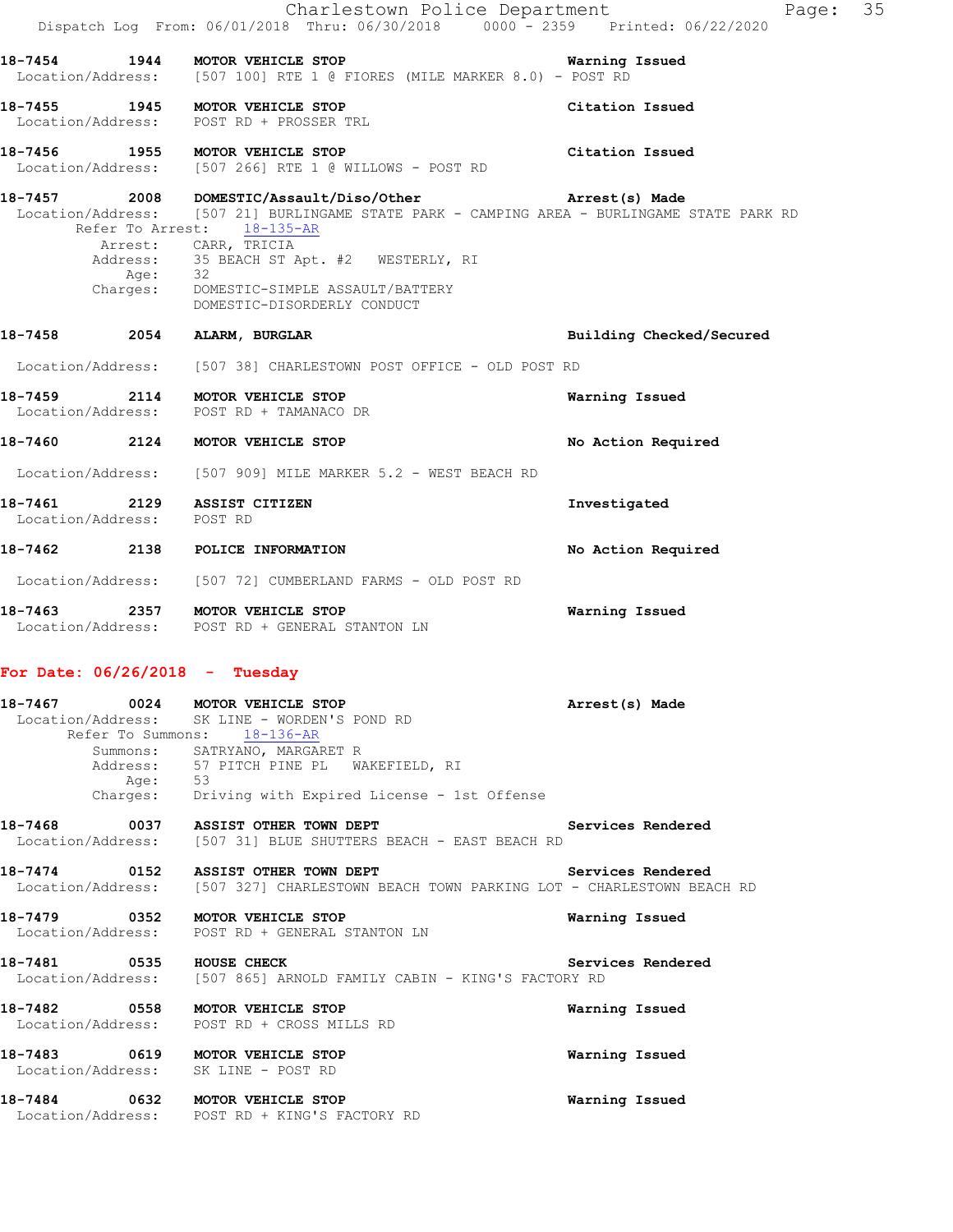|  | Charlestown Police Department<br>Dispatch Log From: 06/01/2018 Thru: 06/30/2018 0000 <sup>-</sup> 2359 Printed: 06/22/2020                  |                          | Page: 36 |  |
|--|---------------------------------------------------------------------------------------------------------------------------------------------|--------------------------|----------|--|
|  | 18-7485 		 0857 		 MVA - W/Injury/Fluid/Hazard 		 Transported to Hospital                                                                   |                          |          |  |
|  | Location/Address: [507 100] RTE 1 @ FIORES (MILE MARKER 8.0) - POST RD<br>Refer To Accident: 18-86-AC                                       |                          |          |  |
|  | 18-7487 1046 THREATS<br>Location/Address: BISCUIT CITY RD                                                                                   | Investigated             |          |  |
|  | 18-7488 1052 SUSPICIOUS ACTIVITY/VEHICLE<br>Location/Address: OLD POST RD                                                                   | Investigated             |          |  |
|  | 18-7490 1146 FOLLOW-UP INVESTIGATION<br>Location/Address: BISCUIT CITY RD                                                                   | Investigated             |          |  |
|  | 18-7491 1216 POLICE INFORMATION                                                                                                             | No Action Required       |          |  |
|  | Location/Address: [507 642] CHARLESTOWN POLICE DEPARTMENT - OLD POST RD                                                                     |                          |          |  |
|  | 18-7492 1411 TRESPASSING Inves<br>Location/Address: [507 865] ARNOLD FAMILY CABIN - KING'S FACTORY RD<br>Investigated                       |                          |          |  |
|  | 18-7493 1418 FIRE, OTHER<br>Location/Address: WHITE TAIL CIR                                                                                | Services Rendered        |          |  |
|  | 18-7494 1437 ASSIST OTHER AGENCY<br>Location/Address: [507 642] CHARLESTOWN POLICE DEPARTMENT - OLD POST RD<br>Refer To Incident: 18-229-OF | Report Taken             |          |  |
|  | 18-7496 1516 ANIMAL COMPLAINT<br>Location/Address: [507 20] NINIGRET PARK - PARK LN                                                         | Could Not Locate         |          |  |
|  | 18-7497 1626 MOTOR VEHICLE STOP<br>Vicinity of: [507 410] DUNKIN DONUTS - POST RD                                                           | Warning Issued           |          |  |
|  | 18-7498 1647 MOTOR VEHICLE STOP<br>Location/Address: POST RD + KING'S FACTORY RD                                                            | Warning Issued           |          |  |
|  | 18-7500 1707 MOTOR VEHICLE STOP<br>Vicinity of: QUONNIE - WEST BEACH RD                                                                     | Warning Issued           |          |  |
|  | 18-7501 1743 FOLLOW-UP INVESTIGATION<br>Location/Address: WOODCOCK TRL                                                                      | Services Rendered        |          |  |
|  | 18-7502   1939   DISTURBANCE/Music/Noise<br>Location/Address: [507-884] CAROLINA BACK RD                                                    | Investigated             |          |  |
|  | 18-7503 2112 ASSIST OTHER TOWN DEPT<br>Location/Address: [507 327] CHARLESTOWN BEACH TOWN PARKING LOT - CHARLESTOWN BEACH RD                | Warning Issued           |          |  |
|  | 18-7504 2315 FIRE, BRUSH<br>Location/Address: [507 64] RATHSKELLER RESTAURANT - OLD COACH RD<br>Refer To Incident: 18-230-OF                | Extinquished             |          |  |
|  | For Date: $06/27/2018$ - Wednesday                                                                                                          |                          |          |  |
|  | 18-7516 0625 ALARM, BURGLAR                                                                                                                 | Building Checked/Secured |          |  |
|  | Location/Address: [507 247] HUNGRY HAVEN RESTAURANT - SOUTH COUNTY TRL                                                                      |                          |          |  |
|  | 18-7520 1100 MOTOR VEHICLE STOP<br>Location/Address: [507 261] RTE 1 @ STATE GARAGE (MILE MARKER 9.6) - POST RD                             | Warning Issued           |          |  |
|  | 18-7521 1112 POLICE INFORMATION<br>Location/Address: EAST BEACH RD<br>Refer To Incident: 18-231-OF                                          | Services Rendered        |          |  |
|  |                                                                                                                                             | Transported to Hospital  |          |  |
|  | Location/Address: [507 542] GROUP HOME STATE OF RHODE ISLAND - SOUTH COUNTY TRL                                                             |                          |          |  |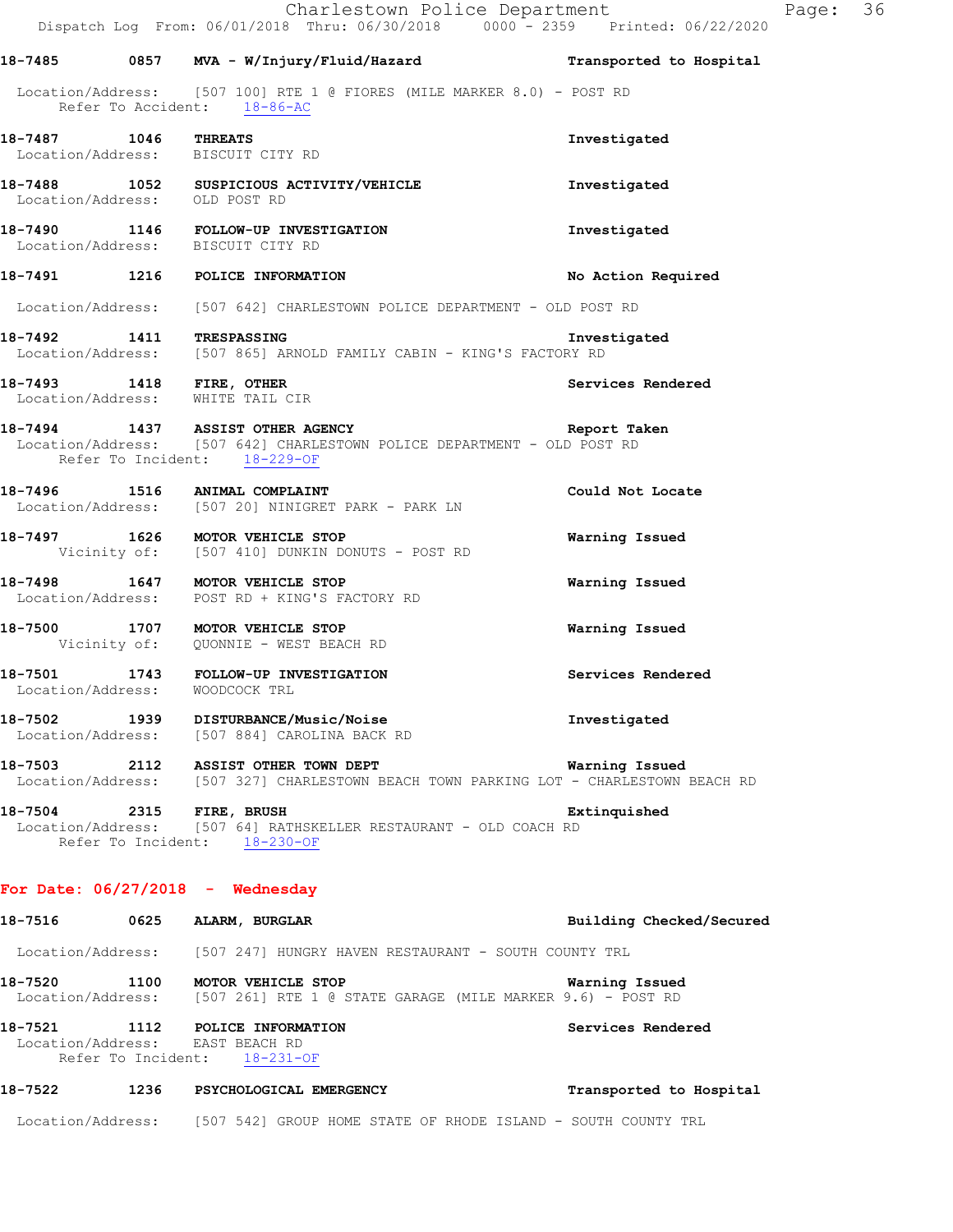|                             | Charlestown Police Department<br>Dispatch Log From: 06/01/2018 Thru: 06/30/2018 0000 <sup>-</sup> 2359 Printed: 06/22/2020                     |                         | Page: 37 |  |
|-----------------------------|------------------------------------------------------------------------------------------------------------------------------------------------|-------------------------|----------|--|
| Location/Address: HENLEY ST | 18-7523 1526 DISTURBANCE/Music/Noise<br>Refer To Incident: 18-232-OF                                                                           | Investigated            |          |  |
|                             | 18-7524 1555 MOTOR VEHICLE STOP Warning Issued<br>Location/Address: [507 258] RTE 1 @ SOUTH KINGSTOWN LINE (MM 11.4) - POST RD                 |                         |          |  |
| Location/Address: NOKA LN   | 18-7525 1618 OFFICER WANTED<br>Refer To Incident: 18-233-OF                                                                                    | Investigated            |          |  |
|                             | 18-7526 1808 ASSIST OTHER AGENCY <b>Services Rendered</b><br>Location/Address: [507 19] CHARLESTOWN ELEMENTARY SCHOOL - CAROLINA BACK RD       |                         |          |  |
|                             | 18-7527 1833 MOTOR VEHICLE COMPLAINT<br>Location/Address: [507 434] TIMBER RIDGE RD + DEEPWOODS DR                                             | Services Rendered       |          |  |
| Location/Address: MORLEY ST | 18-7530 2102 MOTOR VEHICLE STOP                                                                                                                | Warning Issued          |          |  |
|                             | 18-7532 2203 POLICE INFORMATION                                                                                                                | No Action Required      |          |  |
|                             | Location/Address: [507 642] CHARLESTOWN POLICE DEPARTMENT - OLD POST RD                                                                        |                         |          |  |
|                             | 18-7533 2218 ASSIST OTHER TOWN DEPT Services Rendered<br>Location/Address: [507 327] CHARLESTOWN BEACH TOWN PARKING LOT - CHARLESTOWN BEACH RD |                         |          |  |
|                             | For Date: $06/28/2018$ - Thursday                                                                                                              |                         |          |  |
|                             | 18-7534 0002 POLICE INFORMATION                                                                                                                | No Action Required      |          |  |
|                             | Location/Address: [507 642] CHARLESTOWN POLICE DEPARTMENT - OLD POST RD                                                                        |                         |          |  |
|                             | 18-7549 0357 ALARM, FIRE<br>Location/Address: JOSEPHINE DR                                                                                     | Investigated            |          |  |
| Location/Address: NARROW LN | 18-7550 0414 ASSIST OTHER AGENCY                                                                                                               | Services Rendered       |          |  |
|                             | $18-7552$ 0856 MVA - Minor<br>Location/Address: [507 36] CHARLESTOWN MINI-SUPER - OLD POST RD<br>Refer To Accident: 18-87-AC                   | Report Taken            |          |  |
| Location/Address: AUBURN DR | 18-7553 0910 OFFICER WANTED                                                                                                                    | Investigated            |          |  |
|                             | 18-7554 0950 MOTOR VEHICLE STOP<br>Location/Address: [507 269] RTE 1 @ DRIVING RANGE - POST RD                                                 | Warning Issued          |          |  |
|                             | 18-7555 1001 PSYCHOLOGICAL EMERGENCY                                                                                                           | Transported to Hospital |          |  |
|                             | Location/Address: [507 542] GROUP HOME STATE OF RHODE ISLAND - SOUTH COUNTY TRL                                                                |                         |          |  |
|                             | 18-7557 1508 COMPLAINT<br>Location/Address: [507 642] CHARLESTOWN POLICE DEPARTMENT - OLD POST RD                                              | Investigated            |          |  |
|                             | 18-7560 1613 SUSPICIOUS ACTIVITY/VEHICLE<br>Location/Address: SOUTH COUNTY TRL<br>Refer To Incident: 18-235-OF                                 | Investigated            |          |  |
|                             | 18-7561 1645 MOTOR VEHICLE STOP<br>Location/Address: SOUTH COUNTY TRL + NEW BISCUIT CITY RD                                                    | Warning Issued          |          |  |
| Location/Address:           | 18-7562 1658 MOTOR VEHICLE STOP<br>SOUTH COUNTY TRL + NEW BISCUIT CITY RD                                                                      | Warning Issued          |          |  |
|                             | 18-7564 1725 TRAFFIC CONTROL<br>Location/Address: CHARLESTOWN BEACH RD                                                                         | Services Rendered       |          |  |
|                             | 18-7566 1733 ASSIST CITIZEN                                                                                                                    | Services Rendered       |          |  |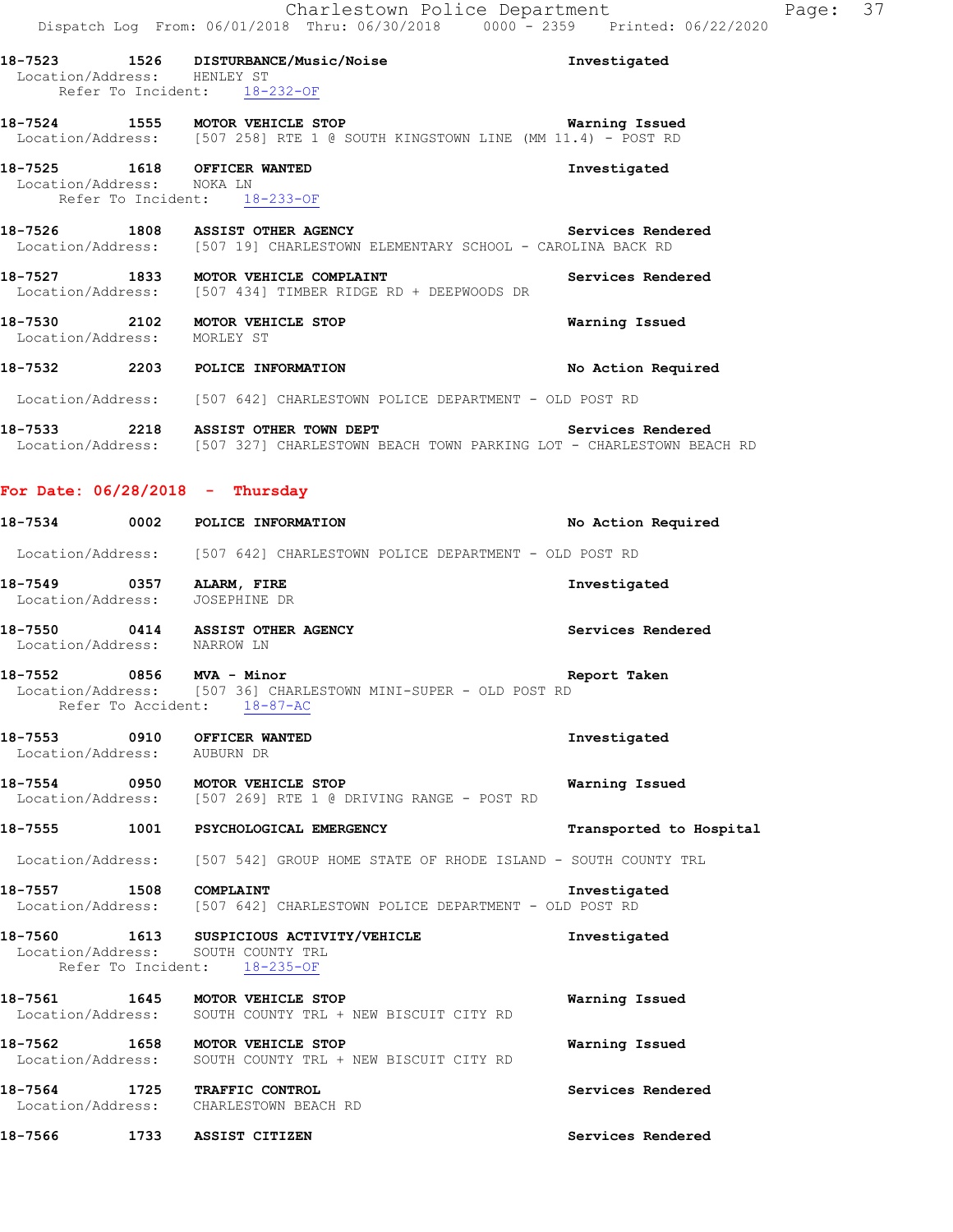|                               | Charlestown Police Department<br>Dispatch Log From: 06/01/2018 Thru: 06/30/2018 0000 - 2359 Printed: 06/22/2020                                |                       | Page: 38 |  |
|-------------------------------|------------------------------------------------------------------------------------------------------------------------------------------------|-----------------------|----------|--|
|                               | Location/Address: [507 356] MCGREWS BOATS INC - OLD POST RD                                                                                    |                       |          |  |
|                               | 18-7567 1811 MOTOR VEHICLE STOP<br>Location/Address: [507 279] RTE 2 @ CHARLESTOWN TOWN HALL - SOUTH COUNTY TRL                                | <b>Warning Issued</b> |          |  |
|                               | 18-7568 1819 MOTOR VEHICLE STOP<br>Location/Address: SOUTH COUNTY TRL + NARROW LN                                                              | Warning Issued        |          |  |
|                               | 18-7569 1916 SERVE WARRANT<br>Location/Address: COLUMBIA HEIGHTS RD                                                                            | Could Not Locate      |          |  |
|                               | 18-7570 1928 MOTOR VEHICLE STOP <b>18-7570 Warning Issued</b><br>Location/Address: [507 276] RTE 2 @ RICHMOND LINE - SOUTH COUNTY TRL          |                       |          |  |
|                               | 18-7575 2018 MOTOR VEHICLE STOP<br>Location/Address: [507 258] RTE 1 @ SOUTH KINGSTOWN LINE (MM 11.4) - POST RD                                | Warning Issued        |          |  |
|                               | 18-7576 2027 MOTOR VEHICLE STOP Warning Issued<br>Location/Address: [507 258] RTE 1 @ SOUTH KINGSTOWN LINE (MM 11.4) - POST RD                 |                       |          |  |
|                               | 18-7577 2045 FOLLOW-UP INVESTIGATION<br>Location/Address: COLUMBIA HEIGHTS RD                                                                  | Investigated          |          |  |
|                               | 18-7578 2126 ASSIST OTHER TOWN DEPT Services Rendered<br>Location/Address: [507 327] CHARLESTOWN BEACH TOWN PARKING LOT - CHARLESTOWN BEACH RD |                       |          |  |
|                               | 18-7579 2155 MOTOR VEHICLE STOP<br>Location/Address: [507 260] RTE 1 @ GENERAL STANTON - POST RD                                               | Warning Issued        |          |  |
| Location/Address: SHANNOCK RD | 18-7581 2324 MVA - W/Injury/Fluid/Hazard Services Rendered                                                                                     |                       |          |  |
|                               | 18-7582 2352 SUSPICIOUS ACTIVITY/VEHICLE Threstigated<br>Location/Address: [507 270] RTE 1 @ BURLINGAME (MILE MARKER 6.0) - POST RD            |                       |          |  |
|                               | For Date: $06/29/2018$ - Friday                                                                                                                |                       |          |  |
|                               | 18-7583 0101 MOTOR VEHICLE STOP<br>Location/Address: POST RD + GENERAL STANTON LN                                                              | Warning Issued        |          |  |
|                               | 18-7584 0133 MOTOR VEHICLE STOP<br>Location/Address: [507 258] RTE 1 @ SOUTH KINGSTOWN LINE (MM 11.4) - POST RD                                | Warning Issued        |          |  |
|                               | 18-7585 0410 ROAD HAZARD/OBSTRUCTION<br>Location/Address: [507 292] RTE 216 @ BRADFORD GUN CLUB - ROSS HILL RD                                 | Removed Hazard        |          |  |
|                               | 18-7589 0628 MOTOR VEHICLE STOP<br>Location/Address: [507 261] RTE 1 @ STATE GARAGE (MILE MARKER 9.6) - POST RD                                | Warning Issued        |          |  |
|                               | 18-7590 0636 MOTOR VEHICLE STOP<br>Location/Address: POST RD + GENERAL STANTON LN                                                              | Warning Issued        |          |  |
|                               | 18-7591 0645 MOTOR VEHICLE STOP<br>Location/Address: POST RD + CROSS MILLS RD                                                                  | Citation Issued       |          |  |
|                               | 18-7592 0755 POLICE INFORMATION<br>Location/Address: GENERAL STANTON LN                                                                        | Investigated          |          |  |
|                               | 18-7593 0800 MOTOR VEHICLE STOP<br>Location/Address: EAST BEACH RD + PARADISE LN                                                               | Warning Issued        |          |  |
|                               | 18-7594 0807 MOTOR VEHICLE STOP<br>Location/Address: EAST BEACH RD + PARADISE LN                                                               | Citation Issued       |          |  |
|                               | 18-7595 0811 ASSIST OTHER TOWN DEPT<br>Location/Address: HONEY LOCUST DR                                                                       | Services Rendered     |          |  |
|                               | 18-7596 0814 MOTOR VEHICLE STOP<br>Location/Address: POST RD + GENERAL STANTON LN                                                              | Warning Issued        |          |  |
|                               |                                                                                                                                                |                       |          |  |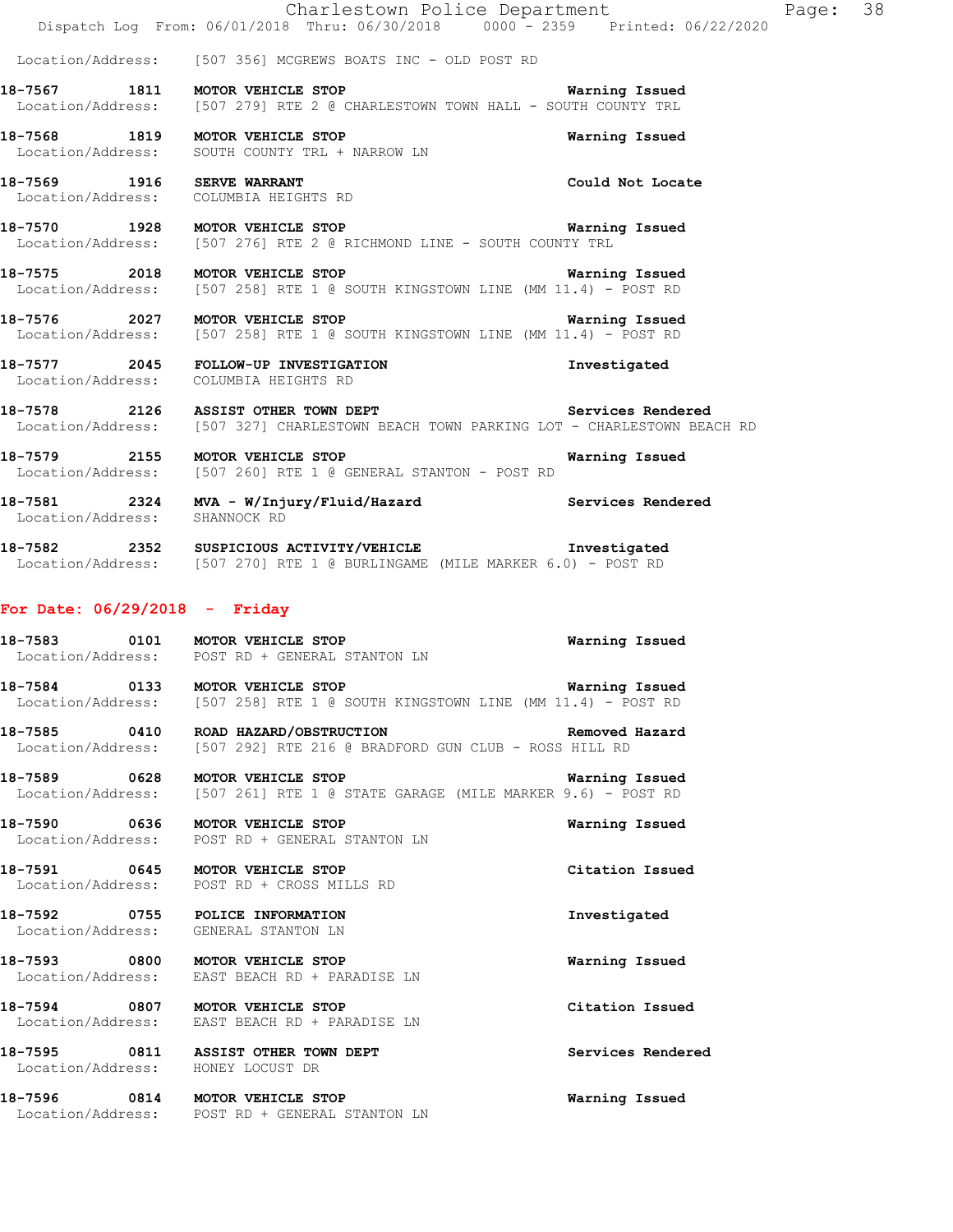**18-7597 0820 MOTOR VEHICLE STOP Citation Issued** 

Location/Address: EAST BEACH RD + PARADISE LN

**18-7598 0832 MOTOR VEHICLE STOP Citation Issued**  Location/Address: EAST BEACH RD + PARADISE LN **18-7599 0833 ROAD HAZARD/OBSTRUCTION Investigated**  Location/Address: TOCKWOTTEN COVE RD **18-7600 0845 MOTOR VEHICLE STOP Citation Issued**  Location/Address: EAST BEACH RD + PARADISE LN **18-7601 0856 MOTOR VEHICLE STOP Warning Issued**  Location/Address: EAST BEACH RD **18-7602 0917 MOTOR VEHICLE STOP Warning Issued**  Location/Address: EAST BEACH RD + PARADISE LN **18-7604 0927 MOTOR VEHICLE STOP Warning Issued**  Location/Address: EAST BEACH RD + PARADISE LN **18-7605 0932 MOTOR VEHICLE STOP Warning Issued**  Location/Address: EAST BEACH RD + PARADISE LN **18-7606 0937 MOTOR VEHICLE STOP Warning Issued**  Location/Address: EAST BEACH RD + PARADISE LN **18-7607 0942 ALARM, FIRE Investigated**  Location/Address: [507 789] SAND PLAIN RD **18-7608 0944 TRAFFIC CONTROL Services Rendered**  Location/Address: EAST BEACH RD + PARADISE LN **18-7609 0953 MOTOR VEHICLE STOP Warning Issued**  Location/Address: MATUNUCK SCHOOLHOUSE RD + NARROW LN **18-7612 1016 MOTOR VEHICLE COMPLAINT Investigated**  Location/Address: BEAVER LN **18-7613 1027 MOTOR VEHICLE STOP Warning Issued**  Location/Address: POST RD + NARROW LN **18-7614 1042 PSYCHOLOGICAL EMERGENCY Transported to Hospital**  Location/Address: [507 372] SOUTH SHORE MENTAL HEALTH - OLD POST RD **18-7615 1049 MOTOR VEHICLE STOP Citation Issued**  Location/Address: [507 261] RTE 1 @ STATE GARAGE (MILE MARKER 9.6) - POST RD **18-7616 1109 ROAD HAZARD/OBSTRUCTION Taken/Refered to Other Agency** Location/Address: WEST BEACH RD 18-7618 1127 MOTOR VEHICLE COMPLAINT **18-7618** Could Not Locate Location/Address: POST RD + NARROW LN **18-7619 1201 DISABLED MV Services Rendered**  Location/Address: [507 260] RTE 1 @ GENERAL STANTON - POST RD **18-7623 1324 MOTOR VEHICLE STOP Citation Issued**  Location/Address: [507 270] RTE 1 @ BURLINGAME (MILE MARKER 6.0) - POST RD **18-7624 1329 MOTOR VEHICLE STOP Warning Issued**<br>Location/Address: [507 261] RTE 1 @ STATE GARAGE (MILE MARKER 9.6) - POST RD [507 261] RTE 1 @ STATE GARAGE (MILE MARKER 9.6) - POST RD **18-7625 1425 LARCENY Investigated 1425 LARCENY Investigated Investigated Instigated Instigated Instigated** [507 42] CHURCH OF THE HOLY SPIRIT - OLD POST RD Refer To Incident: 18-236-OF

**18-7627 1540 MOTOR VEHICLE STOP Warning Issued**  Location/Address: [507 26] CHARLESTOWN BREACHWAY - CHARLESTOWN BEACH RD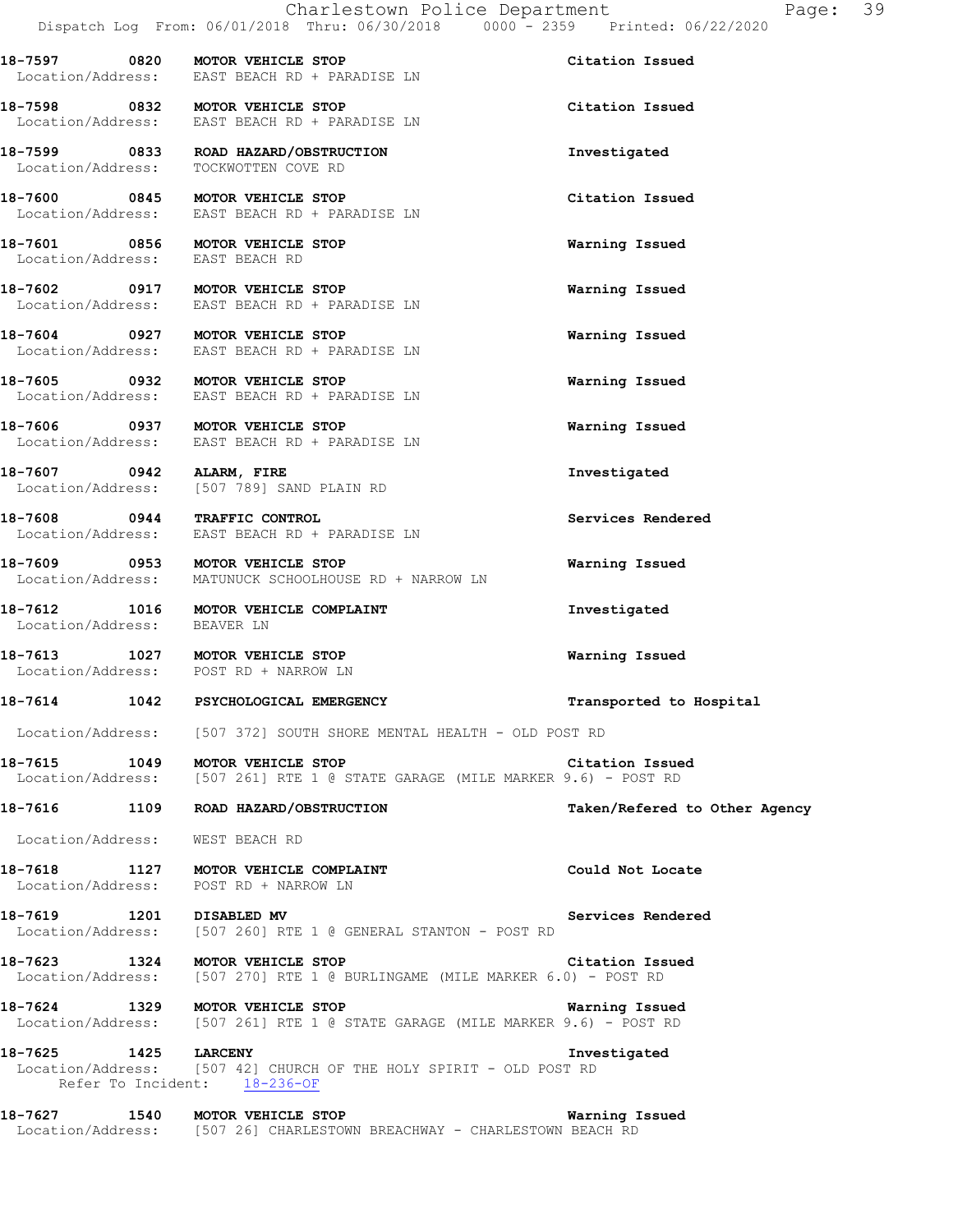**18-7628 1554 ANIMAL COMPLAINT Investigated**  Location/Address: PARADISE LN **18-7629 1557 MOTOR VEHICLE STOP No Action Required**  Location/Address: POST RD + KING'S FACTORY RD **18-7632 1608 MOTOR VEHICLE STOP Warning Issued**  Location/Address: POST RD + CROSS MILLS RD 18-9693 1618 Boating - Assistance **Services Rendered 18-9693** Location: [507 340] NINIGRET POND - WEST, GRASSY POINT [507 340] NINIGRET POND - WEST, GRASSY POINT **18-7634 1620 Boating - Assistance Services Rendered**  Location/Address: [507 26] CHARLESTOWN BREACHWAY - CHARLESTOWN BEACH RD **18-7635 1625 MOTOR VEHICLE STOP Warning Issued**  Location/Address: [507 276] RTE 2 @ RICHMOND LINE - SOUTH COUNTY TRL **18-7637 1640 MOTOR VEHICLE STOP Warning Issued**  Location/Address: POST RD + ROSS HILL RD **18-7638 1658 MOTOR VEHICLE STOP Citation Issued**<br>Location/Address: [507 258] RTE 1 @ SOUTH KINGSTOWN LINE (MM 11.4) - POST RD [507 258] RTE 1 @ SOUTH KINGSTOWN LINE (MM 11.4) - POST RD **18-7639 1705 MOTOR VEHICLE STOP Building Checked/Secured**  Vicinity of: ROSS HILL RD **18-7640 1706 MOTOR VEHICLE STOP Warning Issued**  Location/Address: [507 269] RTE 1 @ DRIVING RANGE - POST RD **18-7642 1718 MOTOR VEHICLE STOP Arrest(s) Made**  Location/Address: [507 260] RTE 1 @ GENERAL STANTON - POST RD Refer To Summons: 18-137-AR Summons: THORNHILL, DONTE O Address: 42 CROSS ST Apt. #2 WESTERLY, RI Age: 21 Charges: Driving after denial, suspension or revocation of license - 2nd Offense **18-7645 1825 MOTOR VEHICLE STOP Warning Issued**  Location/Address: POST RD + GENERAL STANTON LN **18-7646 1827 TRAFFIC CONTROL Warning Issued**  Location/Address: [507 261] RTE 1 @ STATE GARAGE (MILE MARKER 9.6) - POST RD **18-7647 1837 MOTOR VEHICLE STOP Citation Issued**  Location/Address: SOUTH COUNTY TRL + CAROLINA BACK RD **18-7648 1922 POLICE INFORMATION Services Rendered**  Location/Address: RIVERVIEW DR **18-7649 1958 ANIMAL COMPLAINT Investigated**  Location/Address: OLD POST RD **18-7651 2040 ANIMAL COMPLAINT Investigated**  Vicinity of: [507 262] RTE 1 @ LIQUOR STORE (MILE MARKER 9.2) - POST RD **18-7653 2136 MOTOR VEHICLE STOP Warning Issued**  Location/Address: [507 923] MILE MARKER 10.2 - FALCONE LN **18-7654 2138 MOTOR VEHICLE STOP Warning Issued**  Location/Address: POST RD + PROSSER TRL **18-7655 2200 SUSPICIOUS ACTIVITY/VEHICLE 18-7655 2200 SUSPICIOUS ACTIVITY/VEHICLE Investigated Investigated** [507 406] OLD COACH RD **18-7656 2217 SUSPICIOUS ACTIVITY/VEHICLE Could Not Locate** 

Location/Address: [507 88] EAST WEST MARKET - POST RD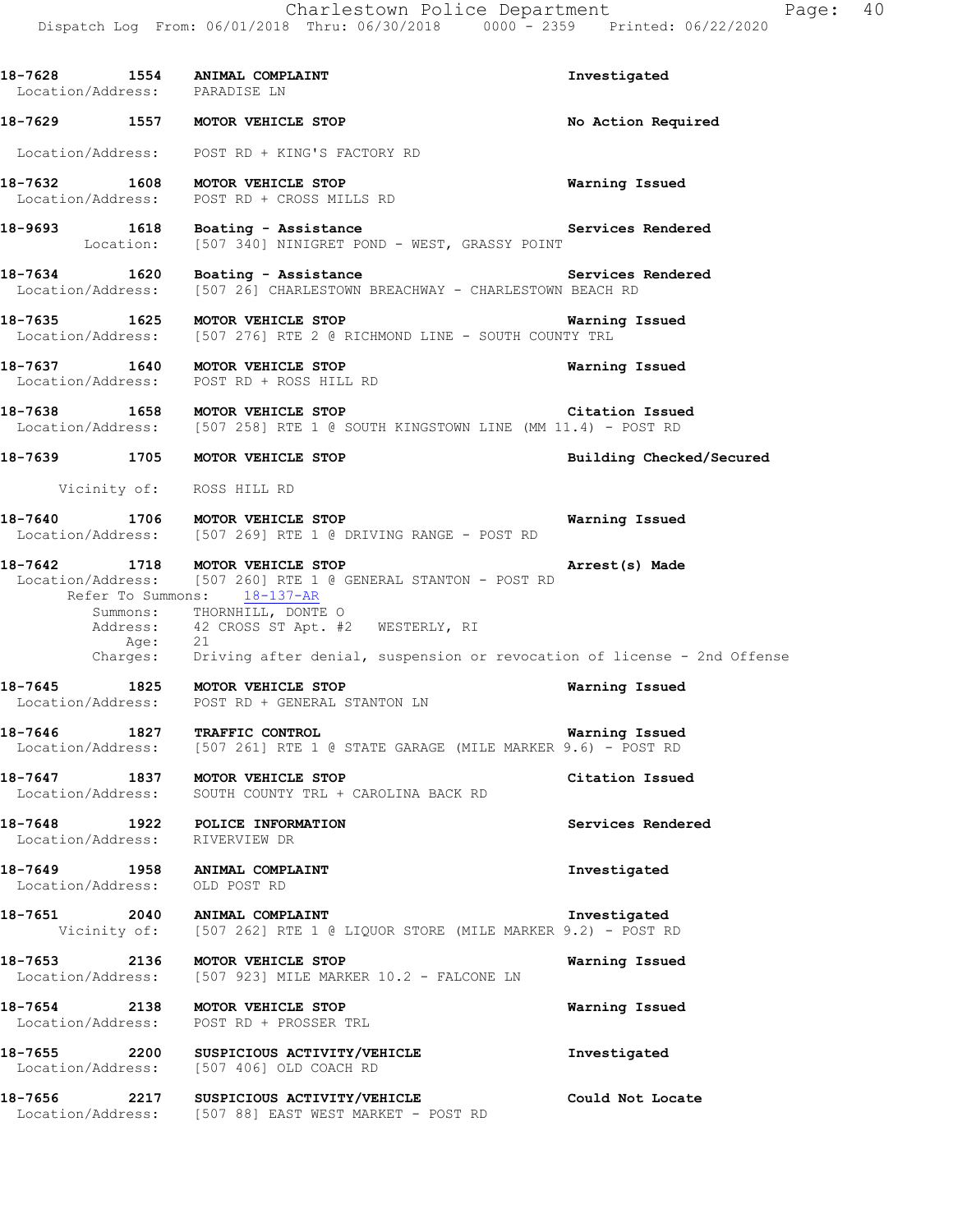|         | Charlestown Police Department<br>Dispatch Log From: 06/01/2018 Thru: 06/30/2018 0000 <sup>-</sup> 2359 Printed: 06/22/2020                                     |                         | Page: 41 |  |
|---------|----------------------------------------------------------------------------------------------------------------------------------------------------------------|-------------------------|----------|--|
|         | 18-7657 2223 MOTOR VEHICLE STOP <b>18-7657</b> Services Rendered<br>Location/Address: [507 21] BURLINGAME STATE PARK - CAMPING AREA - BURLINGAME STATE PARK RD |                         |          |  |
|         | 18-7658 2244 MOTOR VEHICLE COMPLAINT                                                                                                                           | No Action Required      |          |  |
|         | Location/Address: [507 258] RTE 1 @ SOUTH KINGSTOWN LINE (MM 11.4) - POST RD                                                                                   |                         |          |  |
|         | 18-7659 2247 MOTOR VEHICLE COMPLAINT                                                                                                                           | No Action Required      |          |  |
|         | Location/Address: POST RD + WILDFLOWER RD                                                                                                                      |                         |          |  |
|         | 18-7660 2254 SUSPICIOUS ACTIVITY/VEHICLE Could Not Locate<br>Location/Address: MATUNUCK SCHOOLHOUSE RD + NARROW LN                                             |                         |          |  |
|         | 18-7661 2307 ASSIST OTHER TOWN DEPT<br>Location/Address: [507 49] CHARLESTOWN TOWN BEACH - CHARLESTOWN BEACH RD                                                | Citation Issued         |          |  |
|         | 18-7662 2322 MOTOR VEHICLE STOP<br>Location/Address: CHARLESTOWN BEACH RD                                                                                      | Warning Issued          |          |  |
|         | For Date: $06/30/2018$ - Saturday                                                                                                                              |                         |          |  |
|         | 18-7665 0022 SUSPICIOUS ACTIVITY/VEHICLE Threstigated<br>Location/Address: [507 893] LARLHAM ESTATE - SOUTH COUNTY TRL                                         |                         |          |  |
|         | 18-7666 0043 OFFICER WANTED                                                                                                                                    | Transported to Hospital |          |  |
|         | Location/Address: MIDLAND RD                                                                                                                                   |                         |          |  |
|         | 18-7667 0136 MOTOR VEHICLE STOP <b>18-7667</b> Warning Issued<br>Vicinity of: [507 29] ARROWHEAD DENTAL - SOUTH COUNTY TRL                                     |                         |          |  |
|         | 18-7668 0142 MOTOR VEHICLE STOP<br>Location/Address: [507 260] RTE 1 @ GENERAL STANTON - POST RD                                                               | Warning Issued          |          |  |
|         | 18-7678 0536 MOTOR VEHICLE STOP<br>Location/Address: POST RD + LAKESIDE DR                                                                                     | Warning Issued          |          |  |
|         | 18-7679 0607 MOTOR VEHICLE STOP<br>Location/Address: POST RD + CROSS MILLS RD                                                                                  | Citation Issued         |          |  |
|         | 18-7680 0618 MOTOR VEHICLE STOP<br>Location/Address: POST RD + CROSS MILLS RD                                                                                  | Citation Issued         |          |  |
|         | 18-7681 0754 MOTOR VEHICLE STOP<br>Location/Address: [507 261] RTE 1 @ STATE GARAGE (MILE MARKER 9.6) - POST RD                                                | <b>Warning Issued</b>   |          |  |
|         | 18-7683 0805 MOTOR VEHICLE STOP<br>Location/Address: [507 261] RTE 1 @ STATE GARAGE (MILE MARKER 9.6) - POST RD                                                | Warning Issued          |          |  |
|         | 18-7686 0811 TRAFFIC CONTROL<br>Location/Address: [507 31] BLUE SHUTTERS BEACH - EAST BEACH RD                                                                 | Services Rendered       |          |  |
|         | 18-7687 0811 TRAFFIC CONTROL TOWER TOWER TOWER SETVICES R<br>Location/Address: [507 49] CHARLESTOWN TOWN BEACH - CHARLESTOWN BEACH RD                          | Services Rendered       |          |  |
|         | 18-7689 0817 MOTOR VEHICLE STOP<br>Location/Address: POST RD + FALCONE LN                                                                                      | Warning Issued          |          |  |
|         | 18-7690 0824 PSYCHOLOGICAL EMERGENCY                                                                                                                           | Transported to Hospital |          |  |
|         | Location/Address: [507 435] SOUTH SHORE MENTAL HEALTH CHARLESTOWN HOUS - OLD POST RD                                                                           |                         |          |  |
|         | 18-7691 0826 MOTOR VEHICLE STOP<br>Location/Address: CAROLINA BACK RD + OLD SHANNOCK RD                                                                        | Warning Issued          |          |  |
|         | 18-7692 0847 MOTOR VEHICLE STOP<br>Location/Address: POST RD + SCHOOLHOUSE POND RD                                                                             | Warning Issued          |          |  |
| 18-7696 | 0917 ASSIST OTHER TOWN DEPT                                                                                                                                    | Services Rendered       |          |  |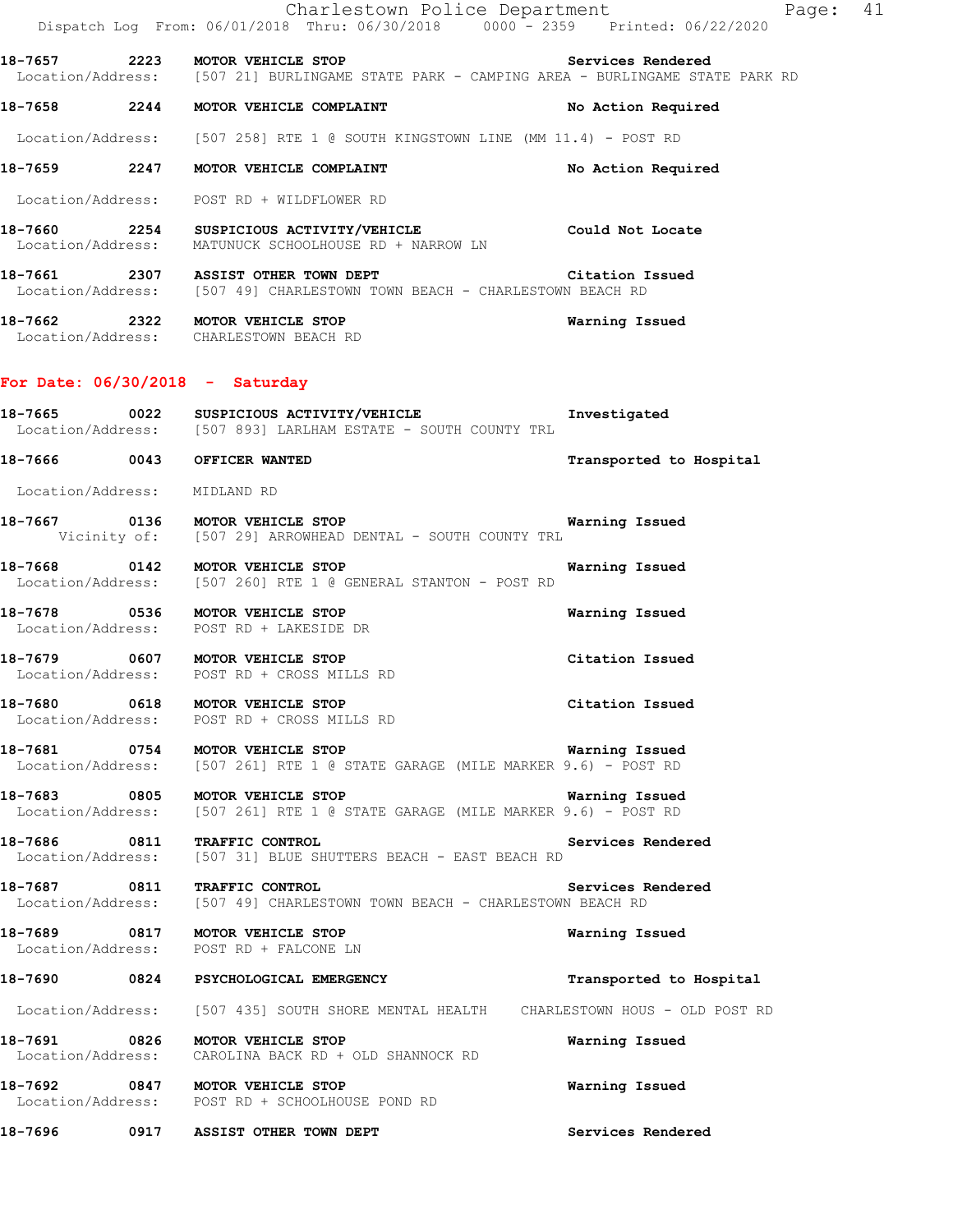Charlestown Police Department Page: 42 Dispatch Log From: 06/01/2018 Thru: 06/30/2018 0000 - 2359 Printed: 06/22/2020 Location/Address: [507 321] CHARLESTOWN BEACH - CHARLESTOWN BEACH RD **18-7697 0934 MOTOR VEHICLE STOP Arrest(s) Made**  Location/Address: [507 266] RTE 1 @ WILLOWS - POST RD Refer To Summons: 18-138-AR Summons: DENNENY, LISA A<br>Address: 30 MILL POND DR 30 MILL POND DR CHARLESTOWN, RI Age: 52 Charges: Driving with Expired License - 1st Offense **18-7702 1113 MOTOR VEHICLE STOP Warning Issued**  Location/Address: [507 269] RTE 1 @ DRIVING RANGE - POST RD **18-7703 1114 MOTOR VEHICLE STOP Warning Issued**  Location/Address: POST RD + SCHOOLHOUSE POND RD **18-7705 1131 MOTOR VEHICLE STOP Warning Issued**  Location/Address: POST RD + SCHOOLHOUSE POND RD **18-9694 1136 BOATING - VESSEL VIOLATION Warning Issued**  Location/Address: [507 339] QUONOCHONTAUG POND - WEST BEACH RD **18-7706 1205 MOTOR VEHICLE STOP Arrest(s) Made**  Location/Address: SOUTH COUNTY TRL Refer To Summons: 18-139-AR Summons: HARVEY, JEFFREY C Address: 393 SWITCH RD RICHMOND, RI Age: 33 Charges: DRIVING WITHOUT/EXPIRED LICENSE **18-7707 1206 TRAFFIC CONTROL Warning Issued**  Location/Address: POST RD + PROSSER TRL **18-7708 1206 OFFICER WANTED No Action Required**  Location/Address: CHARLESTOWN BEACH RD **18-7709 1209 REGISTERED SEX OFFENDER Services Rendered**  Refer To Incident: 18-237-OF **18-7710 1222 POLICE INFORMATION Investigated**  Location/Address: [507 642] CHARLESTOWN POLICE DEPARTMENT - OLD POST RD **18-7711 1226 ASSIST CITIZEN Services Rendered**  Location/Address: [507 321] CHARLESTOWN BEACH - CHARLESTOWN BEACH RD **18-9695 1230 BOATING - VESSEL VIOLATION Warning Issued**  Location/Address: [507 26] CHARLESTOWN BREACHWAY - CHARLESTOWN BEACH RD **18-7712 1241 BOATING - VESSEL VIOLATION Warning Issued**  Location: [507 340] NINIGRET POND - WEST **18-9696 1330 BOATING - VESSEL VIOLATION WATHLESTOWN Warning Issued** Location/Address: [507 26] CHARLESTOWN BEACHWAY - CHARLESTOWN BEACH RD [507 26] CHARLESTOWN BREACHWAY - CHARLESTOWN BEACH RD **18-9697 1430 BOATING - VESSEL VIOLATION Warning Issued**  Location: [507 341] NINIGRET POND - EAST, POND SHORE **18-7715 1523 MOTOR VEHICLE STOP Warning Issued**  Location/Address: POST RD + SCHOOLHOUSE POND RD **18-7716 1536 MOTOR VEHICLE STOP Citation Issued**  Location/Address: OLD POST RD + KING TOM DR **18-7717 1536 DISABLED MV Investigated**  Location/Address: [507 100] RTE 1 @ FIORES (MILE MARKER 8.0) - POST RD **18-7719 1552 MOTOR VEHICLE STOP Citation Issued**  Location/Address: MATUNUCK SCHOOLHOUSE RD + CHARLESTOWN BEACH RD

**18-7720 1555 MOTOR VEHICLE STOP Warning Issued**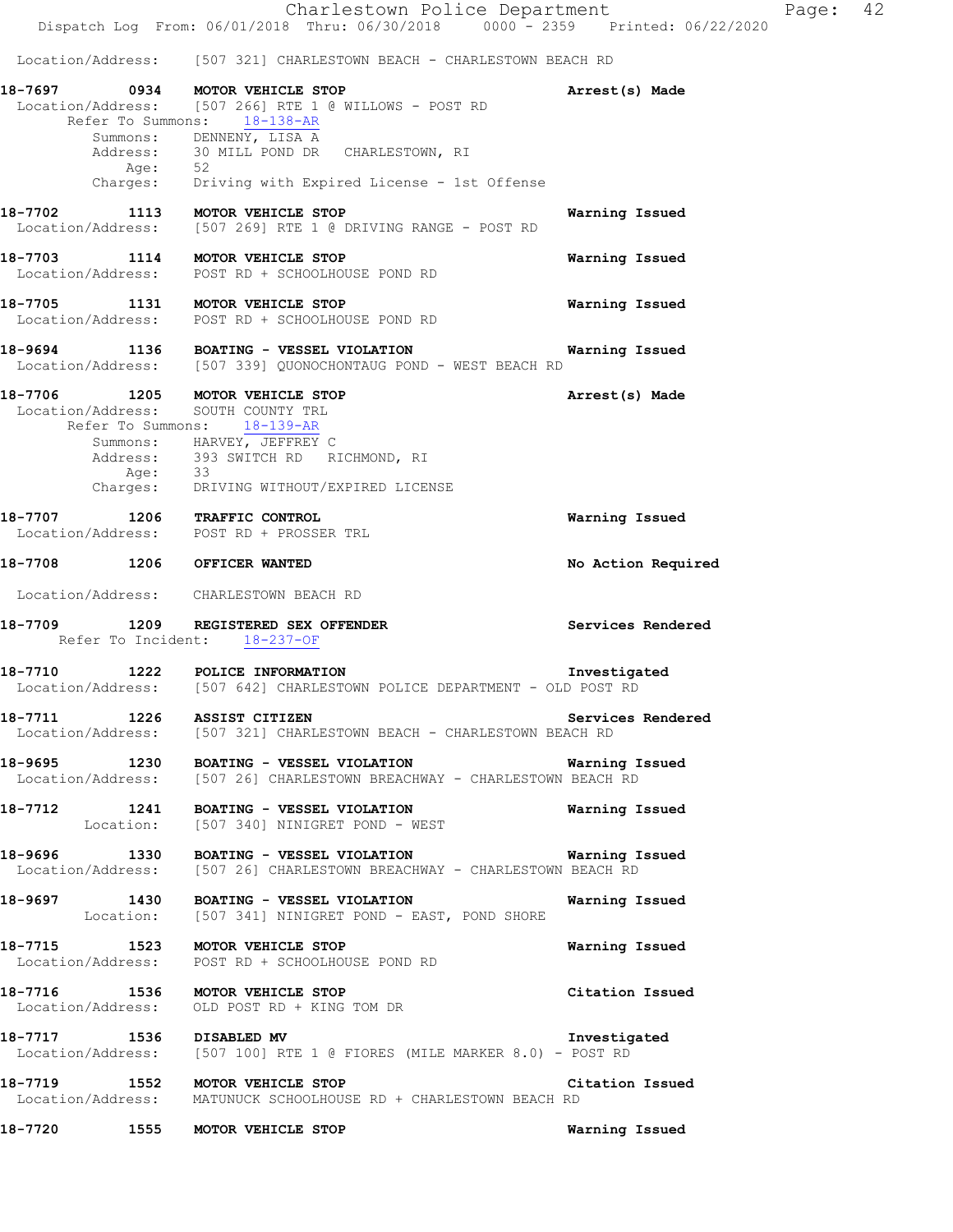|                                                              | Charlestown Police Department<br>Dispatch Log From: 06/01/2018 Thru: 06/30/2018 0000 - 2359 Printed: 06/22/2020                                                                                                                           | Page: 43           |  |
|--------------------------------------------------------------|-------------------------------------------------------------------------------------------------------------------------------------------------------------------------------------------------------------------------------------------|--------------------|--|
|                                                              | Location/Address: POST RD + GENERAL STANTON LN                                                                                                                                                                                            |                    |  |
|                                                              | 18-7721 1556 MOTOR VEHICLE STOP<br>Location/Address: POST RD + CROSS MILLS RD                                                                                                                                                             | Warning Issued     |  |
|                                                              | 18-7722 1558 MOTOR VEHICLE STOP<br>Location/Address: [507 100] RTE 1 @ FIORES (MILE MARKER 8.0) - POST RD                                                                                                                                 | Warning Issued     |  |
| 18-7723 1605 MOTOR VEHICLE STOP                              | Location/Address: POST RD + FALCONE LN<br>Refer To Summons: 18-140-AR<br>Summons: JOHNSON, BOW<br>Address: 151 MECHANIC ST PAWCATUCK, CT<br>Age: 21<br>Charges: Driving after denial, suspension or revocation of license - 3rd + Offense | Arrest(s) Made     |  |
|                                                              | 18-7724 1609 MOTOR VEHICLE STOP<br>Location/Address: MATUNUCK SCHOOLHOUSE RD + BROWNING DR                                                                                                                                                | Warning Issued     |  |
| 18-7725 1618 MOTOR VEHICLE STOP                              | Location/Address: CHARLESTOWN BEACH RD + MATUNUCK SCHOOLHOUSE RD                                                                                                                                                                          | Warning Issued     |  |
|                                                              | 18-7726 1630 MOTOR VEHICLE STOP<br>Location/Address: MATUNUCK SCHOOLHOUSE RD + BROWNING DR                                                                                                                                                | Warning Issued     |  |
| 18-7727 1630 MOTOR VEHICLE STOP<br>Location/Address: POST RD |                                                                                                                                                                                                                                           | Warning Issued     |  |
|                                                              | 18-7728 1640 MOTOR VEHICLE STOP<br>Location/Address: MATUNUCK SCHOOLHOUSE RD + NARROW LN                                                                                                                                                  | Warning Issued     |  |
| 18-7730 1648 MOTOR VEHICLE STOP<br>Location/Address:         | ATLANTIS DR                                                                                                                                                                                                                               | Citation Issued    |  |
| 18-7731                                                      | 1700 MOTOR VEHICLE STOP<br>Location/Address: [507 269] RTE 1 @ DRIVING RANGE - POST RD                                                                                                                                                    | Warning Issued     |  |
| 18-7732 1707 MOTOR VEHICLE STOP                              | Location/Address: MATUNUCK SCHOOLHOUSE RD + NARROW LN                                                                                                                                                                                     | Warning Issued     |  |
| 18-7733                                                      | 1713 ALARM, BURGLAR<br>Location/Address: [507 19] CHARLESTOWN ELEMENTARY SCHOOL - CAROLINA BACK RD                                                                                                                                        | <b>False Alarm</b> |  |
|                                                              | 18-7735 1719 MOTOR VEHICLE STOP<br>Location/Address: CHARLESTOWN BEACH RD + MATUNUCK SCHOOLHOUSE RD                                                                                                                                       | Warning Issued     |  |
|                                                              | 18-7736 1728 MOTOR VEHICLE STOP<br>Location/Address: POST RD + NARROW LN                                                                                                                                                                  | Warning Issued     |  |
|                                                              | 18-7737 1729 MOTOR VEHICLE STOP<br>Location/Address: CHARLESTOWN BEACH RD                                                                                                                                                                 | Citation Issued    |  |
|                                                              | 18-7739 1750 MOTOR VEHICLE STOP<br>Location/Address: [507 653] THE COVE RESTURANT - OLD POST RD                                                                                                                                           | Citation Issued    |  |
| Location/Address: HOXSIE AVE                                 | 18-7740 1755 FOUND/LOST PROPERTY<br>Refer To Incident: 18-238-OF                                                                                                                                                                          | Report Taken       |  |
|                                                              | 18-7741 1803 MOTOR VEHICLE STOP<br>Location/Address: [507 36] CHARLESTOWN MINI-SUPER - OLD POST RD                                                                                                                                        | Warning Issued     |  |
| 18-7742 1816 MOTOR VEHICLE STOP                              | Location/Address: [507 258] RTE 1 @ SOUTH KINGSTOWN LINE (MM 11.4) - POST RD                                                                                                                                                              | Warning Issued     |  |
|                                                              | 18-7743 1923 MOTOR VEHICLE STOP<br>Location/Address: POST RD + MEADOW LN                                                                                                                                                                  | Warning Issued     |  |
|                                                              | 18-7744 1928 MOTOR VEHICLE STOP<br>Location/Address: [507 258] RTE 1 @ SOUTH KINGSTOWN LINE (MM 11.4) - POST RD                                                                                                                           | Warning Issued     |  |